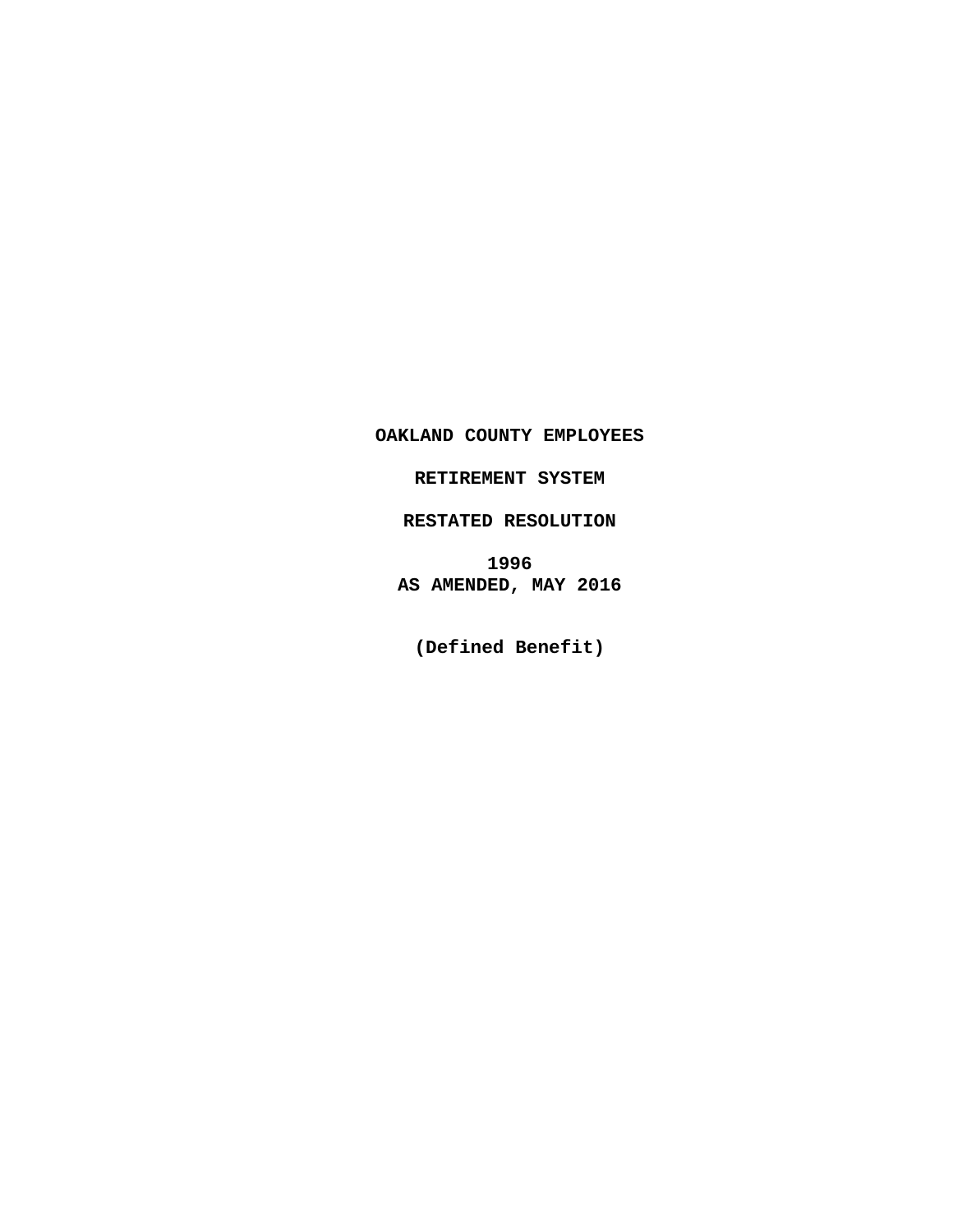## Index to the Oakland County Employees Retirement System Restated Resolution

| Subject                                                                                                                                                                                                                                                                                             | Section |
|-----------------------------------------------------------------------------------------------------------------------------------------------------------------------------------------------------------------------------------------------------------------------------------------------------|---------|
| Accounting<br>Assets in DB part not segregated57<br>Employer contributions54<br>Interest credits58<br>Investment income55<br>Member contributions52<br>Reserve for pension payments53                                                                                                               |         |
| Actuarial<br>Funding of DB part50                                                                                                                                                                                                                                                                   |         |
| Administration<br>Appeal of denied claim for benefits39<br>Application for benefits36<br>Indemnification by County71<br>Internal Revenue Code qualification62<br>Limitation on fiduciary liability74                                                                                                |         |
| Retirement Commission<br>Administrative authority40<br>Composition41<br>Compensation48<br>Employment of services44<br>Investment authority46<br>Prohibited actions47<br>Term of office42<br>commencement & termination38<br>Pensions:<br>Pensions:<br>payment37<br>Service in multiple capacities73 |         |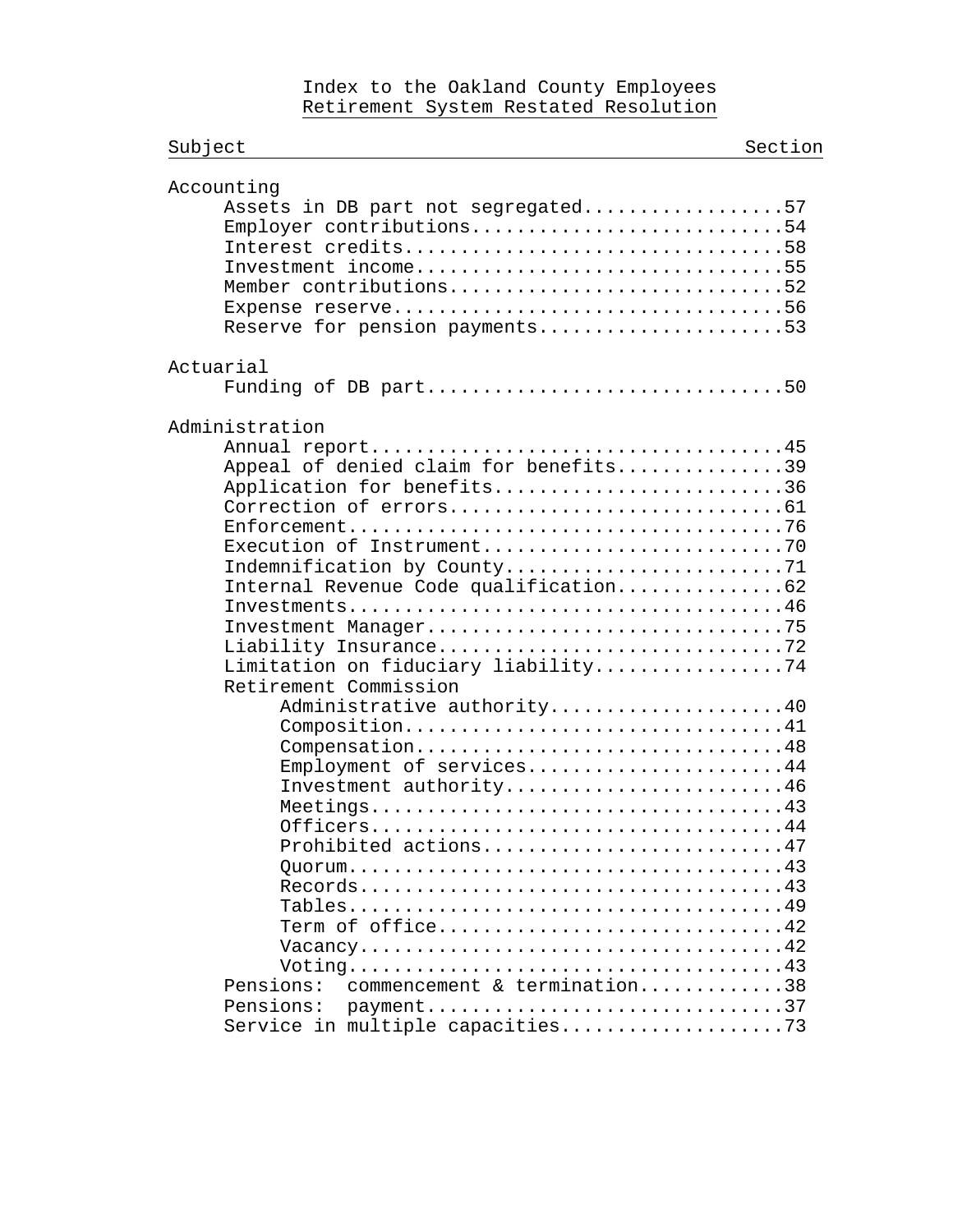### Index to the Oakland County Employees Retirement System Restated Resolution

| Subject                                                                                                                                                                                            | Section                  |
|----------------------------------------------------------------------------------------------------------------------------------------------------------------------------------------------------|--------------------------|
|                                                                                                                                                                                                    |                          |
| Credited Service<br>Intervening military service11<br>Non-Intervening military service12<br>Reciprocal Retirement System13<br>Disability Benefits<br>Amount of pension24<br>Duty incurred25        |                          |
| Limitations on amount of pension26<br>Re-examination27<br>Suspension of pension27<br>Termination of pension27                                                                                      |                          |
| Member Contributions<br>Interest credited58<br>Refund on termination of employment51                                                                                                               |                          |
| Membership in Retirement System<br>Eligibility4<br>Excluded positions5<br>Termination of Employment68<br>Vested termination7                                                                       |                          |
| Miscellaneous Provisions<br>1994 Special Payment34.2<br>1997 Special Window34.3<br>2016 One Time Suspension of Application of                                                                      |                          |
| Redetermination Amount 34.6<br>Benefits not assignable59<br>Compensation: definition of3<br>Defined Contribution transfer option                                                                   |                          |
| For "Benefit Group General-Option A"34.4<br>Duration; Termination; Assumption; Merger69<br>Final average compensation: definition of<br>Payment options available22<br>Post retirement increases34 | $\overline{\phantom{a}}$ |
| Retirement Incentive Program34.5                                                                                                                                                                   |                          |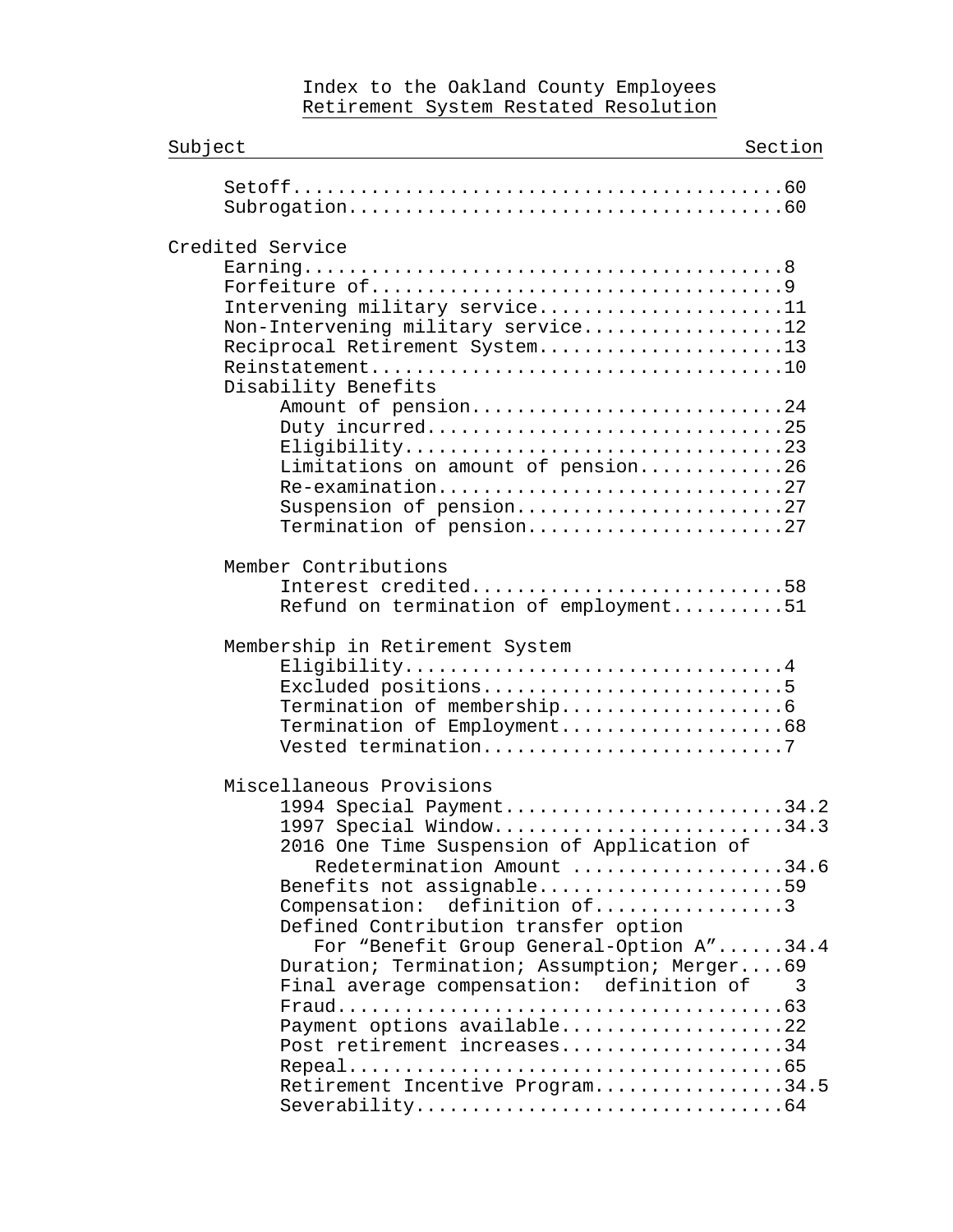Index to the Oakland County Employees Retirement System Restated Resolution

| Subject                                                                                                                                                                                                                                                                                                                                                                                                           | Section |
|-------------------------------------------------------------------------------------------------------------------------------------------------------------------------------------------------------------------------------------------------------------------------------------------------------------------------------------------------------------------------------------------------------------------|---------|
| Normal Retirement Benefits<br>Age and service requirements17<br>Amount of pension18<br>Conditions16<br>Effect of re-employment21<br>Eligible Rollover Distributions66<br>Vested former Members20                                                                                                                                                                                                                  |         |
| Survivor Benefits<br>$\text{Automatic - amount} \dots \dots \dots \dots \dots \dots \dots \dots \dots \dots \dots \dots \dots \dots \dots \dots$<br>Automatic - composition28<br>Duty incurred32<br>$Elective - amount \dots \dots \dots \dots \dots \dots \dots \dots \dots \dots \dots \dots$<br>Elective - composition30<br>Non-duplication33<br>Retired Member22<br>Refund of contributions - active Member51 |         |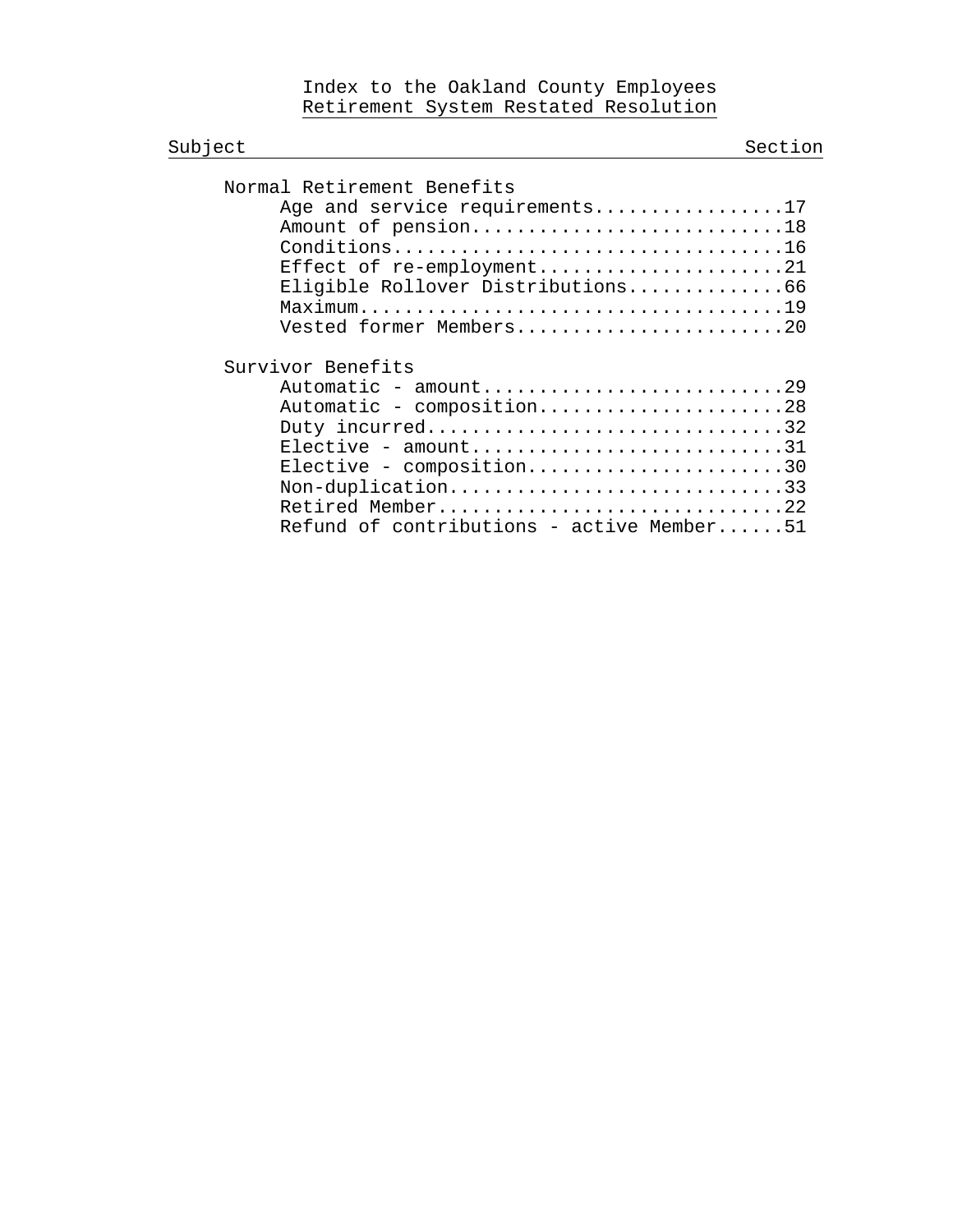# Table of Contents

| Section |  |  |
|---------|--|--|
|         |  |  |

| 1.          | Retirement System Effective Date; Continuation;           |
|-------------|-----------------------------------------------------------|
| 2.          | Short Title; Application; Effective Date of               |
|             |                                                           |
| 3.          |                                                           |
| (a)         |                                                           |
| (b)         | Accumulated Member contributions  2                       |
| (c)         |                                                           |
| (d)         |                                                           |
| (e)         |                                                           |
| (f)         |                                                           |
| (g)         |                                                           |
| (h)         |                                                           |
| (i)         |                                                           |
| $(\dagger)$ |                                                           |
|             |                                                           |
| (k)         |                                                           |
| (1)         | Fiscal Year, Limitation Year or Plan Year 7               |
| (m)         |                                                           |
| (n)         | 7                                                         |
| (0)         |                                                           |
| (p)         |                                                           |
| (q)         |                                                           |
| 4.          |                                                           |
| 5.          |                                                           |
| 6.          |                                                           |
| 7.          | Vested Termination of Membership.  8                      |
| 8.          | Credited Service; Earning of.  9                          |
| 9.          |                                                           |
| 10.         | Credited Service; Reinstatement of  9                     |
| 11.         | Intervening Military Service; Conditions for              |
|             |                                                           |
| 12.         | Non-intervening Military Service; Conditions for          |
|             |                                                           |
| 13.         | Reciprocal Retirement System.  11                         |
| 14.         | Benefit Groups; Effect on Retirement Eligibility  12      |
| 15.         | Benefit groups; Effect on Pension Amount.  12             |
| 16.         | Normal Retirement; Conditions for 12                      |
| 17.         | Normal Retirement; Age and Service Requirements 13        |
| 18.         | Normal Retirement; Pension Amount 14                      |
| 19.         | Normal Retirement; Pension Maximum.  15                   |
| 20.         | Retirement; Vested Former Member 15                       |
| 21.         | Reemployment; Effect on Pension Payments.  15             |
| 22.         | Form of payment of a pension 17                           |
| 23.         | Disability Retirement; Conditions for 19                  |
| 24.         | Disability Retirement; Pension or Benefits Amount;        |
|             |                                                           |
| 25.         | Disability Retirement; Special Provisions if Duty         |
|             |                                                           |
| 26.         | Disability Retirement; Limitation on Pension Amount. . 20 |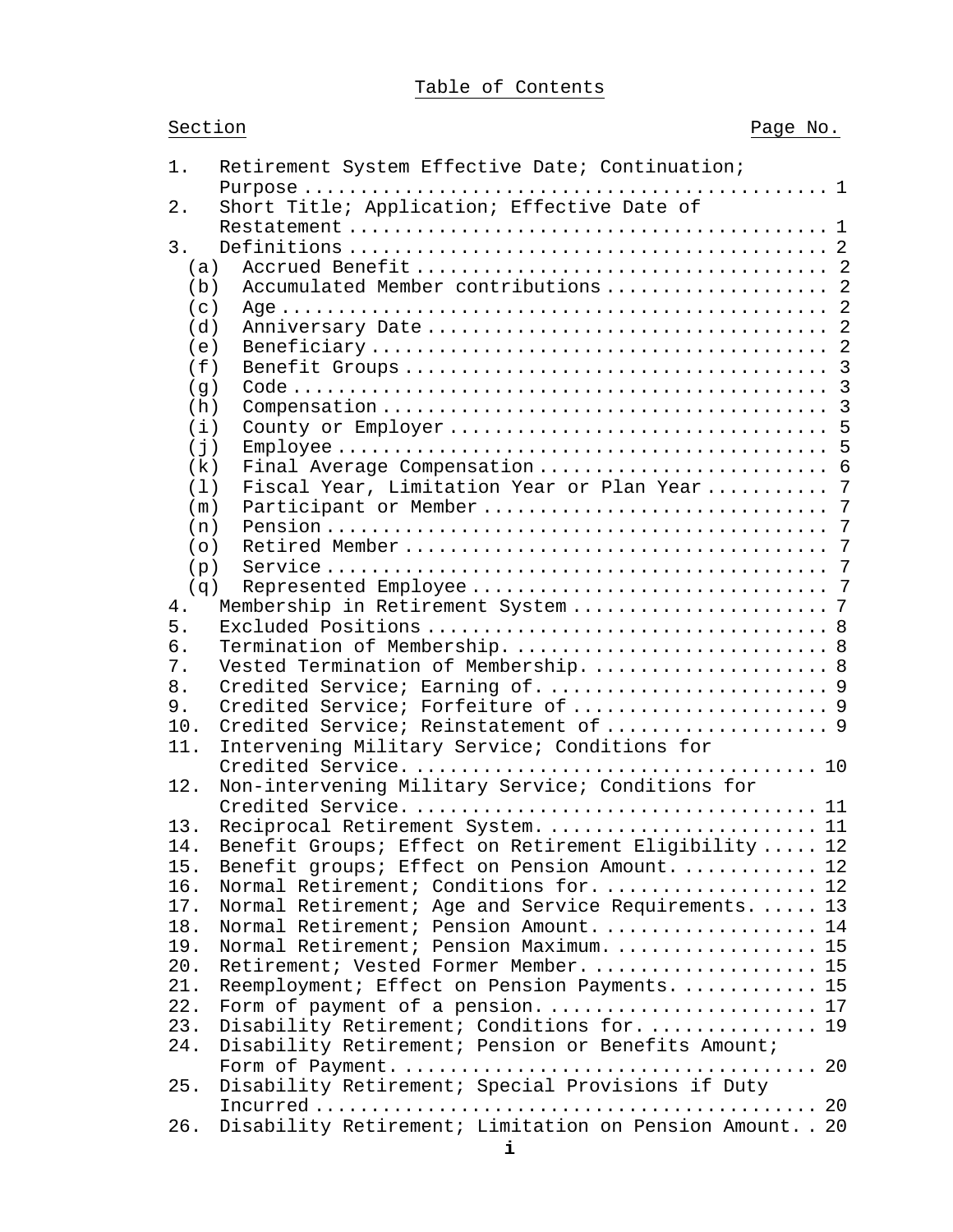# Table of Contents

| Section | Page No.                                                  |  |
|---------|-----------------------------------------------------------|--|
| 27.     | Disability Retirement; Continuation Subject to            |  |
|         | Re-examination; Suspension/Termination of Pension.  21    |  |
| 28.     | Survivor Pension; Conditions for Automatic                |  |
|         |                                                           |  |
| 29.     | Survivor Pension; Amount of Automatic                     |  |
|         |                                                           |  |
| 30.     | Survivor Pension; Designated Beneficiary;                 |  |
|         |                                                           |  |
| 31.     | Survivor Pension; Designated Beneficiary; Amount          |  |
|         |                                                           |  |
| 32.     | Survivor Pension; Special Provisions if Duty              |  |
|         |                                                           |  |
| 33.     | Survivor Pension; Only One Pension Payable 25             |  |
| 34.     | Post-Retirement Benefit Increases  25                     |  |
|         | 34.2 1994 Special Payment; One-Time Single Sum Payment    |  |
|         | To Vested Former Members of the DB Part 26                |  |
|         | 34.3 1997 Special Window for employees transferring       |  |
|         | from the Oakland county employees retirement              |  |
|         | system DB part to the DC part  27                         |  |
|         | 34.4 Defined Contribution transfer option for Benefit     |  |
|         |                                                           |  |
|         | 34.5 Incentive Retirement Program 29                      |  |
|         | 34.6 2016 One Time Suspension of Application of           |  |
|         |                                                           |  |
| 35.     | Guaranteed Minimum Aggregate Payout 30                    |  |
| 36.     |                                                           |  |
| 37.     |                                                           |  |
| 38.     | Pensions; Commencement, Duration and Change 31            |  |
| 39.     | Denial of Claim for Benefits; Appeal to Retirement        |  |
|         |                                                           |  |
| 40.     | Retirement Commission; Authority and Responsibility. . 32 |  |
| 41.     | Retirement Commission; Composition of 33                  |  |
| 42.     | Retirement Commission; Term of Office; Oath               |  |
|         | of Office; Vacancies.  33                                 |  |
| 43.     | Retirement Commission Meetings; Quorum; Voting;           |  |
|         |                                                           |  |
| 44.     | Retirement Commission; Officers; Services 34              |  |
| 45.     |                                                           |  |
| 46.     | Retirement Commission; Investment Authority and           |  |
|         |                                                           |  |
| 47.     | Retirement Commission; Use of Monies and Assets;          |  |
|         |                                                           |  |
| 48.     | Retirement Commission; Compensation.  37                  |  |
| 49.     | Retirement Commission; Experience Tables and Regular      |  |
|         |                                                           |  |
|         |                                                           |  |
| 50.     | Financial Objective of the Retirement System;             |  |
|         | Member Contributions; Refunds.  42                        |  |
| 51.     |                                                           |  |
| 52.     | Reserve for Accumulated Member Contributions 43           |  |
| 53.     | Reserve for Pension Payments.  44                         |  |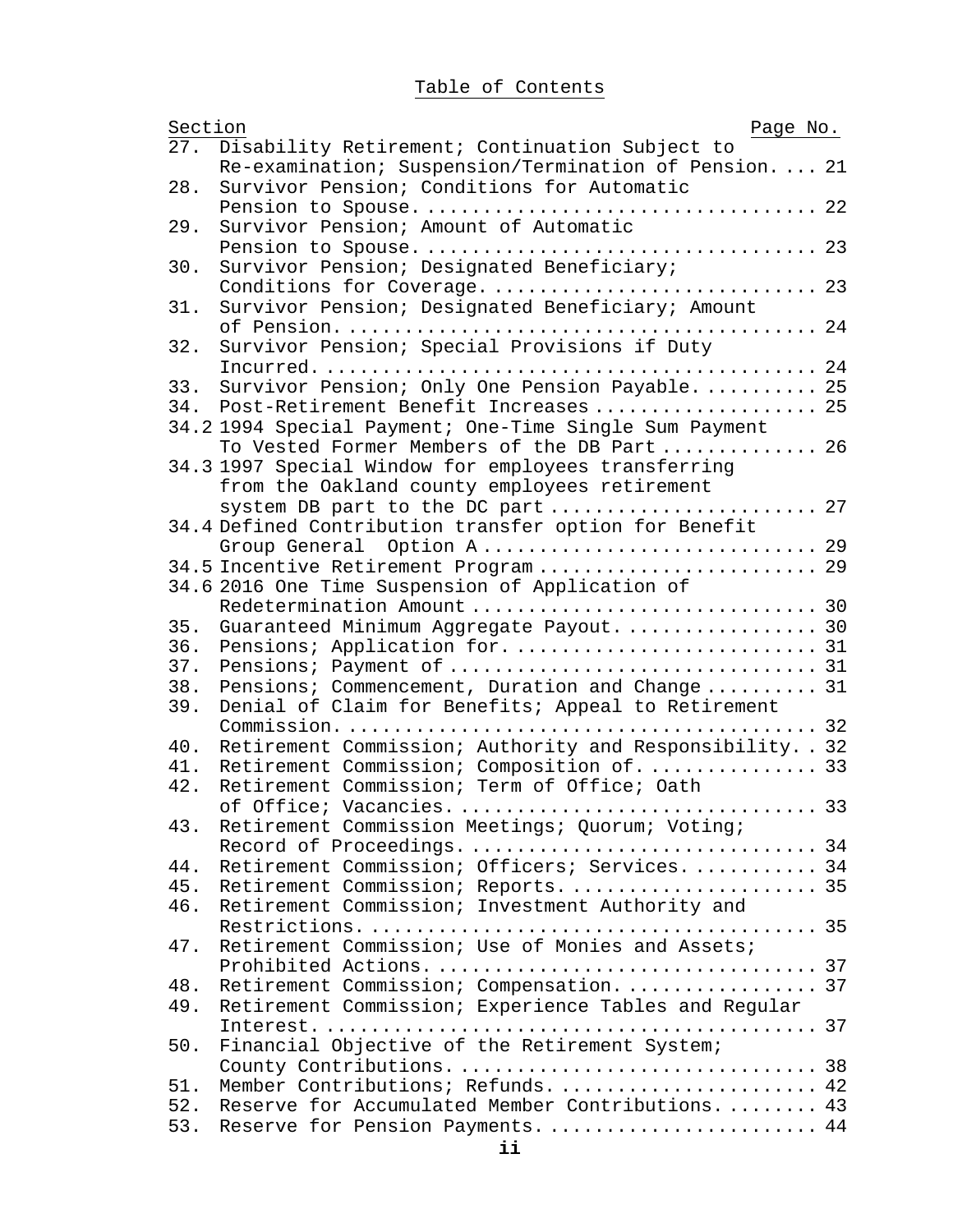# Table of Contents

| Section                                               | Page No. |
|-------------------------------------------------------|----------|
| Reserve for Employer Contributions.  44<br>54.        |          |
| 55.<br>Reserve for Undistributed Investment Income 45 |          |
| 56.<br>Reserve for Administrative Expenses 45         |          |
| 57.<br>Assets of DB part not Segregated.  45          |          |
| 58.<br>Interest Credited to Reserve Accounts.  45     |          |
| 59.<br>Assignments Prohibited 46                      |          |
| 60.<br>Subrogation; Right of Setoff 47                |          |
| Correction of Errors; Power to Amend 48<br>61.        |          |
| 62.<br>Internal Revenue Code Qualification 49         |          |
| 63.                                                   |          |
| 64.                                                   |          |
| 65.                                                   |          |
| Eligible Rollover Distributions  51<br>66.            |          |
| 67.<br>Adjustment of Account - Other Adjustment.  52  |          |
| Termination of Employment.  52<br>68.                 |          |
| 69.<br>Duration; Termination; Assumption  52          |          |
| 70.<br>Execution of Instruments.  53                  |          |
| 71.                                                   |          |
| 72.                                                   |          |
| 73.                                                   |          |
| 74.<br>Limitations on Fiduciary Liability.  55        |          |
| 75.                                                   |          |
| 76.                                                   |          |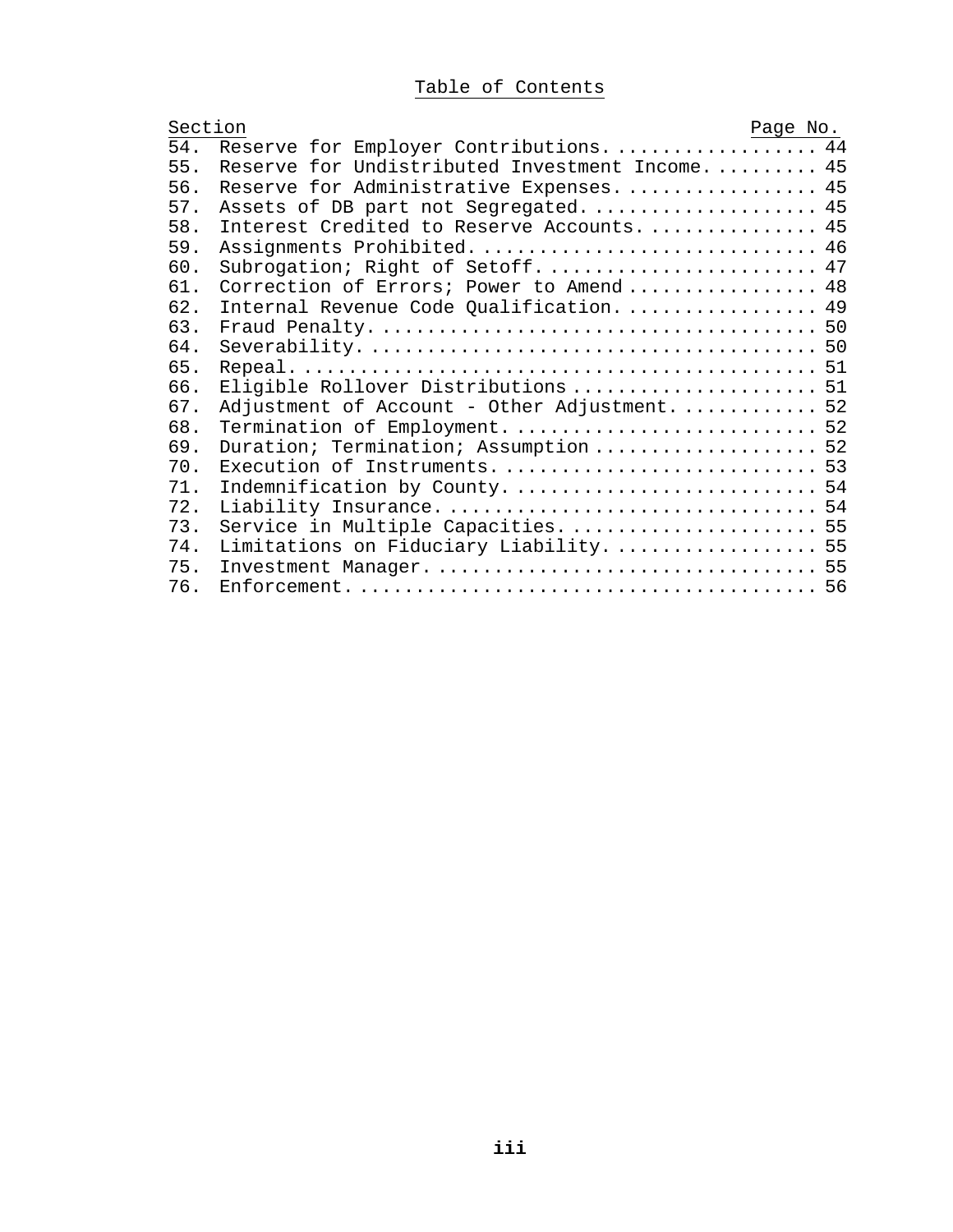A RESOLUTION AMENDING AND RESTATING THE OAKLAND COUNTY EMPLOYEES RETIREMENT SYSTEM RESOLUTION TO INCORPORATE ACCUMULATED CHANGES, REMOVE OBSOLETE MATERIAL, TO CONFORM TO APPLICABLE PROVISIONS OF STATE AND FEDERAL LAW AND TO SEPARATE THE DEFINED CONTRIBUTION COMPONENT FROM THE DEFINED BENEFIT COMPONENT.

THE COUNTY OF OAKLAND RESOLVES:

That the Oakland County Employees Retirement System resolution is hereby amended and restated in its entirety to read as follows:

# <span id="page-7-0"></span>1. Retirement System Effective Date; Continuation; Purpose

Section 1. The Oakland County Employees Retirement System established effective January 1, 1946 under authority of Section 12a of Act No. 156, Public Acts of 1851, as amended, is continued for the purpose of providing retirement income to qualifying employees and former employees, and survivor income to their qualifying beneficiaries. The Retirement<br>System does not provide health insurance. The Retirement System does not provide health insurance. System as it existed before January 1, 1994 consisted solely of a defined benefit plan (sometimes called "DB part"). Effective as hereafter identified, the Retirement System was amended for all employees hired after the appropriate effective date to consist of a defined contribution part (sometimes called "DC part"). Effective as hereinafter identified, Members of the Retirement System who were hired before the appropriate effective date had an election to become a Member of the DC part of this Retirement System. This document relates only to the DB part.

# <span id="page-7-1"></span>2. Short Title; Application; Effective Date of Restatement

Section 2.

(a) This resolution may be cited as the 1996 Oakland County Employees Retirement System Defined Benefit Resolution.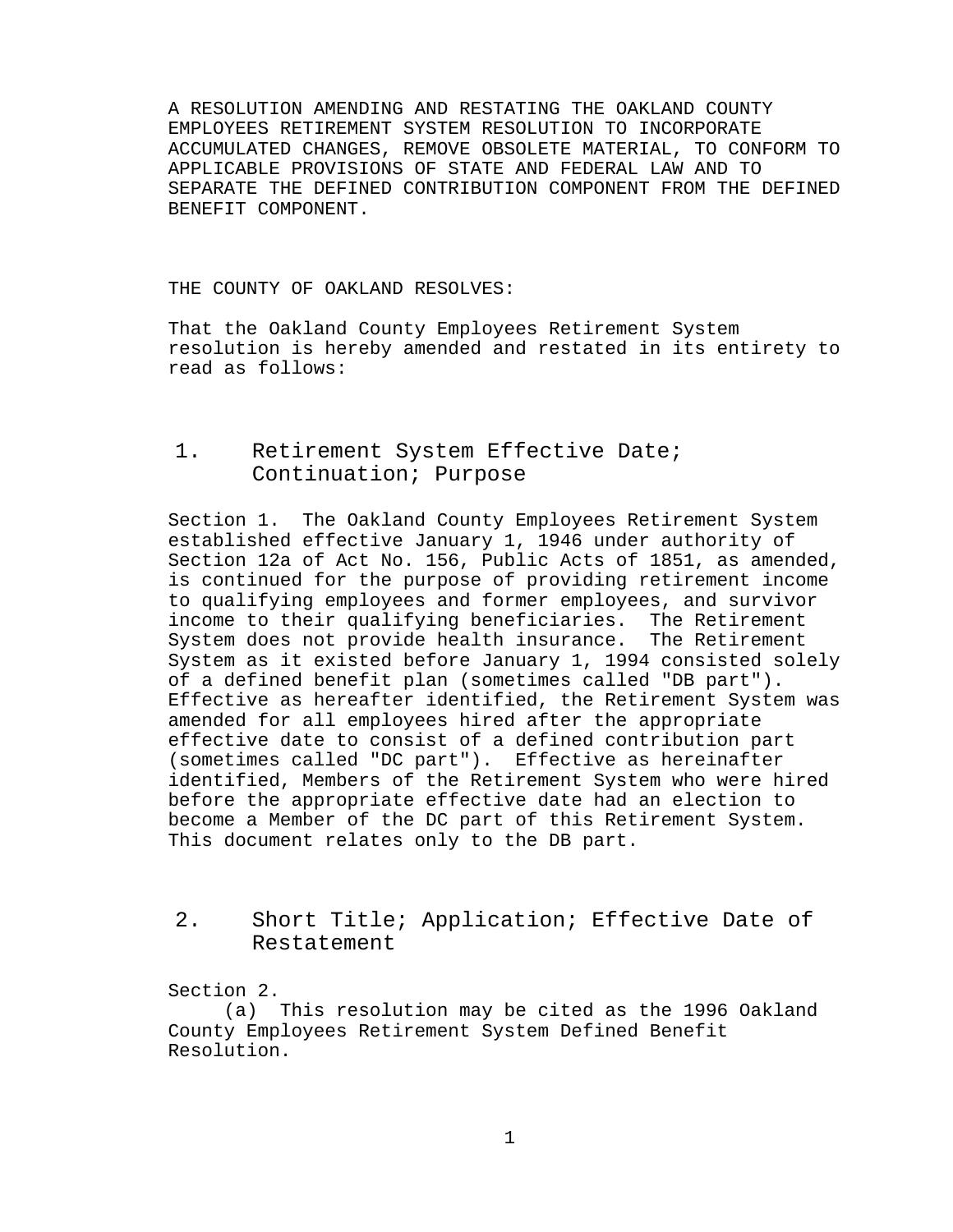(b) This Restatement will apply to individuals in the employ of the County before the appropriate Effective Date who did not make the election to participate in the DC part of this Retirement System. The retirement rights of an individual whose County employment terminated before the appropriate Effective Date of this Restatement shall be governed by the provisions of the Retirement System Resolution in effect on the date the individual last terminated County employment. The retirement rights of an individual whose County employment began before the appropriate Effective Date shall be governed by the provisions of the Retirement System resolution as in effect on June 30, 1994, unless the individual elects to participate in the DC part of the Retirement System.

(c) This resolution shall not apply to employees hired on or after the appropriate Effective Date upon final passage by the Board of Commissioners of the County of Oakland and approval by the County Pension Plan Committee.

## <span id="page-8-0"></span>3. Definitions

Section 3. As used in this resolution these terms shall have the following meanings unless the context clearly indicates or requires otherwise:

<span id="page-8-1"></span>(a) Accrued Benefit for the DB part means the normal retirement benefit determined in Section 18 at any point in time.

<span id="page-8-2"></span>(b) Accumulated Member contributions means the balance in a Member's individual account in the DB part of this Retirement System and held in reserve for Member contributions to the DB part, if any.

<span id="page-8-3"></span>(c) Age means for the purpose of determining normal retirement age, the chronological age of a person. Otherwise, age means age at nearest birthday.

<span id="page-8-4"></span>(d) Anniversary Date means December 31.

<span id="page-8-5"></span>(e) Beneficiary means an individual who is being paid or is entitled to the future payment of benefits for reason other than the individual's Membership in the Retirement System.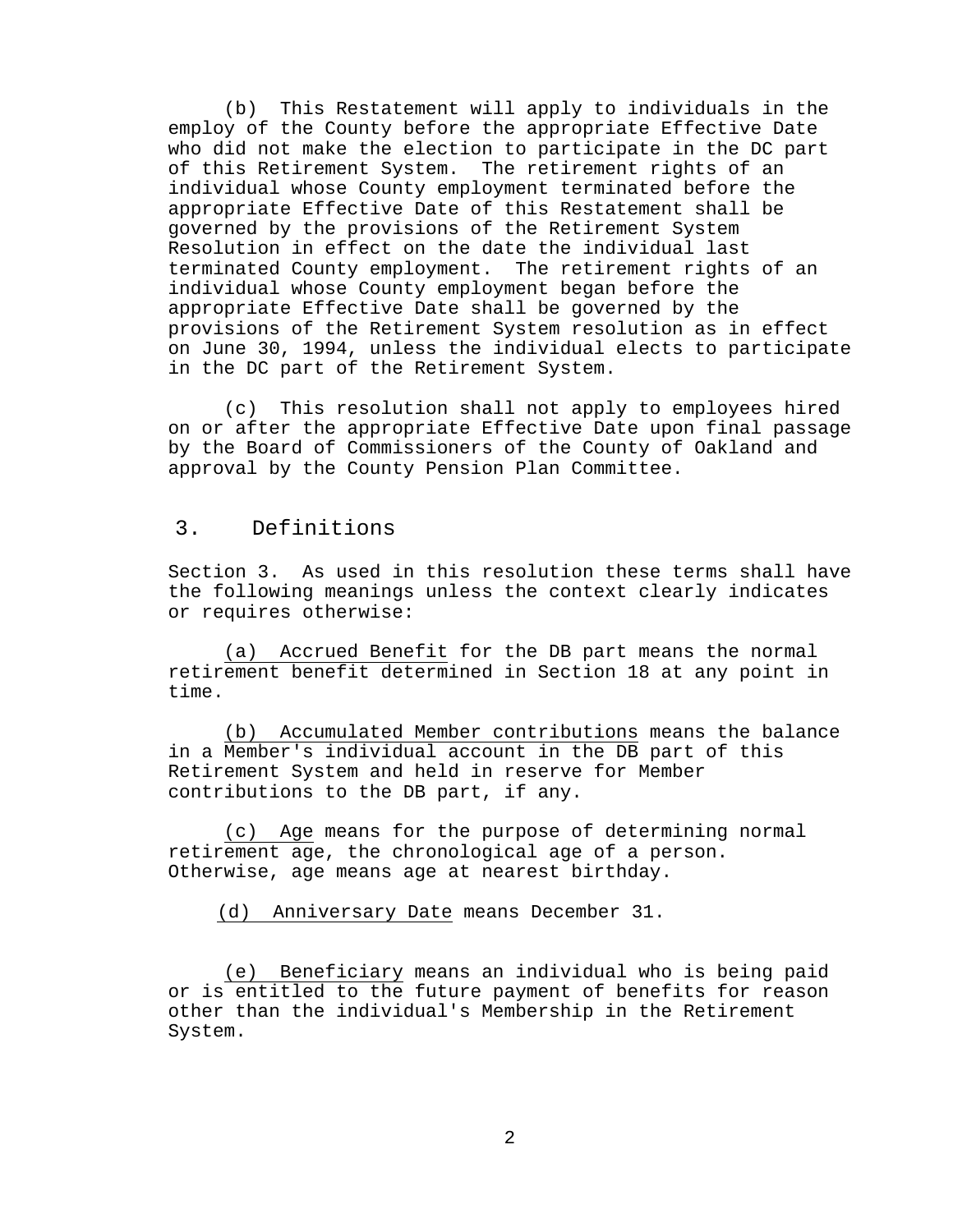<span id="page-9-0"></span>(f) Benefit Groups. The following benefit groups are designated for the purpose of determining benefit eligibility conditions and benefit amounts:

(1) Benefit Group General - option A. All Members not included in Benefit Group Sheriff's Department whose employment agreements with the County indicate that they are Option A Employees.

(2) Benefit Group General - option B. All Members not included in Benefit Group Sheriff's Department whose employment agreements with the County indicate that they are option B employees.

(3) Benefit Group Sheriff's Department - Command Association - option D. All Members employed by the Sheriff's Department who are covered by a bargaining agreement between the County and the Command Officers Association.

(4) Benefit Group Sheriff's Department - Deputy Sheriff's Association - option C. All Members employed by the Sheriff's Department who are covered by a bargaining agreement between the County and the Oakland County Deputy Sheriffs Association.

(5) Benefit Group General - Option E. All members not included in Benefit Group Sheriff's Department whose employment agreements with the county indicate that they are Option E employees.

(6) Benefit Group General - Option F. All members not included in Benefit Group – Sheriff's Department whose employment agreements with the county indicate that they are Option F employees.

<span id="page-9-1"></span>(g) Code means the Internal Revenue Code of 1986, as now or hereafter amended, or as superseded by laws of similar effect.

<span id="page-9-2"></span>(h) Compensation means the salary or wages paid in money to an employee for personal services rendered the County as reflected on his/her W-2 while a Member of the Retirement System or deferred from current taxation under Code Section 457. Salary and wages shall include overtime pay; longevity pay; payments in consideration of unused vacation and sick leave only to the extent permitted under the Member's collective bargaining agreement or the merit system rules. By way of clarification, and not intended to expand what is included in Compensation: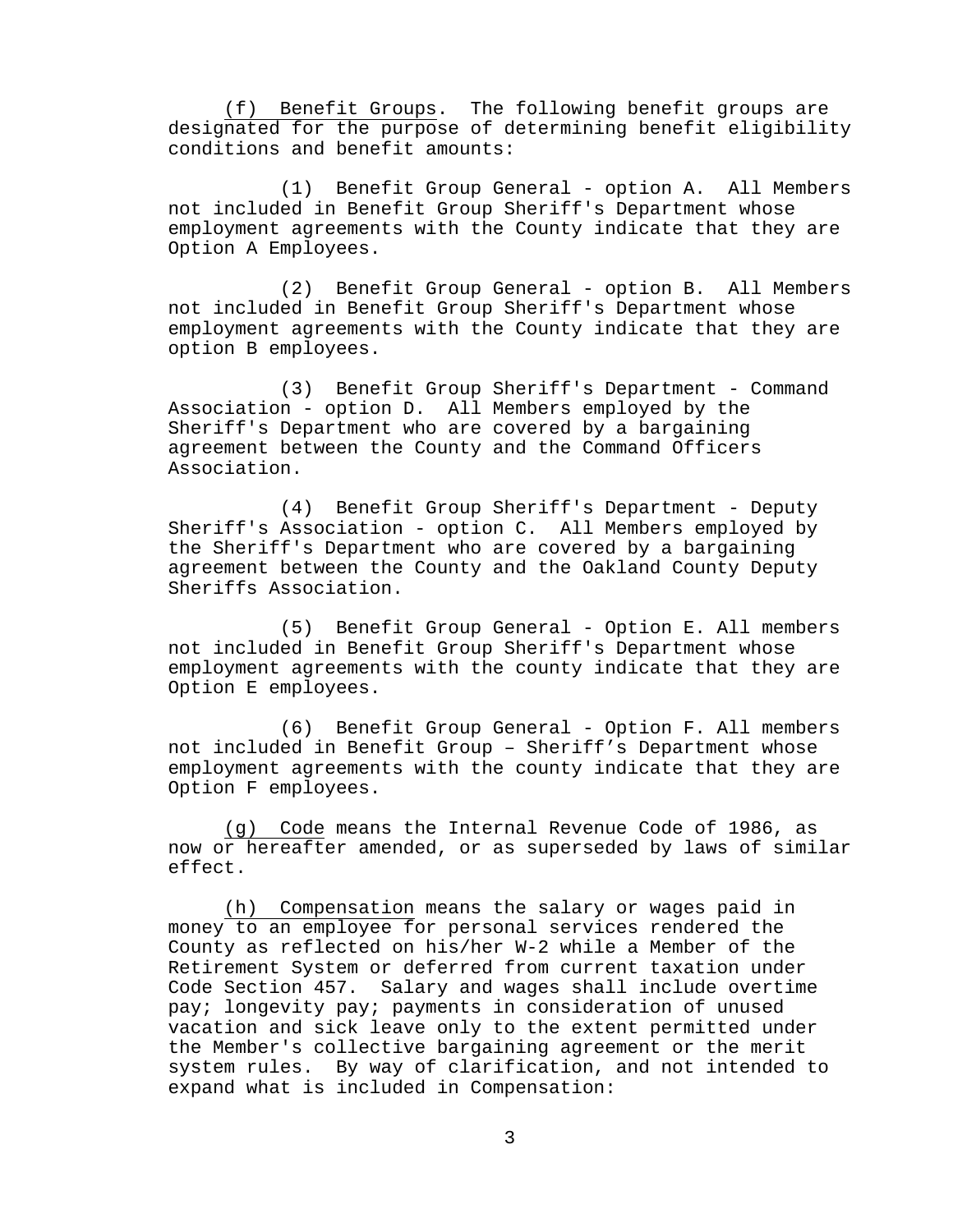(1) Lump-sum payments for sick leave or annual leave for Employees hired after December 31, 1977 shall not be included in Compensation;

(2) The following Represented Employees shall not have overtime included in Compensation for purposes of determining their Final Average Compensation as determined by their collective bargaining agreement:

> (a)Command officers, Bargaining Unit 15 (hired on or after June 1, 1994);

(b)Deputies, Bargaining Unit 10 (hired on or after January 1, 1993); and

(c)Public Health Nurses, Bargaining Unit 48 (regardless of date of hire).

Compensation shall not include any remuneration or reimbursement not specifically stated to be included. Notwithstanding the above, Compensation shall include any amount which is contributed by the County pursuant to a salary reduction agreement and which is not includible in the gross income of the employee under Code Sections 125,  $402(e)(3)$ ,  $402(h)$ ,  $403(b)$  or  $457$ . The annual Compensation of each Member taken into account for any Plan Year beginning on or after January 1, 1996 shall not exceed the OBRA '93 annual compensation limit. The OBRA '93 annual compensation limit is \$150,000, as adjusted by the Commissioner for increases in the cost of living in accordance with Code Section 401(a)(17)(B). The cost of living adjustment in effect for a calendar year applies to any period, not exceeding 12 months, over which compensation is determined (determination period) beginning in such calendar year. If a determination period consists of fewer than 12 months, the OBRA '93 annual compensation limit shall be multiplied by a fraction, the numerator of which is the number of months in the determination period, and the denominator of which is 12.

For Plan Years beginning on or after January 1, 1996, any reference in this Retirement System to the limitation under Code Section 401(a)(17) shall mean the OBRA '93 annual compensation limit set forth in this provision.

If Compensation for any prior determination period is taken into account in determining an employee's benefits accruing in the current Plan Year, the Compensation for that prior determination period is subject to the OBRA '93 annual compensation limit in effect for that prior determination period.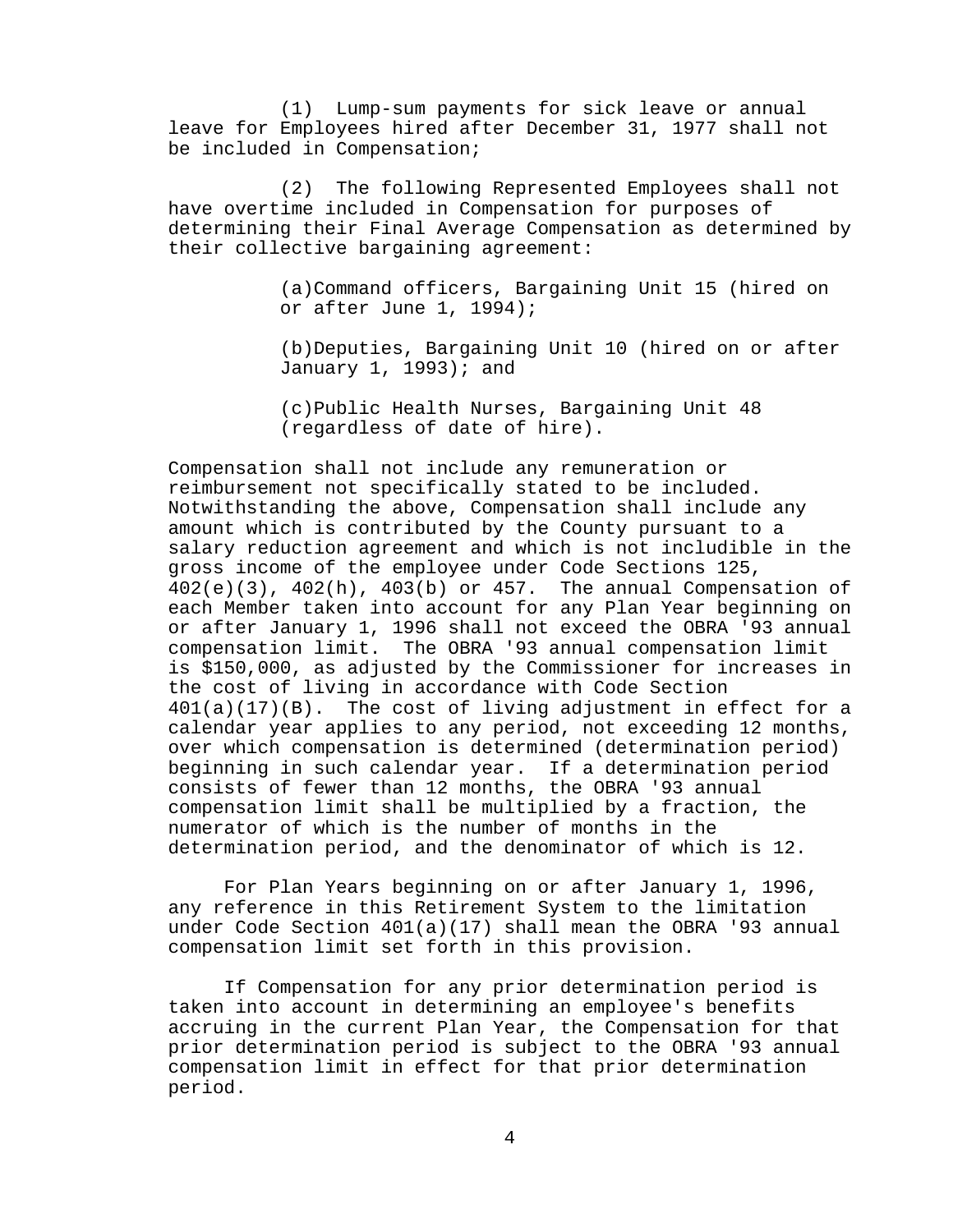In determining a Member's compensation for purposes of this limitation, the rules of Code Section 414(q)(6) shall apply, except the term "family" shall include only the spouse of the Member and any lineal descendants of the Member who have not attained age 19 before the close of the Plan Year. If, as a result of the application of such rules the adjusted limitation is exceeded, then the limitation shall be allocated to the affected individuals' Compensation (as determined under this Section but before application of this limitation) in the following manner. The limitation shall be prorated among the affected individuals in proportion to each such individual's Compensation as determined under this<br>section prior to the application of this limitation. If the section prior to the application of this limitation. Retirement System determines compensation on a period of time that contains fewer than 12 calendar months, then the annual compensation limit is an amount equal to the annual compensation limit for the calendar year in which the compensation period begins multiplied by the ratio obtained by dividing the number of full months in the period by 12.

<span id="page-11-0"></span>(i) County or Employer means Oakland County, State of Michigan, and its various offices, boards and departments, and shall include the Board of County Road Commissioners.

(j) Employee means any person employed by the County.

<span id="page-11-1"></span>(1) "Highly Compensated Employees" include highly compensated active employees and highly compensated former employees. A highly compensated active employee includes any employee who performs service for the employer during the "determination year" and who, during the "look-back year:" (i) received compensation greater than seventy-five thousand and 00/100 dollars (\$75,000.00) (As adjusted by Code Section  $415(d)$ ; (ii) received compensation greater than fifty thousand and 00/100 dollars (\$50,000.00) (As adjusted by Code Section 415(d)) and was a Member of the "top-paid group" for such year; or (iii) was an officer of the employer and received compensation during such year that is greater than fifty percent (50%) of the dollar limitation in effect under Code Section  $415(b)(1)(A)$ .

(2) The term highly compensated employee includes: (i) employees who are both described in the preceding sentence if the term "determination year" is substituted for "look-back year" and the employee is one of the one hundred (100) employees who received the most compensation during the determination year; and (ii) employees who are five percent (5%) owners at any time during the look-back year or determination year. If no officer has satisfied the compensation requirement of (iii) during either a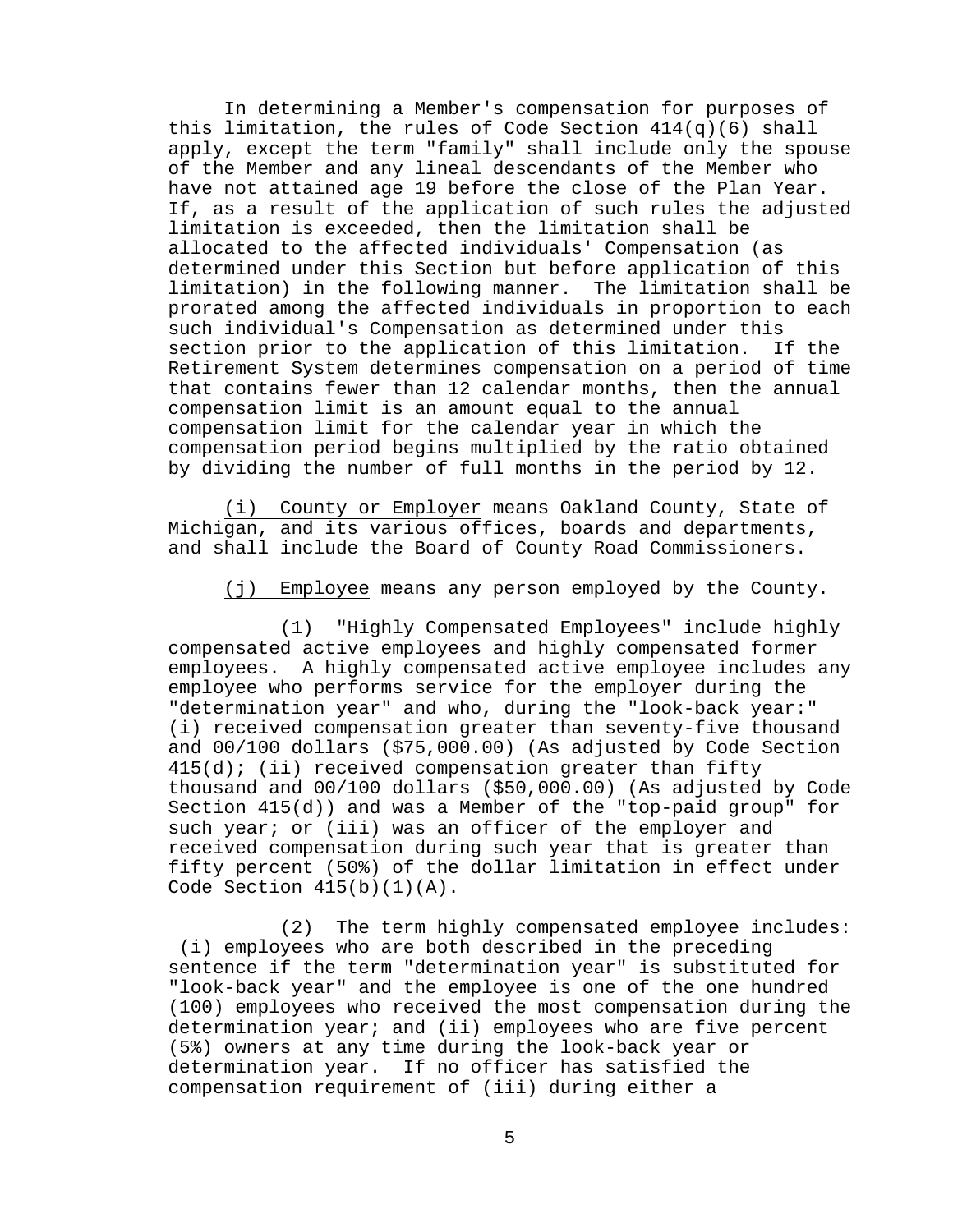determination year or look-back year, the highest paid officer for such year shall be treated as the only highly compensated employee.

The "Determination Year" shall be the Plan Year. The "look-back year" shall be the twelve (12) month period immediately preceding the "determination year".

A "highly compensated former employee" includes any employee who separated from service (or was deemed to have separated) before the determination year, performs no service for the employer during the determination year, and was a highly compensated active employee for either the separation year or any determination year ending on or after the employee's fifty-fifth (55th) birthday.

If an employee is, during a Determination Year or lookback year, a family member of either a "5 percent owner" who is an active or former employee or a Highly Compensated Employee who is one of the ten (10) most highly compensated employees ranked on the basis of compensation paid by the employer during such year, then the family member and the 5 percent owner or top-ten highly compensated employee shall be aggregated. In such case, the family member and 5-percent owner or top-ten highly compensated employee shall be treated as a single employee receiving compensation and plan contributions or benefits equal to the sum of such compensation and contributions or benefits of the family member and 5-percent owner or top-ten highly compensated employee. For purposes of this section, "family member" includes the spouse, lineal ascendants and descendants of the employee or former employee and the spouses of such lineal ascendants and descendants. The determination of who is a highly compensated employee, including the determinations of the number and identity of employees in the top-paid group, the top one hundred (100) employees, the number of employees treated as officers and the compensation that is considered, will be pursuant to Code Section 414(q) and its regulations.

<span id="page-12-0"></span>(k) Final Average Compensation means the average of the annual Compensations paid a Member during any 5 consecutive years of credited service producing the highest average, contained within the 10 years of credited service immediately preceding the Member's last termination of employment with the County, if the Member has at least 5 years of credited service. Final average Compensation means the aggregate amount of compensation paid a Member divided by the Member's years and fraction of a year of credited service if the Member has less than 5 years of credited service.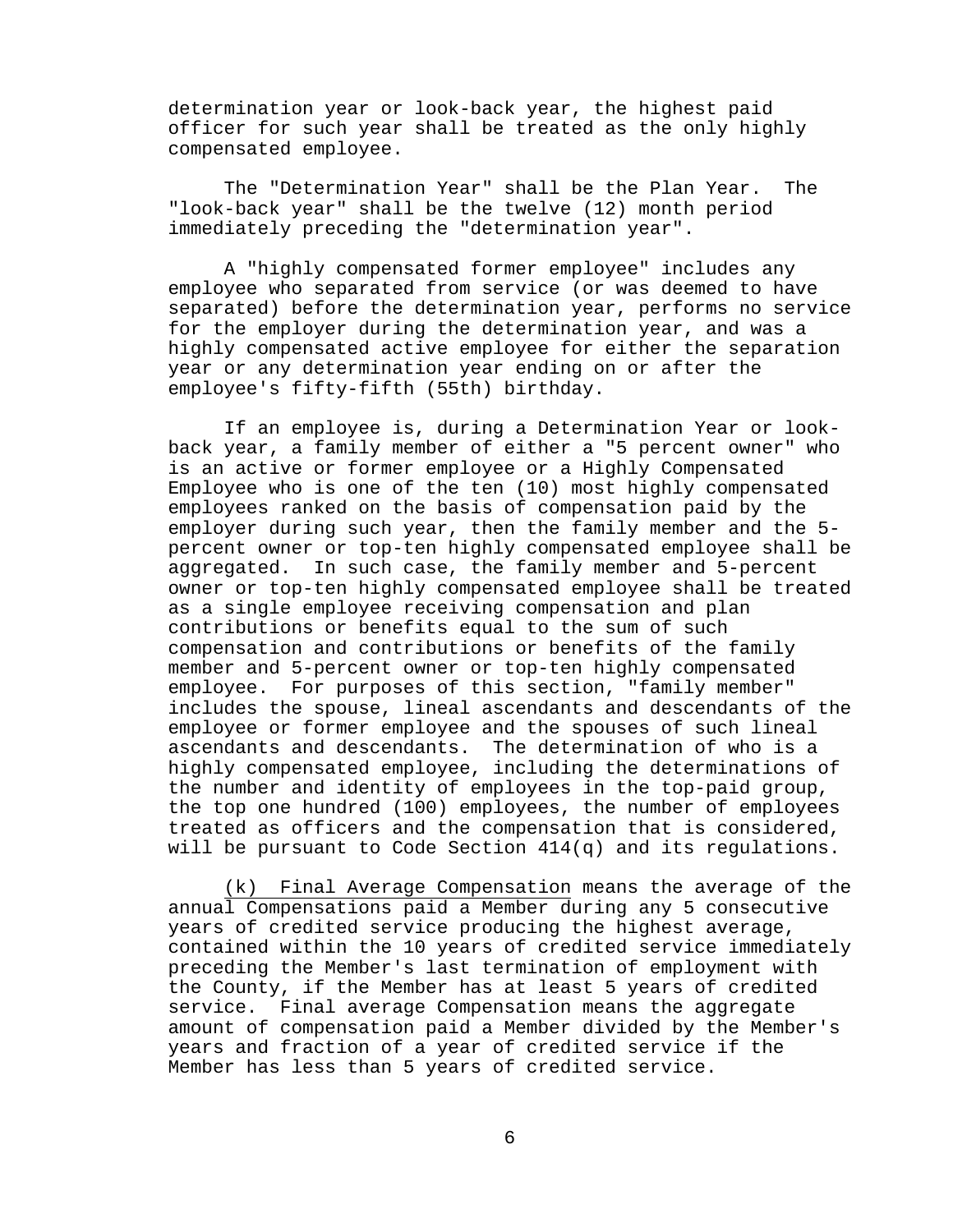<span id="page-13-0"></span>(l) Fiscal Year, Limitation Year or Plan Year means the calendar year. If the Limitation Year is amended to a different twelve (12) Consecutive month period, the new Limitation Year must begin on a date within the Limitation Year that the amendment is made.

<span id="page-13-1"></span>(m) Participant or Member means a person who is eligible, and participates herein.

> A Non-vested Participant or Member means a Member who does not have any nonforfeitable right to an accrued benefit.

> A Vested Participant or Member means a Member who has a nonforfeitable right to an accrued benefit.

<span id="page-13-2"></span>(n) Pension means a series of equal monthly payments by the DB part of the Retirement System. Payment may be for a temporary period or throughout the future life of a retired Member or beneficiary.

<span id="page-13-3"></span>(o) Retired Member means an individual who is or was being paid a benefit because of the individual's Membership in the Retirement System.

<span id="page-13-4"></span>(p) Service means personal service rendered the County while a Member of the Retirement System and qualifying military service pursuant to Sections 11 and 12.

<span id="page-13-5"></span>(q) Represented Employee means an Employee who is represented by a group or entity certified as a collective bargaining representative by the Michigan Employment Relations Commission.

<span id="page-13-6"></span>4. Membership in Retirement System

Section 4. An individual who is employed by the County, its offices or departments in a permanent position normally requiring 1000 or more hours of work per year shall be a Member of the Retirement System unless employed in an excluded position enumerated in Section 5. In case of doubt the Retirement Commission shall have the discretion to decide who is a Member.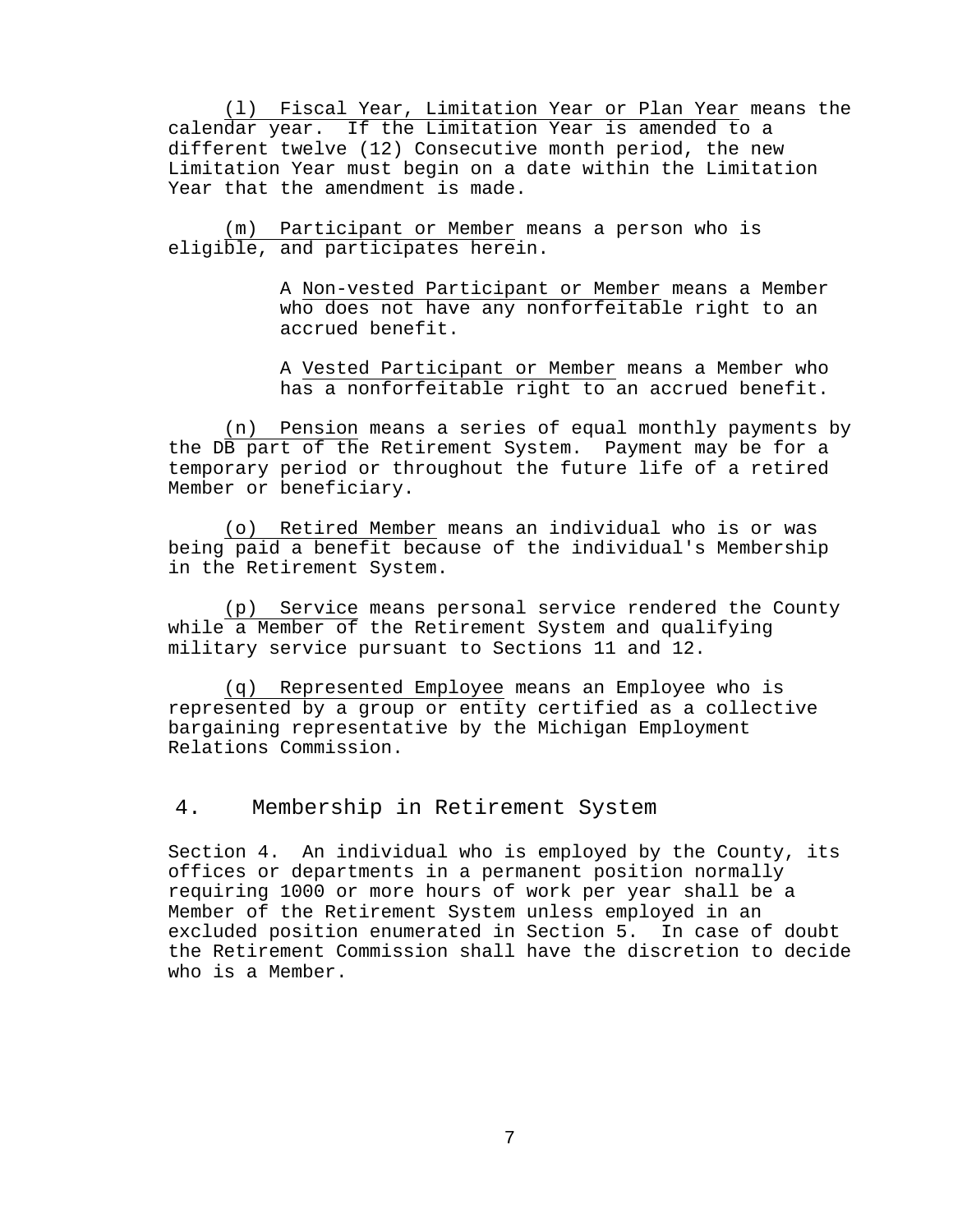<span id="page-14-0"></span>5. Excluded Positions

Section 5. Excluded positions are:

(a) Positions as employees of the Board of County Road Commissioners.

(b) Positions which are compensated on a basis not subject to the withholding of Federal income taxes or FICA taxes by the County or to existing fringe benefits provided by the County.

- (c) Positions filled by temporary employees.
- (d) Any position held by a retired Member.

(e) Any position held by a person who is included by law in any other pension or Retirement System by reason of the compensation paid by the County, except the Federal Old Age, Survivors and Disability Insurance program.

(f) Positions for which the County pays less than 30 percent of all compensation received by the employee from all governmental units.

### <span id="page-14-1"></span>6. Termination of Membership**.**

Section 6. An individual shall cease to be a Member upon termination of employment by the County, or upon ceasing to be employed in a position normally requiring 1,000 or more hours of work per year, or upon becoming employed in an excluded position. Upon re-employment by the County, or transfer into a position that is not excluded, the individual shall again become a Member of the DC part of the Retirement System for future benefit accruals.

## <span id="page-14-2"></span>7. Vested Termination of Membership.

Section 7. A Member of the DB part of the Retirement System who ceases to be a Member for a reason other than retirement or death, and who has 8 or more years of credited service and leaves on deposit in the Retirement System the Member's accumulated Member contributions shall be a vested former Member.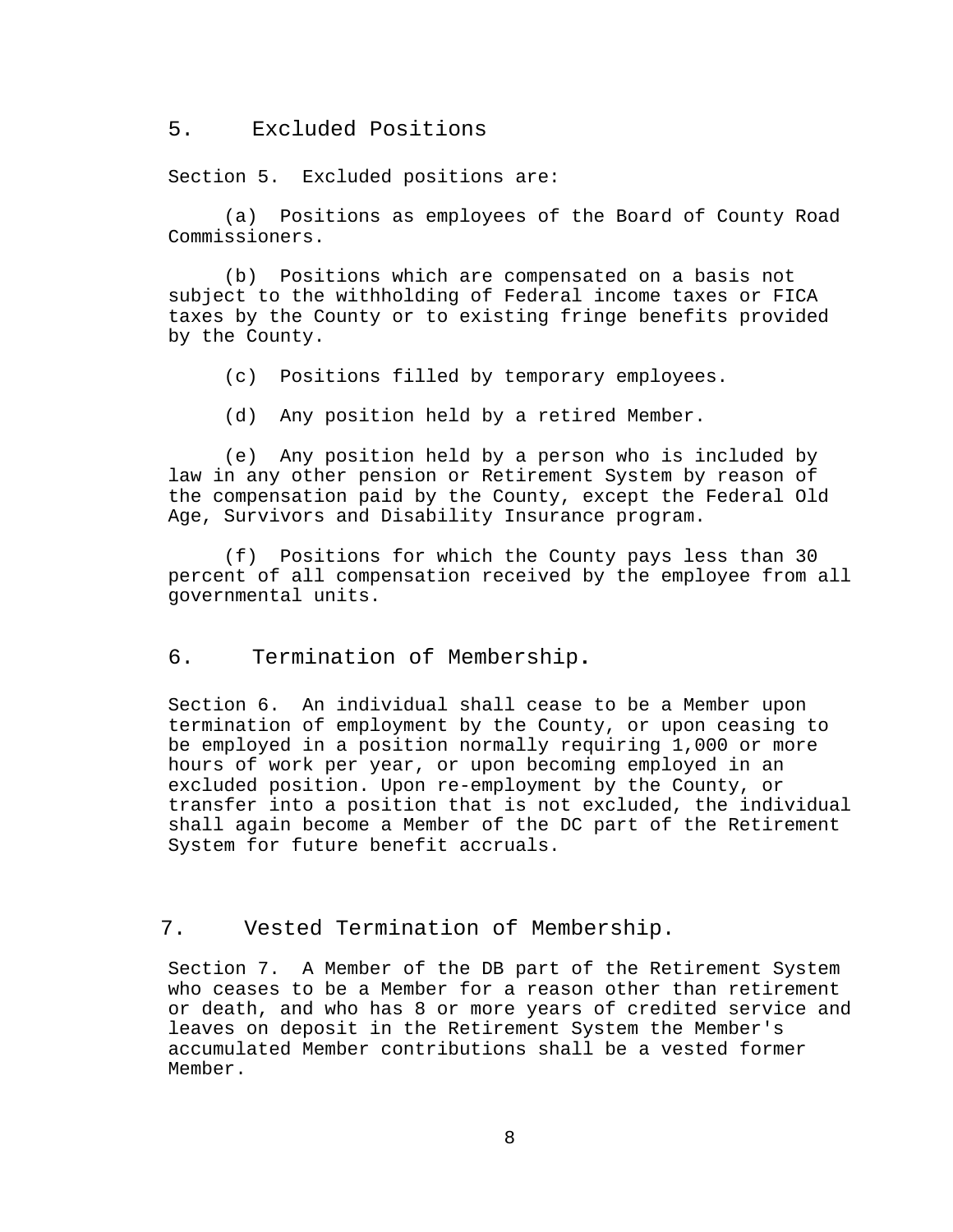<span id="page-15-0"></span>8. Credited Service; Earning of.

Section 8. Service rendered by a Member shall be credited to the Member's individual credited service account in accordance with rules the Retirement Commission shall prescribe. A Member of the DB Part of the Retirement System in a position designated by the County as a part-time position shall receive credit for a fraction of a year. The fraction shall be equal to the number of regular hours worked during the year divided by the number of full-time hours for the year. In no case shall

- more than one year of credited service be credited on account of all service rendered by a Member in any one calendar year.

- less than ten days of service in a calendar month be credited as a month of service.

- less than ten months of service in a calendar year be credited as a year of service.

### <span id="page-15-1"></span>9. Credited Service; Forfeiture of.

Section 9. Credited service shall be forfeited if an individual ceases to be a Member and does not qualify as a Vested former Member. Credited service shall be forfeited if an individual receives a refund of accumulated Member contributions.

<span id="page-15-2"></span>10. Credited Service; Reinstatement of.

Section 10. A Member may have forfeited credited service restored upon satisfaction of the following conditions:

(a) The Retirement System is paid the total amount of accumulated Member contributions previously withdrawn plus compound interest from the date of withdrawal to the dates of repayment at rates stipulated by the Retirement Commission;

(b) The repayment is initiated and completed within the time period established by the Retirement Commission, which period shall not end before the first anniversary of the Member's re-employment;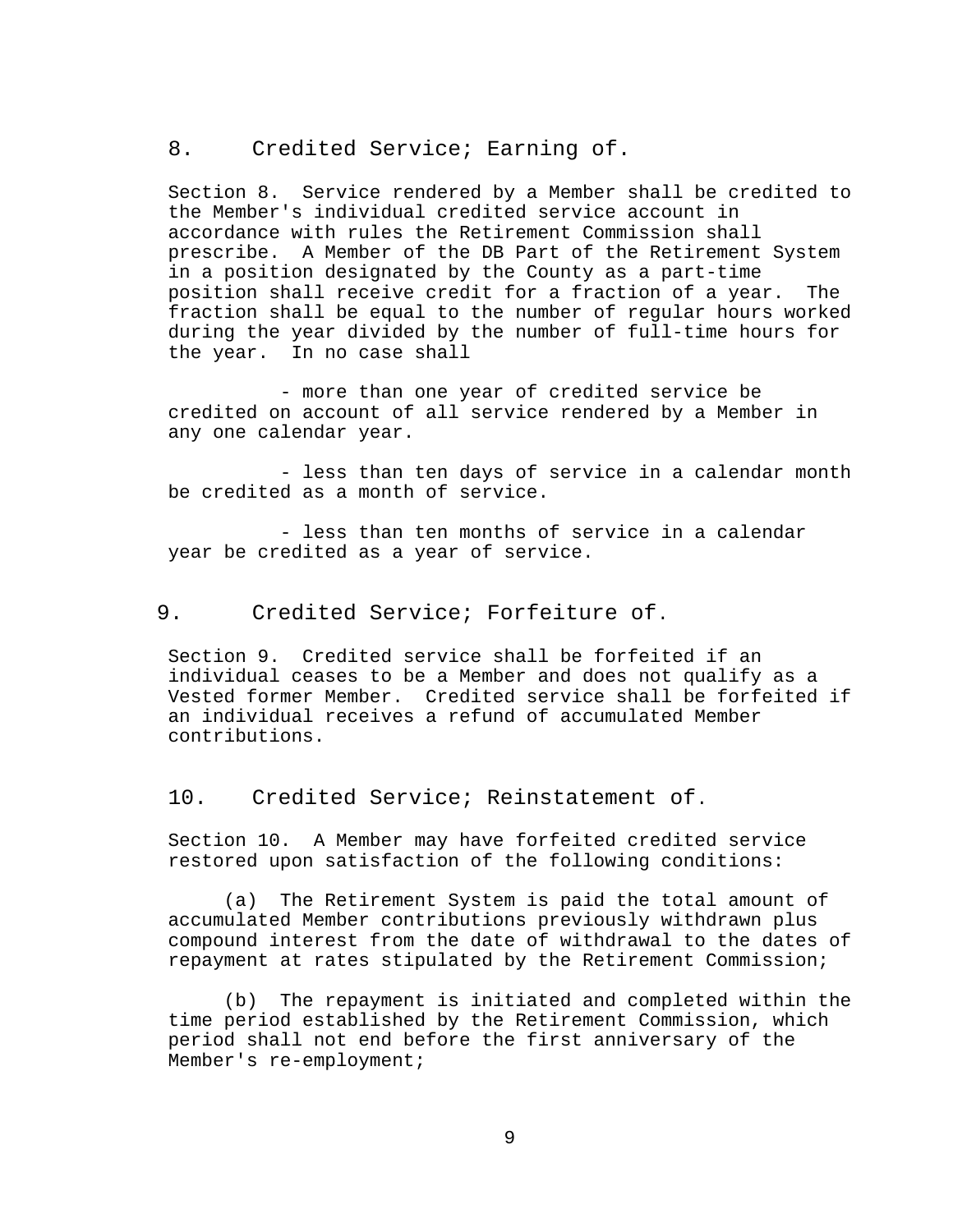(c) If a Vested Member was re-employed in a County position involving Membership in the Retirement System within 3 years of the Member's last termination of Membership and repays the amount identified in (a), his Forfeited Accrued Benefit shall be restored.

(d) A Member who is re-employed in a County position involving Membership in the Retirement System more than 3 years after the Member's last termination of employment shall not reenter the DB part of the Retirement System but shall become a Member of the DC part as if he was a new hire.

(e) Notwithstanding the foregoing, a Vested former Member who did not receive a refund of accumulated Member contributions shall resume coverage in the DB part of the Retirement System on rehire and maintain his Credited Service.

# <span id="page-16-0"></span>11. Intervening Military Service; Conditions for Credited Service.

Section 11. A Member who leaves the employ of the County to enter any armed service of the United States during any period of compulsory military service shall be entitled to credited service for periods of active duty lasting 30 or more days, if each of the following conditions are satisfied:

(a) The individual is re-employed by the County within 1 year from and after the date of termination of active duty;

(b) The individual becomes a Member and pays the Retirement System the total amount of accumulated Member contributions previously withdrawn, plus compound interest from the dates of withdrawal to the dates of repayment;

(c) No more than 5 years of credited service shall be granted on account of all military service of the Member;

(d) Credited service shall not be granted for periods of military service which are or could be used for obtaining or increasing a benefit from another Retirement System.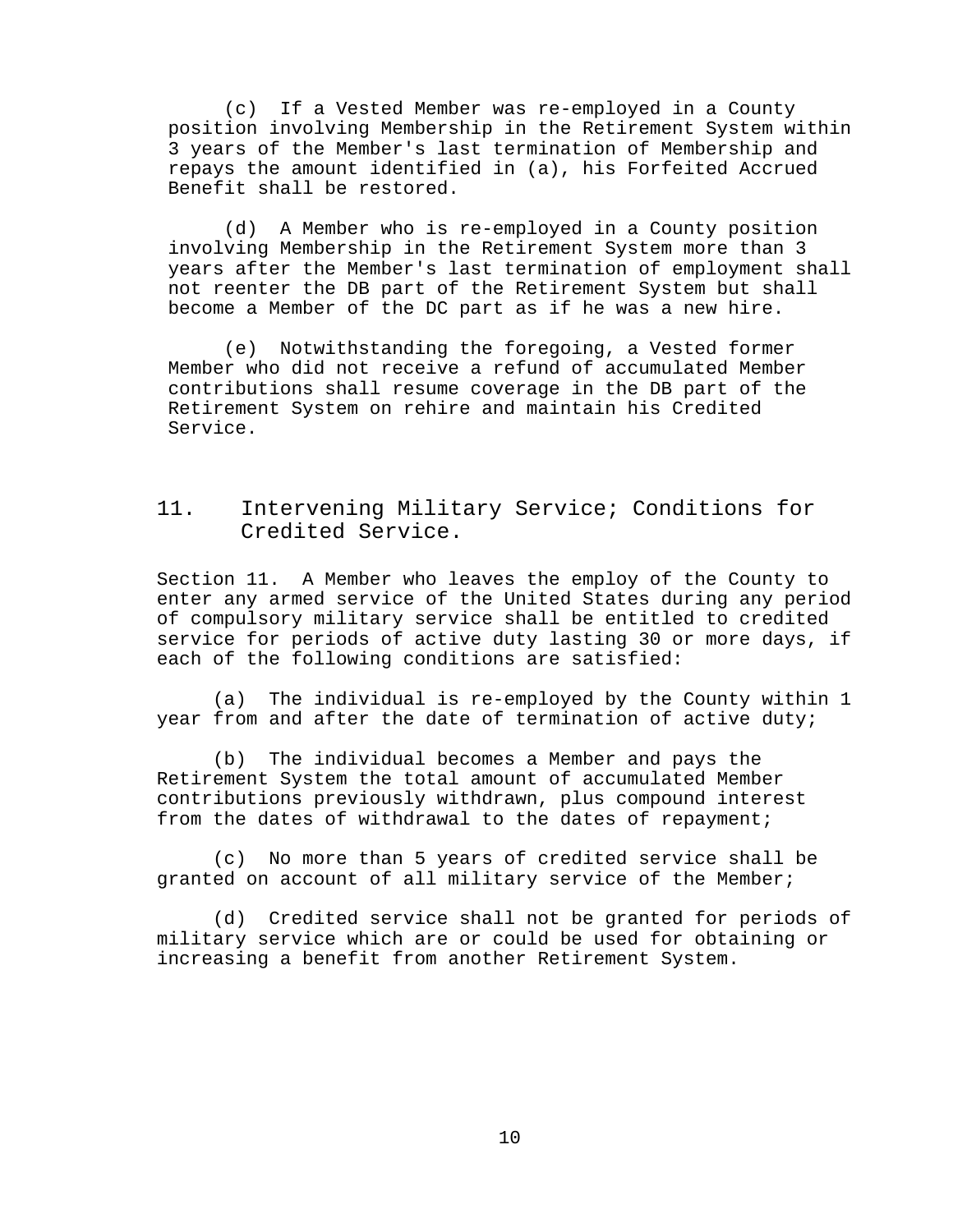<span id="page-17-0"></span>12. Non-intervening Military Service; Conditions for Credited Service.

Section 12. A Member who has served in any armed service of the United States shall be entitled to credited service for periods of active duty lasting 30 or more days, if each of the following conditions are satisfied:

(a) The Member has at least 8 years of credited service with Oakland County, not including any credited service acquired for intervening military service under the provisions of Section 11;

(b) If, in the DB part of the Retirement System Only, the Member pays the Retirement System 5% of the Member's annual, full time rate of Compensation at time of payment multiplied by the period of service being claimed;

(c) Armed service credited a Member under this paragraph shall not exceed the smaller of two (2) years and the difference between five (5) years and the intervening armed service credited the Member under Section 11;

(d) Credited service shall not be granted for periods of military service which are or could be used for obtaining or increasing a benefit from another Retirement System;

(e) The Member entered the armed service before June 1, 1980 or entered during a time of war or emergency condition on or after June 1, 1980;

(f) The Member elects to purchase the service and contributes the required amount to the DB part of the Retirement System within one (1) year of the Member's Eligibility Date. The Eligibility Date for County employees whose employment is not subject to collective bargaining is January 1, 1989. The purchase of non-intervening military service will apply to a County employee whose employment is subject to collective bargaining only if included in the applicable bargaining agreement. If included, the Eligibility Date will be as specified in the relevant collective bargaining agreement.

<span id="page-17-1"></span>13. Reciprocal Retirement System.

Section 13. The Retirement System is a reciprocal Retirement System under the provisions of Act 88, Public Acts of 1961, as amended.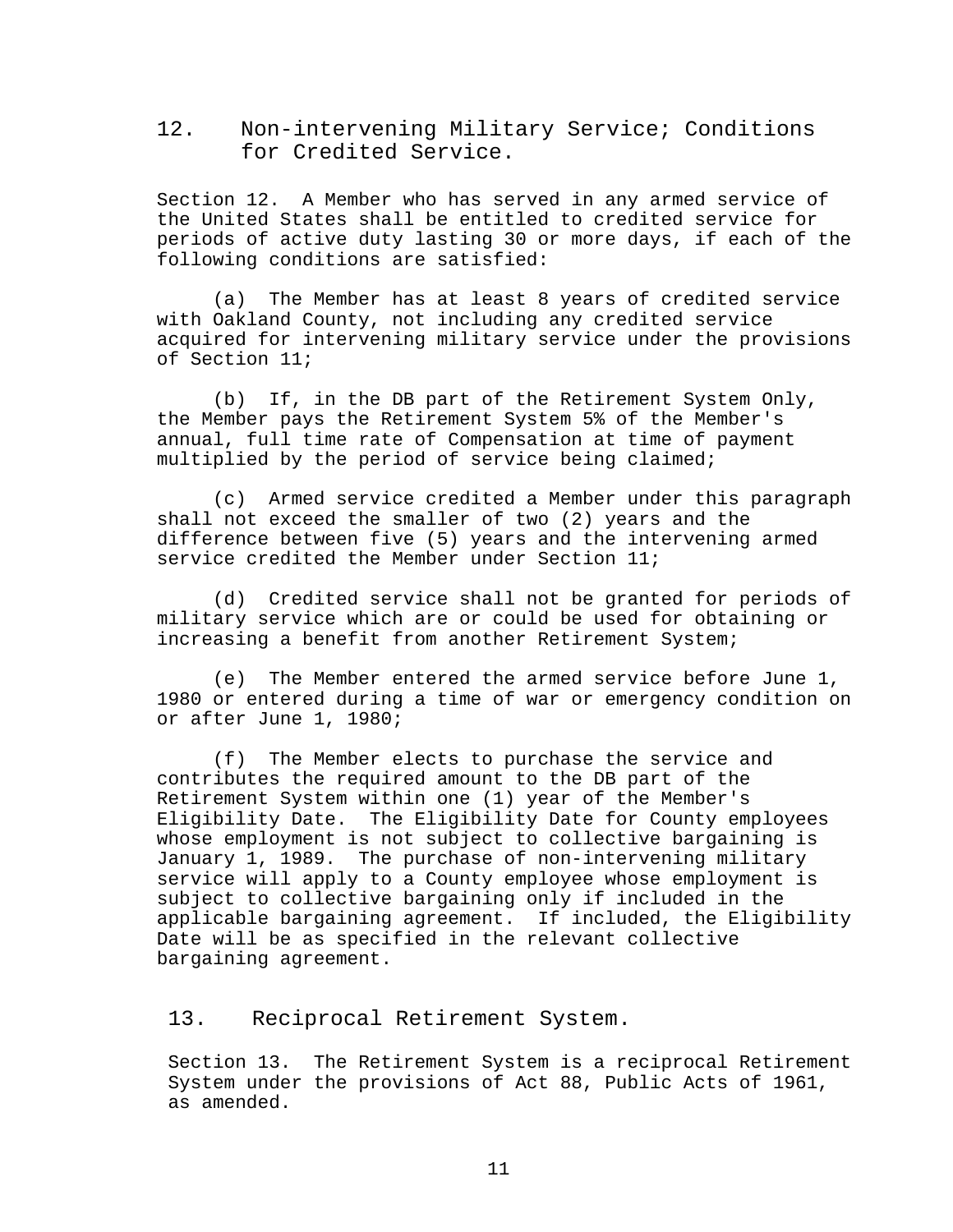## <span id="page-18-0"></span>14. Benefit Groups; Effect on Retirement Eligibility

Section 14. Benefit eligibility conditions shall be those applicable to the Member's benefit group at time of termination of Membership. If the Member has less than 2 years of Credited Service under the Member's last Benefit Group, benefit eligibility conditions shall be those applicable to the benefit group under which the Member last earned at least 2 years of Credited Service.

### <span id="page-18-1"></span>15. Benefit groups; Effect on Pension Amount

Section 15. Pension amounts in the DB part of the Retirement System shall be separately determined for each benefit group that the Member has credited service with, using the Retirement System provisions in effect at time of termination of Membership. The amount of a pension under optional form of payment SL (Section 18) is equal to the sum of separate amounts determined in accordance with the benefit formula applicable to each benefit group under which the retiring Member has credited service. The amount of pension attributable to credited service under a particular benefit group is equal to a fraction of the amount of pension determined as if the Member's total credited service in force was under the benefit group. The numerator of the fraction is the Member's credited service under the benefit group. The denominator of the fraction is the Member's total credited service.

<span id="page-18-2"></span>16. Normal Retirement; Conditions for.

Section 16. An individual may retire with a normal retirement pension from the DB part upon satisfaction of each of the following requirements:

(a) A written application for retirement, in the form prescribed by the Retirement Commission, has been filed with the Retirement System;

(b) Membership is terminated before the date of retirement;

(c) The individual meets the applicable age and/or service requirements for normal retirement.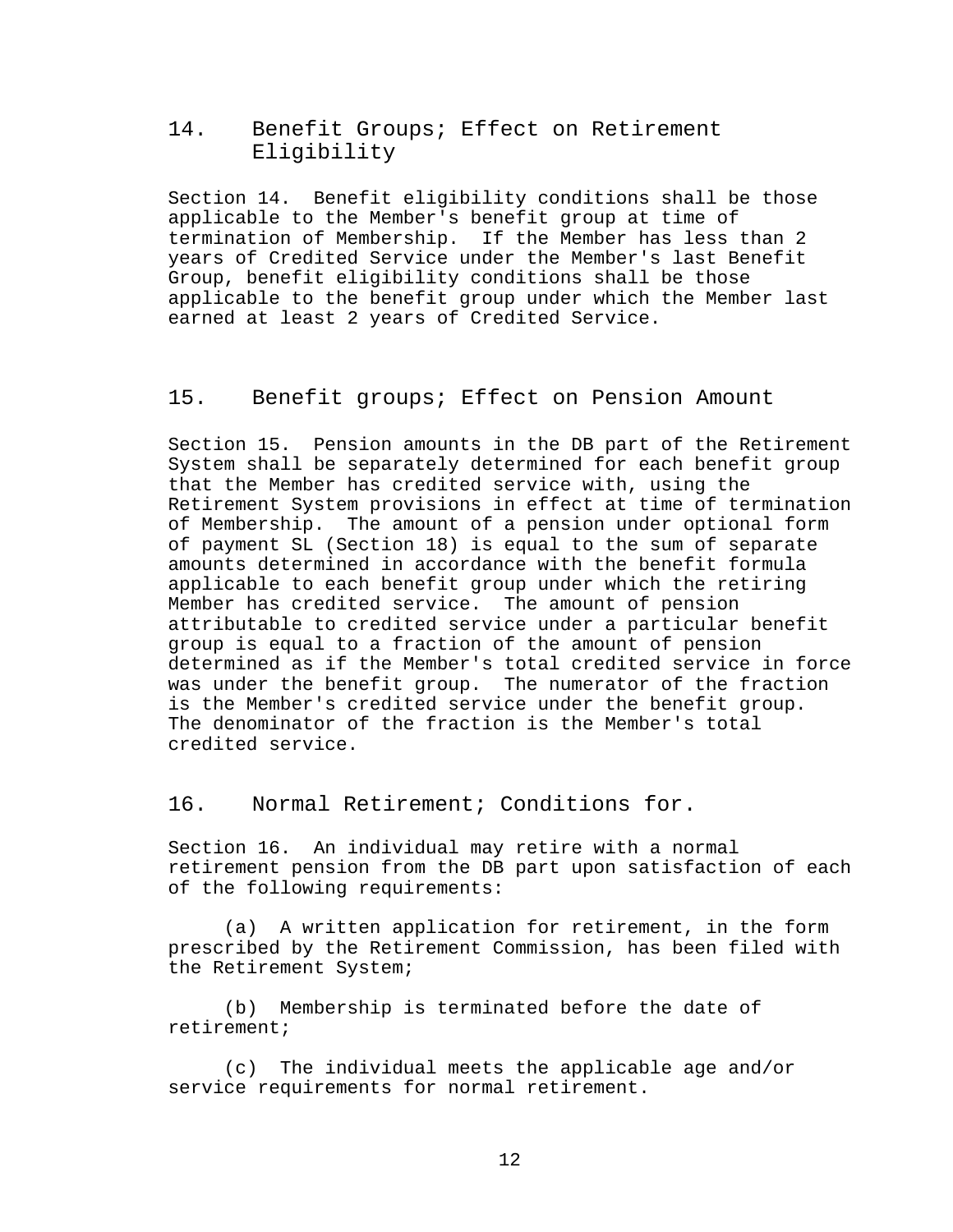<span id="page-19-0"></span>17. Normal Retirement; Age and Service Requirements**.**

Section 17. The age and/or service requirements for normal retirement are:

(a) Benefit group general - option A. The individual has attained Age 55 years and has 25 or more years of credited service, or the individual has attained Age 60 years and has 8 or more years of Credited Service.

(b) Benefit group general - option B. The individual has attained Age 55 years and has 25 or more years of credited service, or the individual has attained Age 60 years and has 8 or more years of credited service.

(c) Benefit group Sheriff's Department - Command option D. The individual has 25 or more years of credited service with the Sheriff's Department, regardless of age, or the individual has attained Age 60 and has 8 or more years of Credited Service.

(d) Benefit Group Sheriff's Department - Deputies option C. The individual has 25 or more years of credited service with the Sheriff's Department, regardless of age or has attained Age 60 and has 8 or more years of credited service.

(e) Benefit Group General - Option E. The individual has attained age 55 and has 25 or more years of credited service, or the individual has attained age 60 years and has 8 or more years of credited service and member makes a 1% compensation "pickup" contribution in accordance with section 52(d).

(f) Benefit Group General - Option F. The individual has attained age 55 and has 25 or more years of credited service, or the individual has attained age 60 years and has 8 or more years of credited service and member makes a 1% compensation "pickup" contribution in accordance with Section 52(d).

Upon normal retirement as provided in this section an individual shall be paid a pension computed according to Sections 18 and 19.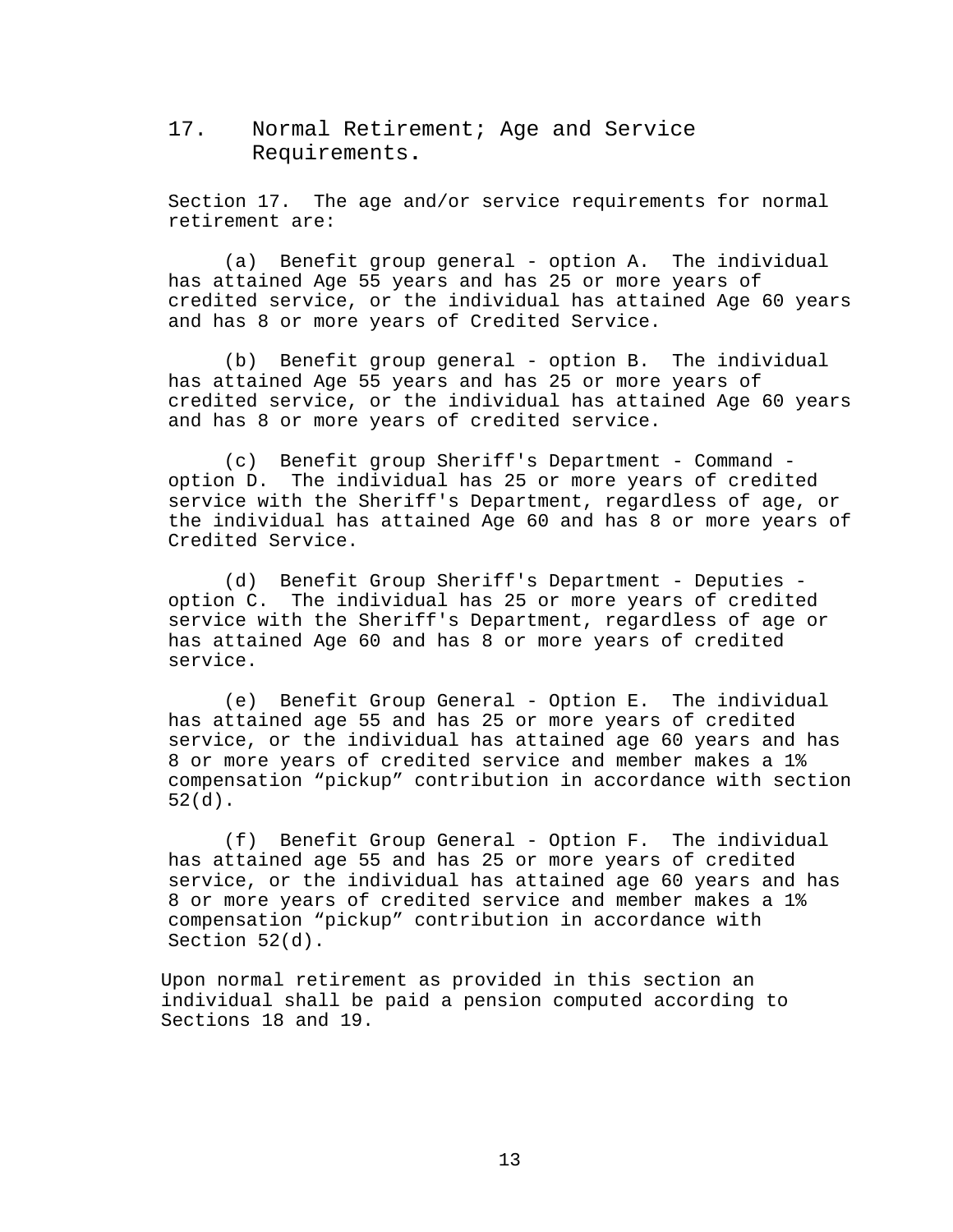<span id="page-20-0"></span>18. Normal Retirement; Pension Amount.

Section 18. The applicable benefit amount under form of payment SL (Straight Life) for the DB part is computed as follows:

(a) Benefit Group General - Option A. 2 percent (.02) of the Member's Final Average Compensation multiplied by years of credited service.

(b) Benefit Group general - Option B. 1.8 percent (.018) of the Member's Final Average Compensation multiplied by years of credited service.

(c) Benefit Group Sheriff's Department (Command). 2 percent (.02) of the Member's Final Average Compensation multiplied by years of credited service.

(d) Benefit Group Sheriff's Department (Deputies). For Plan Years beginning on or after January 1, 1994, 2.2 Percent (.022) of the Member's Final Average Compensation multiplied by years of credited service.

(e) Benefit Group General - Option E. For members (previously Option A members) who make a 1% of compensation "pickup" contribution after December 18, 1999, or when the employee completes 14 years of service and makes a 1% of compensation "pickup" contribution, 2.0% (.02) of the member's final average compensation multiplied by up to 14 years of credited service and years 15 and beyond shall be multiplied by 2.2% (.022) of the member's final average compensation.

(f) Benefit Group General - Option F. For members (previously Option B members) who make a 1% of compensation "pickup" contribution after December 18, 1999, or when the employee completes 14 years of credited service and makes a 1% of compensation "pickup" contribution, 1.8% (.018) of the member's final average compensation multiplied by up to 14 years of credited service and credited services years of 15 and beyond shall be multiplied by 1.98% (.0198) of the member's final average compensation. For those members eligible to have sick leave and annual leave included in their final average compensation, annual leave days in excess of seventy-two (72) and sick leave days in excess of one hundred (100) will be multiplied by 1.8% (.018) when computing retirement allowance. Annual leave days up to seventy-two (72) and sick leave days up to one hundred (100)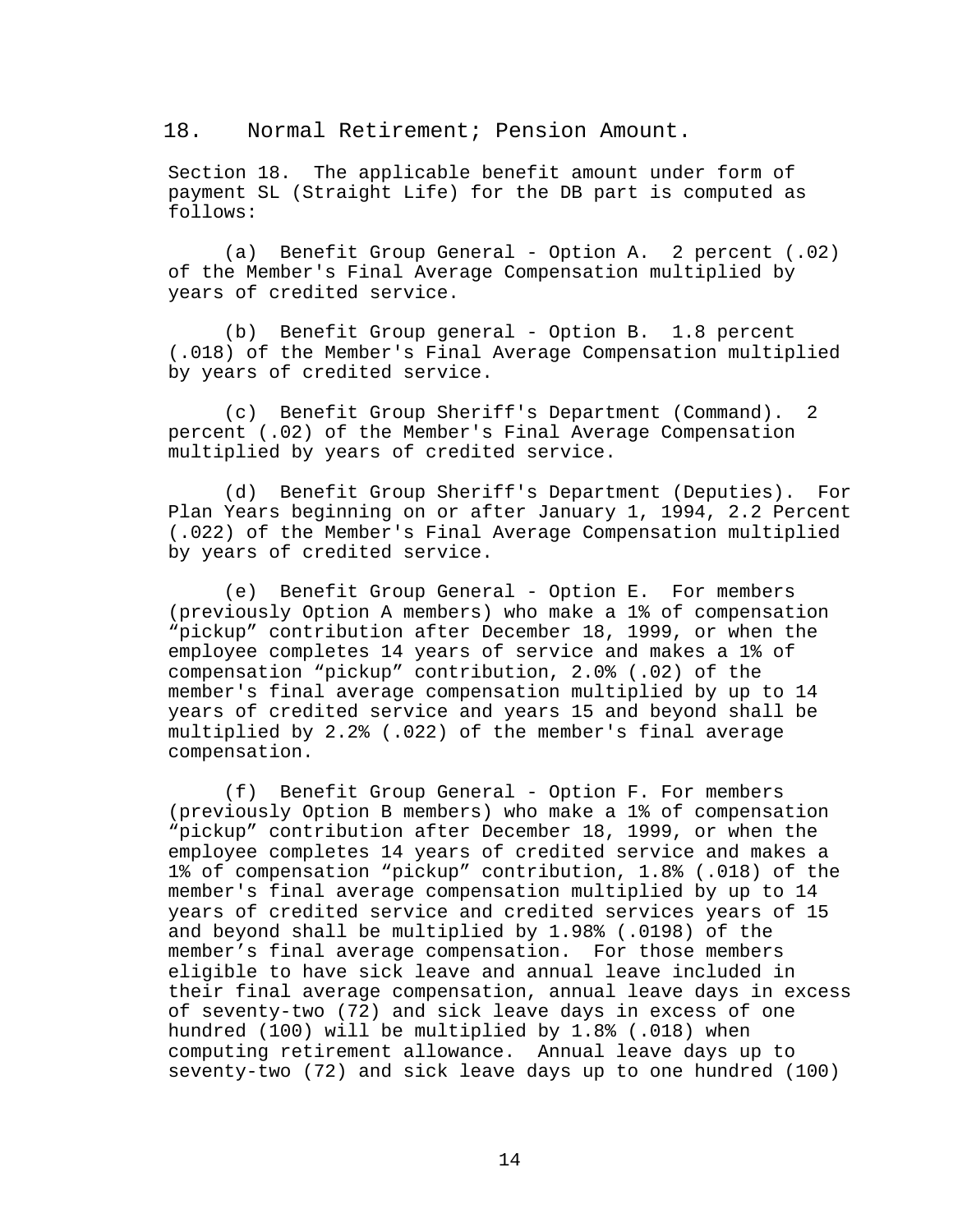will be multiplied by 1.98% (.0198) when computing the retirement allowance.

If the Member or vested terminated Member has credited service with more than one benefit group, the pension amount shall be computed under Section 15.

<span id="page-21-0"></span>19. Normal Retirement; Pension Maximum**.**

Section 19. The maximum amount of a pension from the DB part and financed by County contributions is 75 percent (.75) of an individual's Final Average Compensation.

<span id="page-21-1"></span>20. Retirement; Vested Former Member.

Section 20.<br>(a)  $A$ 

A vested former Member of the DB part may retire

- upon attainment of Age 55 with 25 or more years of credited service.

- upon attainment of Age 60 and 8 years of credited service.

(b) Withdrawal of accumulated Member contributions from the DB part and forfeiture of credited service attributable to a period during which contributions to the Retirement System were required by or on behalf of the vested former Member shall constitute forfeiture of all rights in and to the portion of the pension attributable to the forfeited credited service.

(c) Upon retirement as provided in this section a vested former Member shall be paid a pension computed according to the provisions of Sections 18 and 19 as in effect on the date the employee ceased to be a Member.

<span id="page-21-2"></span>21. Re-employment by the County; Effect on Pension Payments.

Section 21. One of the following conditions shall apply to a retired Member who is receiving a pension or retirement benefit from the DB part of the Retirement System if the retired Member becomes re-employed by the County: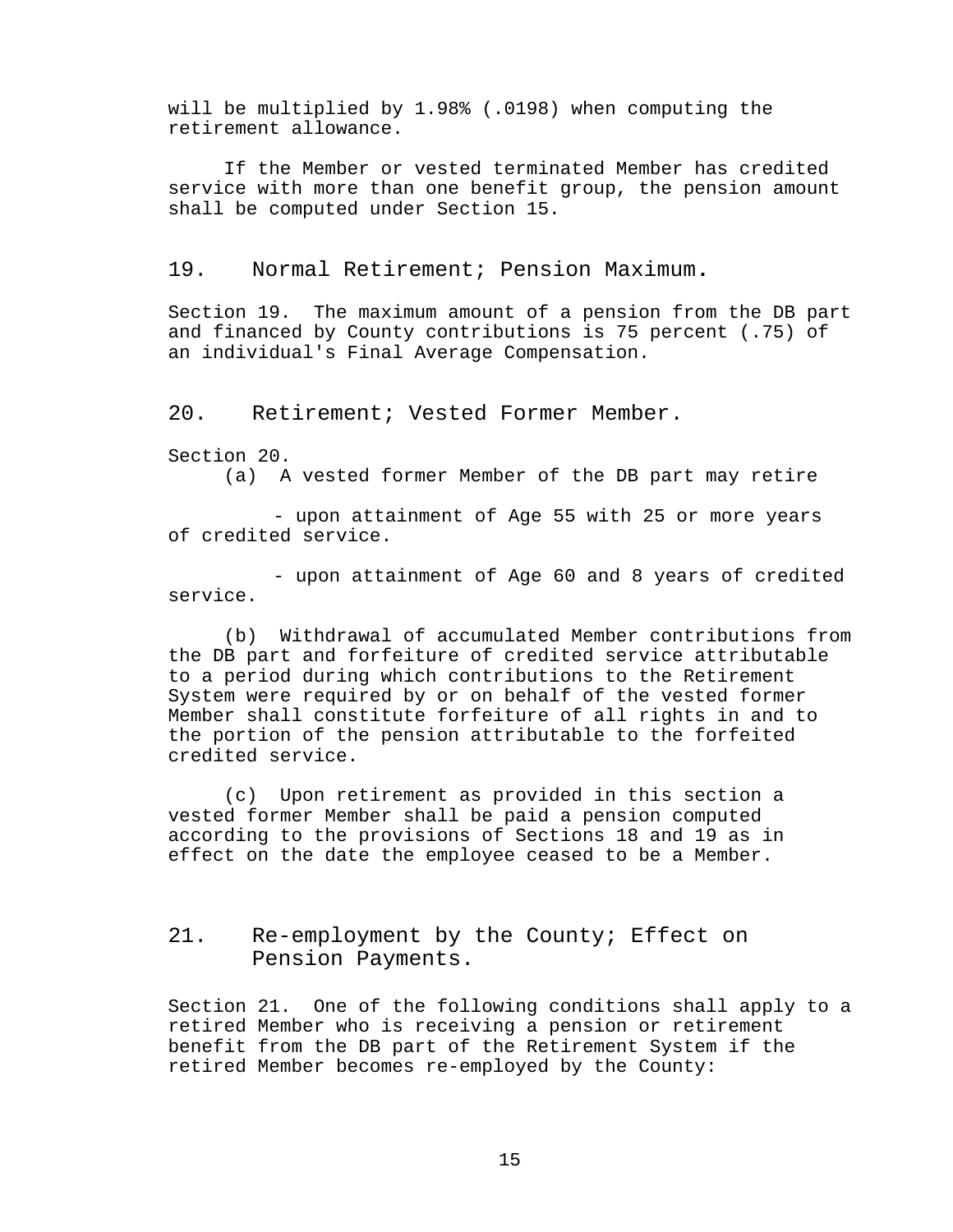(a) Payment of benefits from this Retirement System to the retired Member shall be suspended if the retired Member is re-employed by the County from which the retired Member retired and the retired Member does not meet the requirements of subsection (b). Suspension of the payment of benefits shall become effective the first day of the calendar month that follows the sixtieth day after the retired Member is reemployed by the County. Payment of benefits shall resume on the first day of the calendar month that follows termination of employment with the County. Payment of benefits shall be resumed without change in amount or conditions by reason of re-employment. The retired Member shall not be a Member of this System during the period of re-employment.

(b) Payment of benefits to the retired Member shall continue without change in amount or conditions by reason of re-employment by the County from which the retired Member retired if all of the following requirements are met:

(1) the retired Member meets one of the following requirements:

(a) for any retired Member, is employed by the County for not more than 1,000 hours in any 12-month period as determined by the County's Merit System.

(b) for a retired Member who was not an elected or appointed County official at retirement, is elected or appointed as a County official for a term of office that begins after the retired Member's retirement allowance effective date.

(c) for a retired Member who was an elected or appointed County official at retirement, is elected or appointed as a County official to a different office from which the retired Member retired for a term of office that begins after the retired Member's retirement allowance effective date.

(d) for a retired Member who was an elected or appointed County official at retirement, is elected or appointed as a County official to the same office from which the retired Member retired for a term of office that begins not less than 2 years after the retired Member's retirement allowance effective date.

(2) The retired Member is not eligible for any benefits from the County other than those required by law or otherwise provided to the retired Member by virtue of his or her being a retired Member.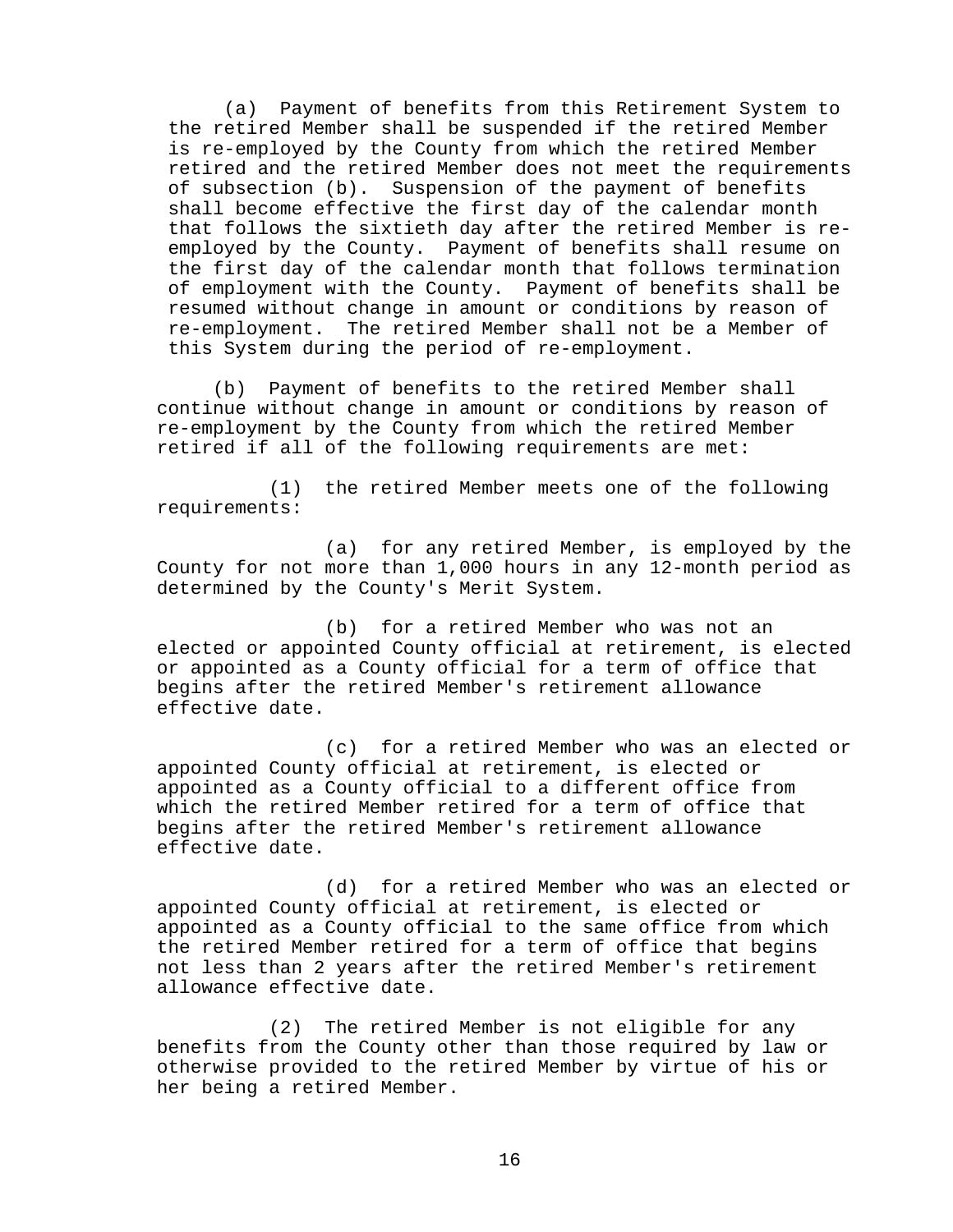(3) The retired Member is not a Member of this System during the period of reemployment, does not receive additional retirement credits during the period of reemployment, and does not receive any increase in benefits because of the employment under this subsection.

(c) Payment of benefits to the retired Member shall continue without change in amount or conditions by reason of the employment if the retired Member becomes employed by a county other than the county from which the retired Member retired. For the purposes of Membership and potential benefit entitlement under the system of the other county, the retired Member shall be considered in the same manner as an individual with no previous record of employment by that county.

## <span id="page-23-0"></span>22. Form of payment of a pension.

Section 22. A Member may elect to have pension payments from the DB part made under any one, and only one, of the following forms of payment and name a survivor Beneficiary. The election and naming of survivor Beneficiary shall be made on a form furnished by and filed with the Retirement System<br>prior to the date the first pension payment is made. An prior to the date the first pension payment is made. election of form of payment may not be changed on or after the date the first pension payment is made. A named survivor Beneficiary may not be changed on or after the date the first pension payment is made if form of payment A, B or D is elected. A named survivor Beneficiary may be changed or may be more than one person if form of payment SL or C is elected. A named survivor Beneficiary must have an insurable interest in the life of the Member or vested former Member when named.

Payment shall be made under form of payment SL if there is not a timely election of another form of payment.

The amount of pension under forms of payment A, B, C, D or E shall have the same actuarial present value, computed as of the effective date of the pension, as the amount of pension under form of payment SL. (Actuarial assumptions used to determine the amount or level of any optional benefit forms shall be actuarially equivalent to the SL Pension). No payments shall be made to a survivor Beneficiary under form of payments A, B, C or D if duty death benefits under Section 32 become payable on account of the death of the retired Member.

Form of Payment SL - Straight Life Pension. The retired Member is paid a pension for life under form of payment SL. All payments stop upon the death of the retired Member.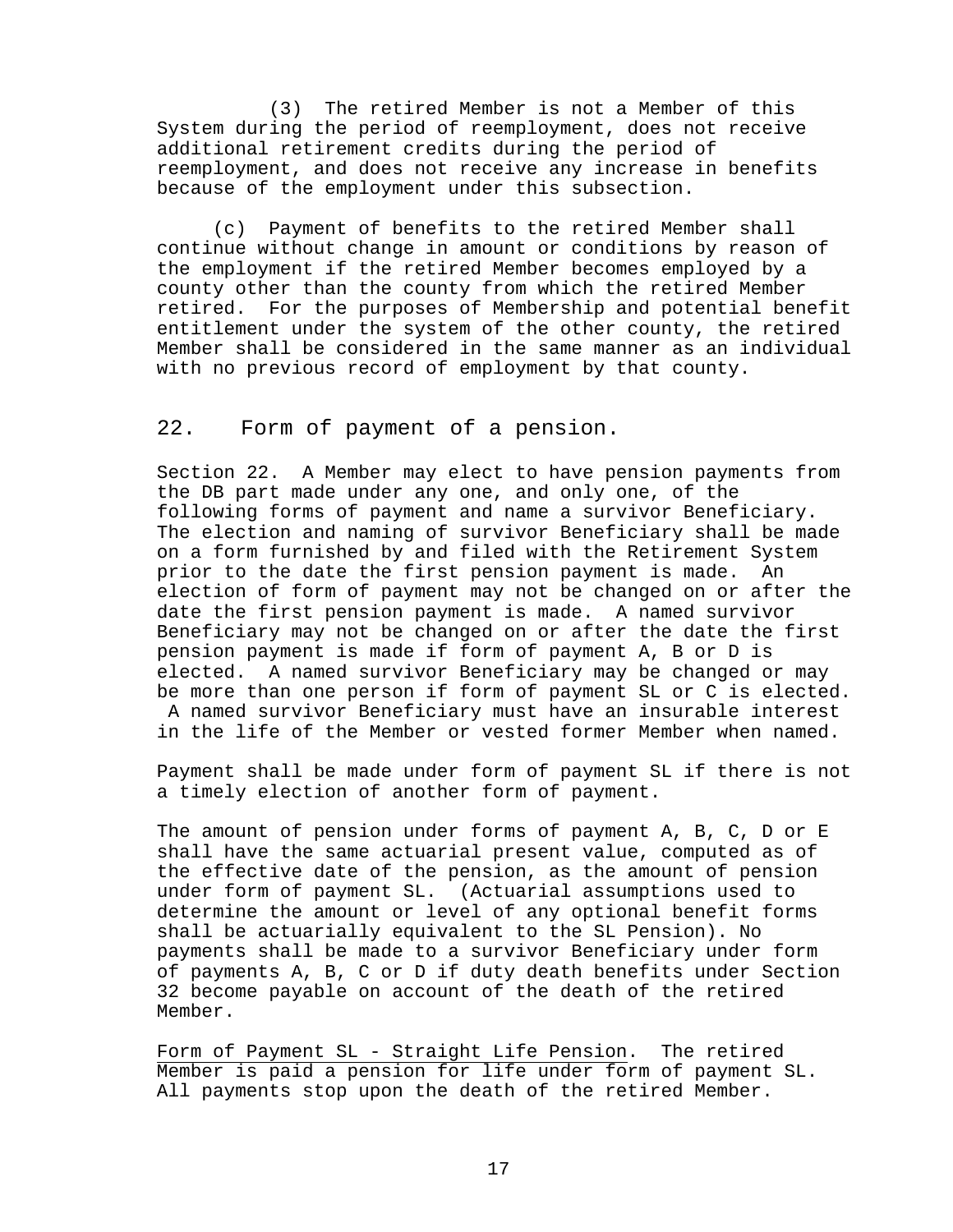Form of Payment A - Life Payments with Full Continuation to Survivor Beneficiary. The retired Member is paid a reduced pension for life under form of payment A. Upon the death of the retired Member during the lifetime of the named survivor Beneficiary, the named survivor Beneficiary is paid the full amount of reduced pension until death.

Form of Payment B - Life Payments with One-Half Continuation to Survivor Beneficiary. The retired Member is paid a reduced pension for life under form of payment B. Upon the death of the retired Member during the lifetime of the named survivor Beneficiary, the named survivor Beneficiary is paid one-half the amount of reduced pension until death.

Form of Payment C - Life Payments with Ten Years Certain. The retired Member is paid a reduced pension for life under form of payment C. Upon the death of the retired Member, if the retired Member received fewer than 120 monthly pension payments, the named survivor Beneficiary is paid the full amount of reduced pension for the remainder of 120 months. If the named survivor Beneficiary has died before the retired Member, or dies before the 120 months have elapsed, the remaining monthly payments shall be paid to the estate of the last alive of the retired Member and the named survivor Beneficiary.

### Form of Payment D - Life Payments with Continuation to Survivor Beneficiary with Pop-up.

(1) Full Continuation - The retired Member is paid a reduced pension for life under form of payment D-1. Upon the death of the retired Member during the lifetime of the named survivor Beneficiary, the named survivor Beneficiary is paid the full amount of reduced pension until death. Should the named survivor Beneficiary die before the retired Member, the retired Member's pension shall be recomputed (pop-up) to a straight life pension (form of payment SL).

(2) One-Half Continuation - The retired Member is paid a reduced pension for life under form of payment D-2. Upon the death of the retired Member during the lifetime of the named survivor Beneficiary, the named survivor Beneficiary is paid one-half the amount of reduced pension until death. Should the named survivor Beneficiary die before the retired Member, the retired Member's pension shall be recomputed (pop-up) to a straight life pension (form of payment SL).

Form of Payment E - Life Payments with Social Security Equating. The retired Member is paid an increased pension until Age 65 and a reduced pension for life thereafter under form of payment E. The increased pension payable until Age 65 shall approximate the sum of the reduced pension payable after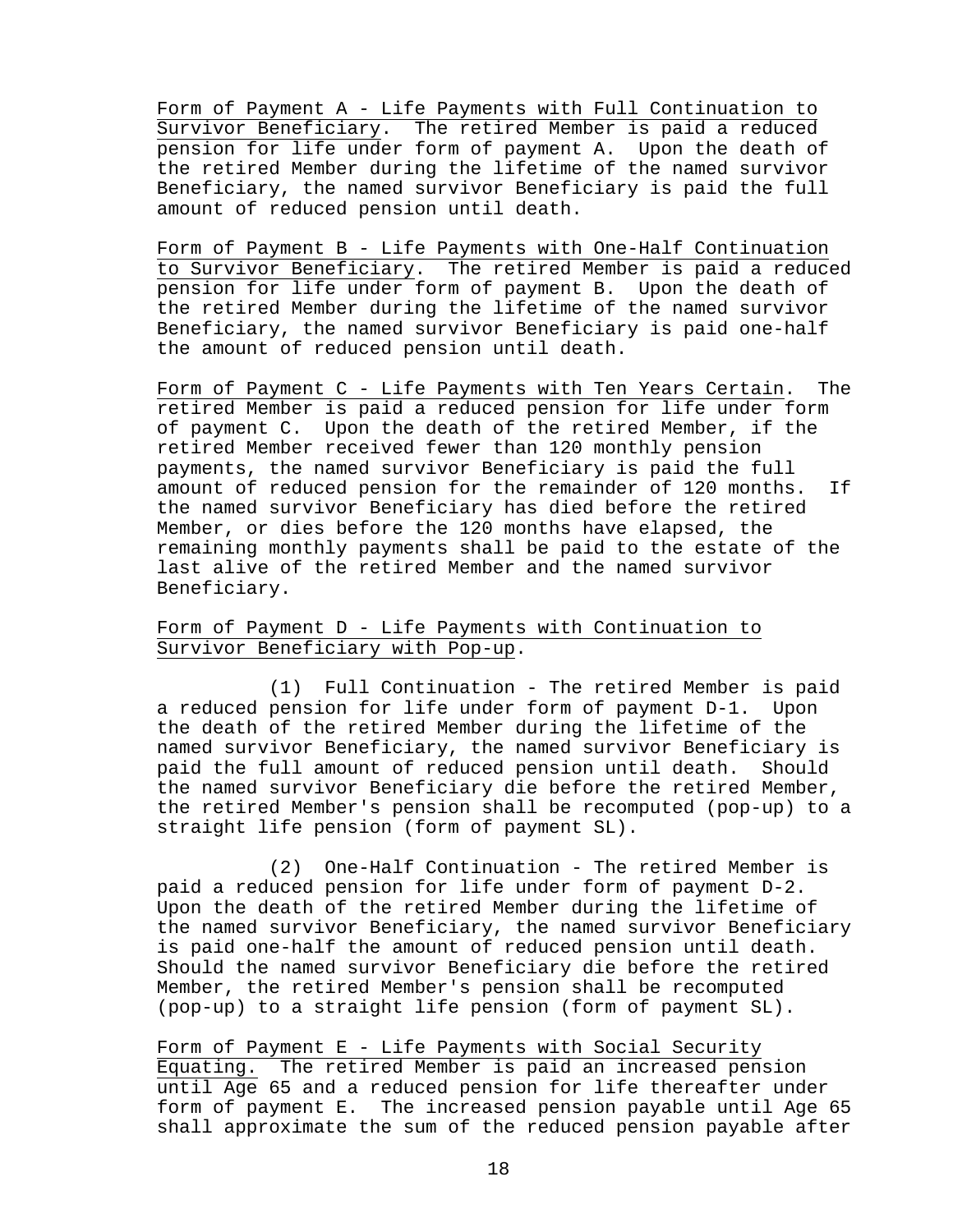Age 65 and the retiring Member's estimated Age 65 Social Security primary insurance amount. Form of payment E is available only to Members who retire after attaining Age 60 and before attaining Age 65. All payments stop upon the death of the retired Member.

### <span id="page-25-0"></span>23. Disability Retirement; Conditions for**.**

Section 23. The Retirement Commission may retire a Member of the DB Part who is incapacitated from continued employment by the County if each of the following conditions are met:

(a) Application for disability retirement is filed with the Retirement Commission by either the Member or the Member's Department Head;

(b) The Member has 10 or more years of credited service;

(c) The Member undergoes all medical examinations and tests ordered by the Retirement Commission, and releases to the Retirement Commission all medical reports and records requested by the Retirement Commission;

(d) The medical director certifies to the Retirement Commission in that:

- (1) the Member is mentally or physically totally incapacitated for continued employment by the County,
- (2) the incapacity is likely to be permanent and
- (3) the Member should be retired.

The effective date of a disability retirement shall not predate:

- 
- (1) the date of disability, or the date the Member ceases to be paid by the County for actual services;

(e) If the Member does not concur in the opinion of the<br>al director, a medical committee shall be appointed. The medical director, a medical committee shall be appointed. medical committee shall be composed of the medical director, one physician named by the Member and one physician named by the other two physicians. If the medical committee certifies to the Retirement Commission in writing, by majority opinion, that:

- (1) the Member is mentally or physically totally incapacitated for continued employment by the County and
- (2) the incapacity is likely to be permanent,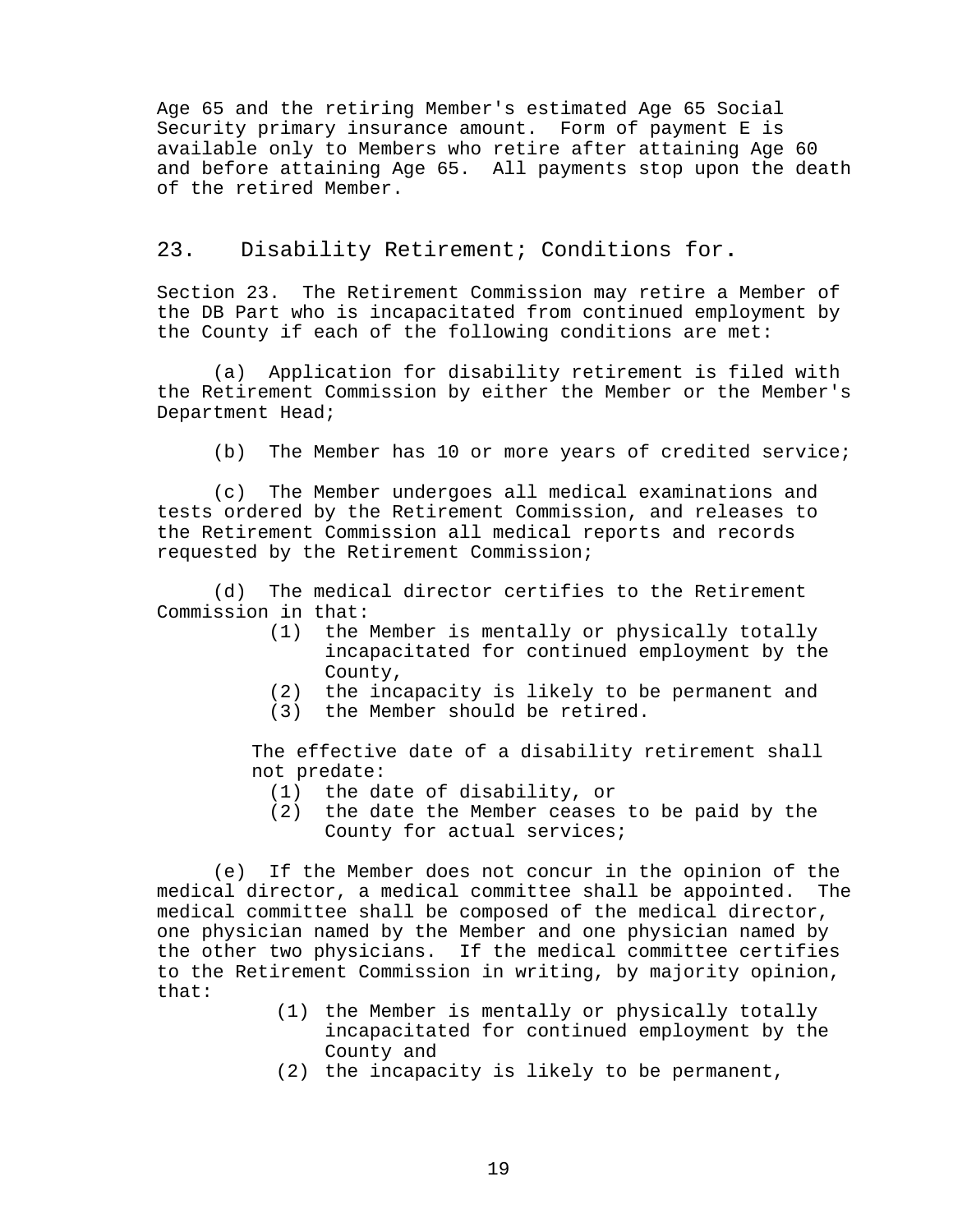the majority opinion of the medical committee shall supersede the certification of the medical director.

# <span id="page-26-0"></span>24. Disability Retirement; Pension or Benefits Amount; Form of Payment**.**

Section 24. The amount of a disability pension from the DB part shall be computed in the same manner as a normal retirement pension, based upon the Member's credited service and Compensation earned until the termination of County employment. The maximums under Section 19 shall apply. The disability retired Member who is in the DB part shall have the right to elect form of payment SL, A, B, C or D provided in Section 22.

# <span id="page-26-1"></span>25. Disability Retirement; Special Provisions if Duty Incurred

Section 25. The following exceptions to the provisions of Sections 23 and 24 shall apply if the Retirement Commission finds that the Member's disability is the direct and proximate result of the Member's performance of duty as an employee of the County:

- the requirement of 10 years of credited service shall be waived;
- credited service shall include years and fraction of a year, if any, between the effective date of the disability pension and the date the Member would attain age 60 years;
- the Member shall be 100% vested in his accrued benefit in the DB part.
- <span id="page-26-2"></span>26. Disability Retirement; Limitation on Pension Amount.

### Section 26.

(a) The amount of a disability pension from the DB part shall not exceed the difference between one hundred percent of the disability retired Member's gross annual rate of compensation at date of retirement and the amount of the disability retired Member's considered income.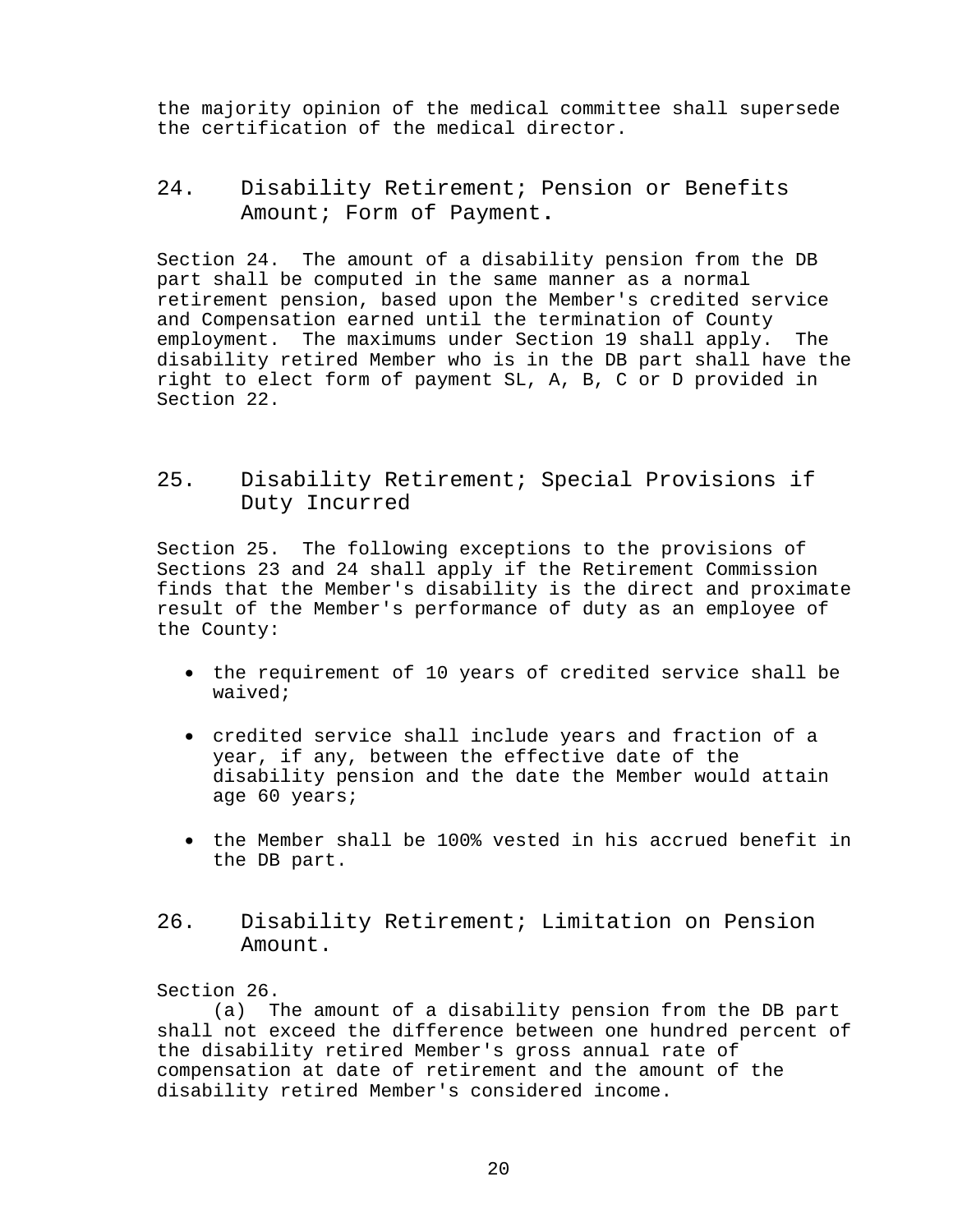(b) A disability retired Member's considered income is the annualized sum of the following amounts:

(1) Remuneration for personal services rendered in any gainful employment;

(2) Worker's compensation weekly benefits, redemptions and settlements on account of the same disability for which the Member retired. If there is a redemption or settlement of the Worker's compensation benefits, the Actuarial Equivalent of the settlement or redemption shall be applied to reduce the amount of pension under form of payment<br>SL. Worker's compensation benefits for bona fide medical Worker's compensation benefits for bona fide medical expenses, as determined by the Retirement Commission, shall not be considered income;

(3) Unemployment insurance or similar payments by reason of the Member's County employment.

If a disability retired Member's considered income for a year exceeds the Member's gross annual rate of compensation at date of retirement, such excess shall be carried forward as considered income for the following year.

(c) Application of the limitation shall be to the amount of pension under form of payment SL. The effect of an election of any other form of payment shall be taken into account after application of the provisions of this section.

(d) The Retirement Commission shall periodically request substantiated income information from the retired Member. Failure to provide the requested information within ninety (90) days of the request shall cause suspension of payment of the pension until the information is received by the Retirement Commission.

<span id="page-27-0"></span>27. Disability Retirement; Continuation Subject to Re-examination; Suspension/Termination of Pension**.**

#### Section 27.

(a) At least once each calendar year during the first 5 calendar years following a Member's retirement for disability and at least once in every 3 calendar year period thereafter, the Retirement Commission may require a disability retired Member to undergo a medical or other re-evaluation by the medical director if the individual has not attained Age 60 years. If the disability retired Member refuses to submit to re-evaluation, payment of the pension may be suspended by the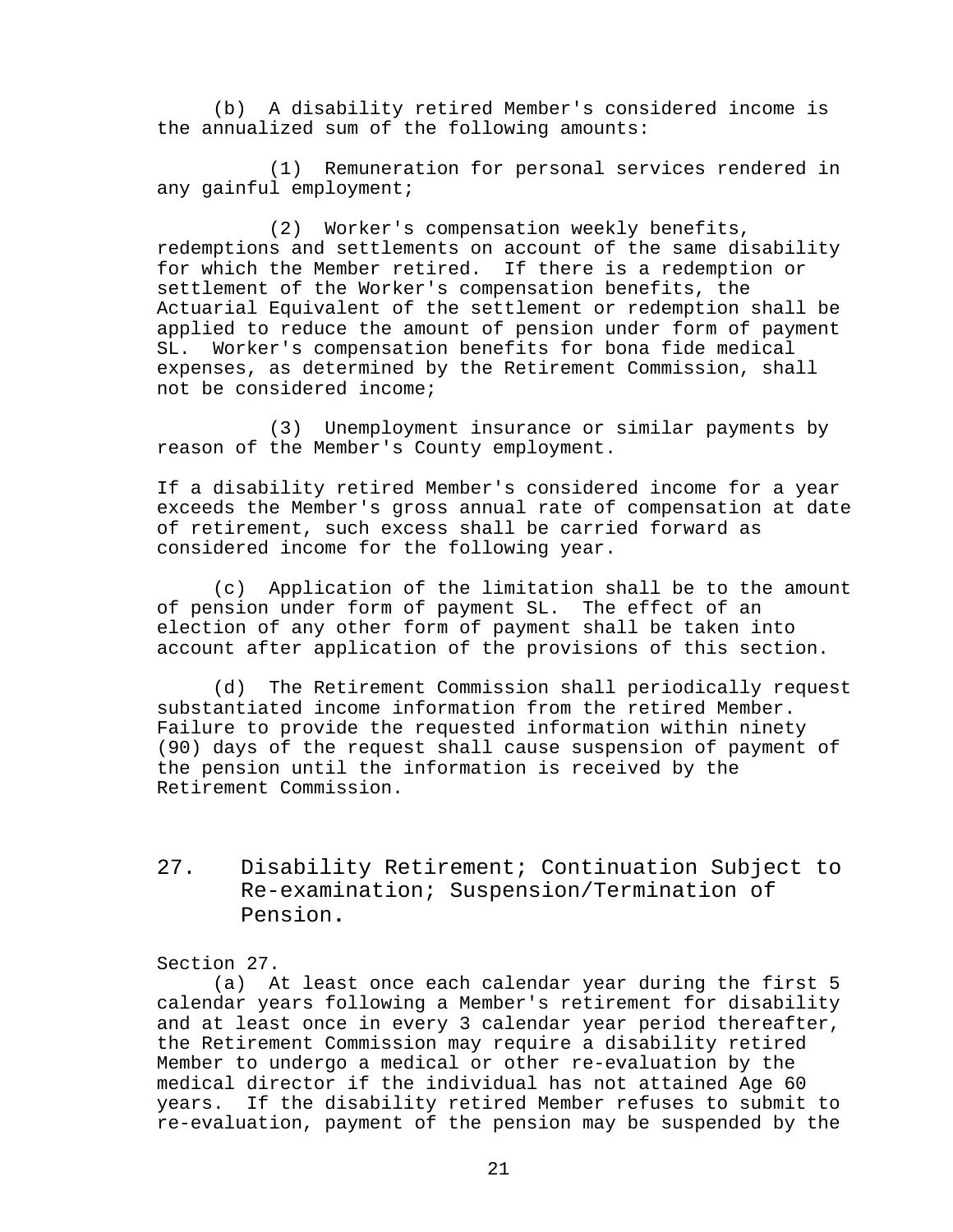Retirement Commission. If the refusal continues for 12 continuous months, the Retirement Commission may revoke the disability retired Member's rights in and to the disability pension. A disability pension shall be terminated if the medical director reports that the disability retired Member is no longer mentally or physically totally incapacitated for continued employment by the County and the Retirement Commission concurs with the report.

(b) The Membership status of a terminated disability retired Member who is returned to County employment shall be governed by the provisions of Sections 4 and 5 except that they shall become a Member of the DC part for future benefits. Actual credited service at time of disability retirement shall be restored when the Member again acquires Membership. Credited service shall not be granted for the period of disability retirement unless the Member was in receipt of a disability pension on account of a disability arising out of and in the course of County employment.

(c) A disability retired Member whose benefit has been terminated who does not reacquire Membership and restoration of credited service shall have actual credited service at time of disability retirement restored if such restoration enables the individual to become a vested former Member.

# <span id="page-28-0"></span>28. Survivor Pension; Conditions for Automatic Pension to Spouse**.**

Section 28. A pension shall be paid for life to the surviving spouse of a deceased Member of the DB part if the following conditions are met:

(a) The Member was married to the surviving spouse at time of death; and either

(b) The Member had 10 or more years of credited service and died while an Employee of the County; or

(c) The Member was a vested former Member who had 20 or more years of credited service.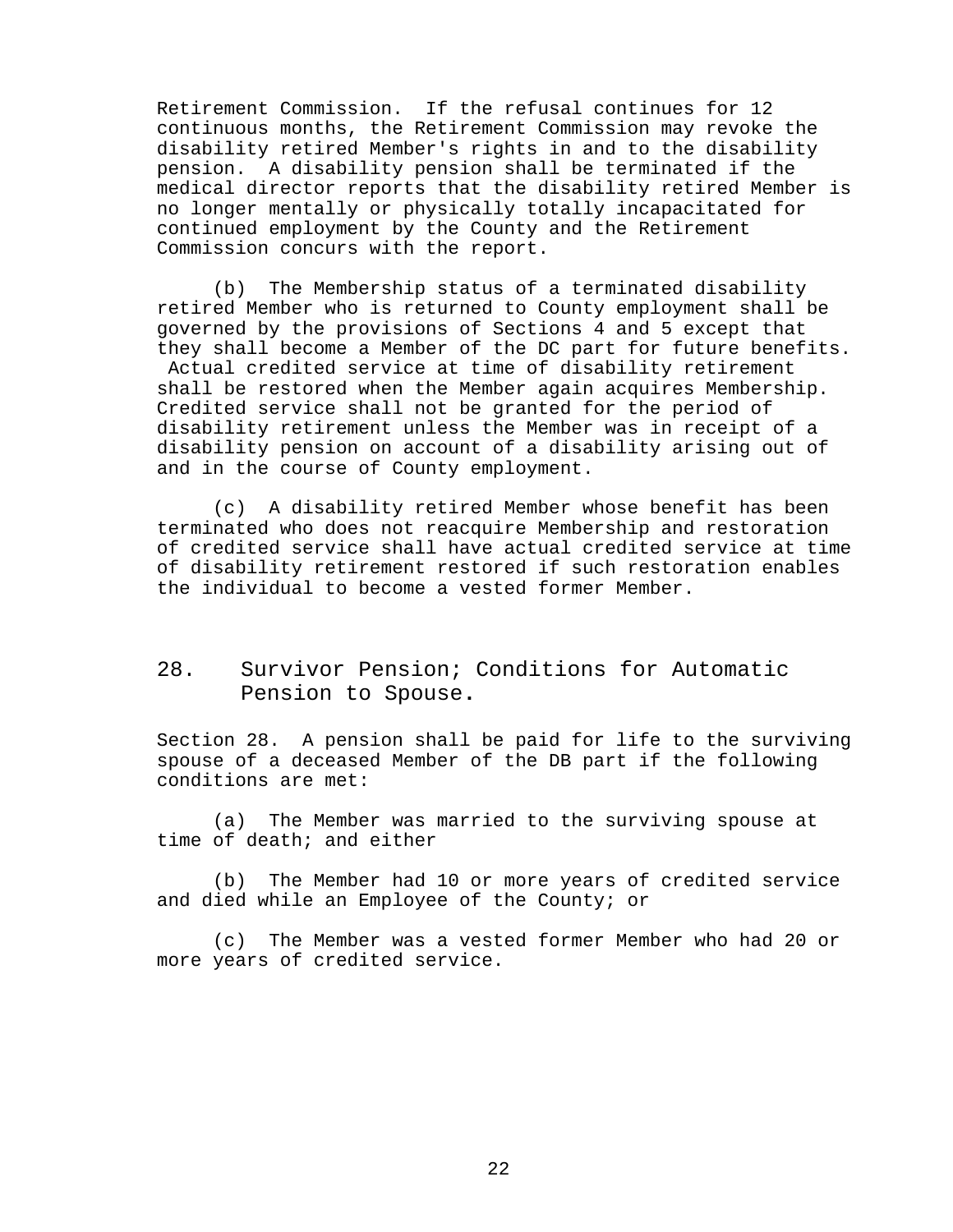<span id="page-29-0"></span>29. Survivor Pension; Amount of Automatic Pension to Spouse**.**

Section 29. The amount of the automatic survivor pension from the DB part shall be computed as if the deceased Member had retired the day preceding death with a normal retirement benefit (Sections 16-19) and nominated the spouse as the survivor Beneficiary. If the deceased Member had 15 or more years of credited service or attained Age 60, the survivor pension will be calculated as if form of payment A (Section 22) had been elected. If the deceased Member had more than 10 years of credited service but less than 15 years of credited service, the survivor pension will be calculated as if form of payment B (Section 22) had been elected. The spouse pension shall commence at the time stipulated in Section 38. Upon the death of the spouse, the pension shall terminate.

# <span id="page-29-1"></span>30. Survivor Pension; Designated Beneficiary; Conditions for Coverage**.**

Section 30.

(a) A Member may designate a beneficiary for the exclusive purpose of being paid a pension under the provisions of this section. The naming of a beneficiary shall be made on<br>a form provided by and filed with the Retirement System. The a form provided by and filed with the Retirement System. named beneficiary may be changed or the election revoked at any time.

(b) A pension shall be paid to the named beneficiary, for life, if the deceased Member was in the DB part of the Retirement System and if each of the following conditions are met:

(1) The Member dies while an employee of the County.

(2) The Member had 25 or more years of credited service; or, was Age 60 years or older and had 10 or more years of credited service.

(3) The designated beneficiary is found by the Retirement Commission to have been dependent upon the deceased Member for at least 50 percent of the individual's financial support.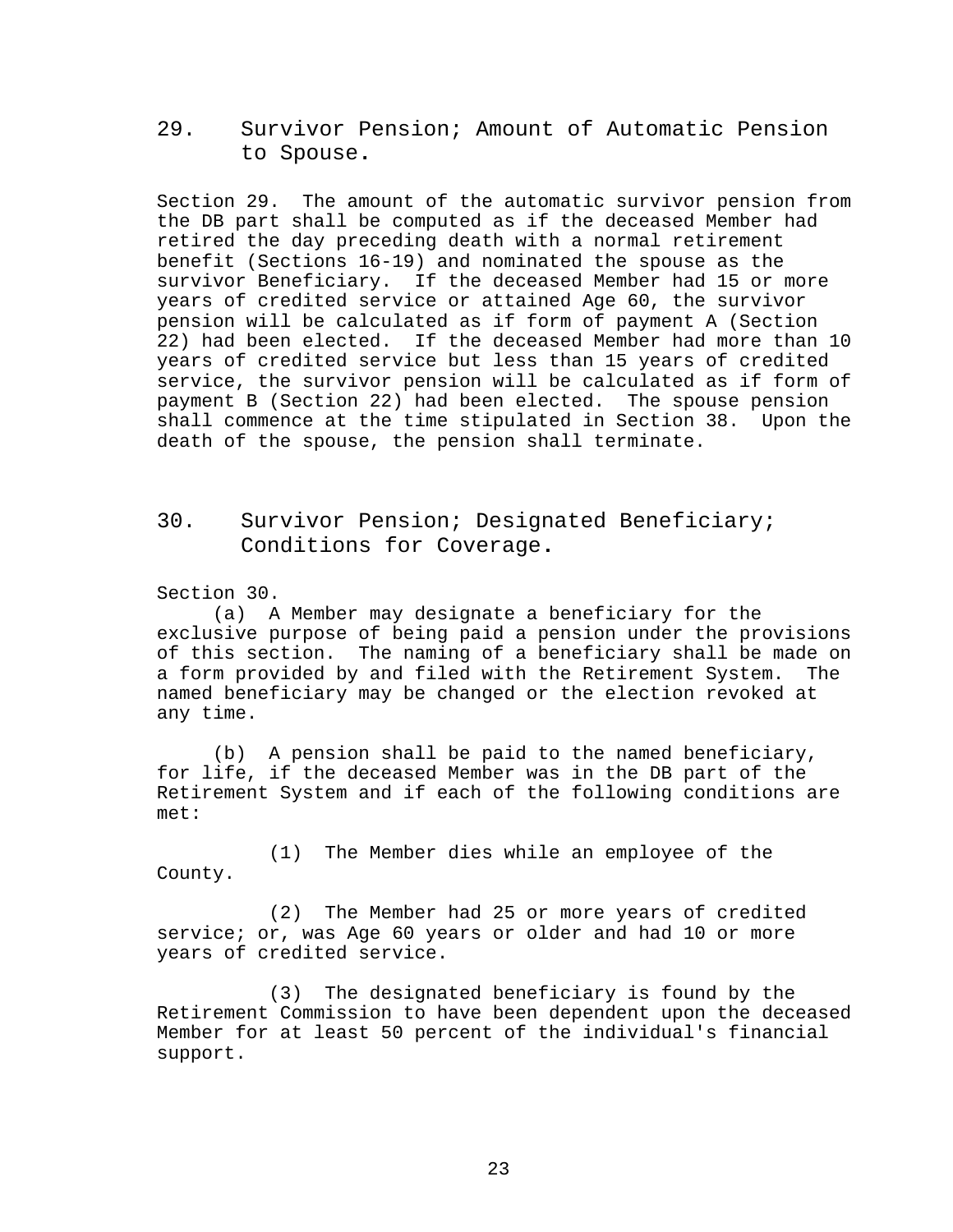<span id="page-30-0"></span>31. Survivor Pension; Designated Beneficiary; Amount of Pension**.**

Section 31. The amount of pension paid to the designated beneficiary from the DB part shall be computed as if the deceased Member had retired under the applicable normal retirement provisions (Sections 16 - 19) the day preceding death, elected form of payment A, and named the designated beneficiary as survivor beneficiary. The pension shall terminate upon the death of the designated beneficiary.

<span id="page-30-1"></span>32. Survivor Pension; Special Provisions if Duty Incurred**.**

Section 32. In the event a Member of the DB part dies, or disability retired Member dies within 3 years of the date of retirement, and the Retirement Commission finds that the death is the direct and proximate result of the Member's or disability retired Member's performance of duty as an employee of the County and if worker's compensation is granted on account of the death arising out of and in the course of County employment, the following provisions shall apply in lieu of Sections 28 through 31:

(a) If the Member had not retired, the accumulated Member contributions shall be refunded in accordance with Section 51;

(b) The surviving spouse of the deceased Member or retired Member shall receive a pension equal to the spouse's weekly worker's compensation converted to an annual basis. The spouse's pension shall begin upon termination of the statutory period for payment of the worker's compensation and shall continue until the earlier of the spouse's remarriage or death. As used in this section, the term spouse means the person to whom the Member or retired Member was married at the time the Member's or retired Member's last employment with the County was terminated;

(c) If the deceased Member or retired Member leaves an unmarried child or children under age 18 years, each such child shall receive a pension equal to the child's weekly worker's compensation converted to an annual basis. The child's pension shall begin upon termination of the statutory period for payment of the worker's compensation and shall continue until the earliest of the child's adoption, marriage, attainment of age 18 years or death. If there is no spouse to receive a spouse's pension or the spouse's pension is terminated, each such child's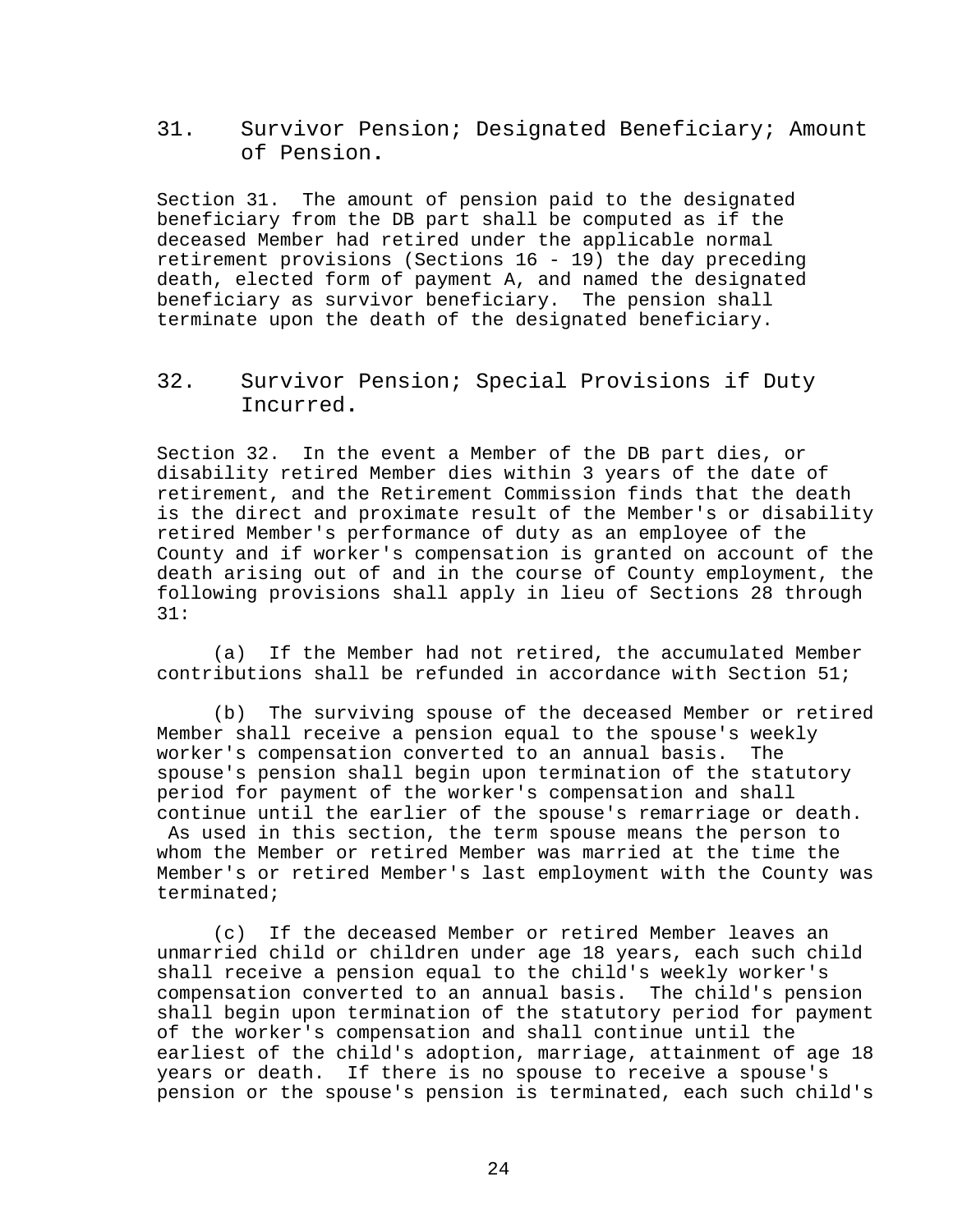pension shall be increased by an equal share of the spouse's pension;

(d) The deceased Member's or retired Member's parents shall each receive a pension equal to such parent's weekly worker's compensation converted to an annual basis. The parent's pension shall begin upon termination of the statutory period for payment of the parent's worker's compensation and shall continue until death;

(e) In no case shall the sum of the annual benefits provided in paragraphs (b), (c) and (d) of this section exceed the greater of (i) \$4,800 and (ii) 2 percent of the deceased Member's or retired Member's final average compensation multiplied by the Member's or retired Member's credited service not to exceed 37.5 years.

## <span id="page-31-0"></span>33. Survivor Pension; Only One Pension Payable**.**

Section 33. No pension payments shall be made under the provisions of Sections 28 and 29 if any pension is or will be paid under the provisions of Sections 30 and 31. No pension payments shall be made under the provisions of Sections 28, 29, 30 and 31 if any pension is or will be paid under the provisions of Section 32.

## <span id="page-31-1"></span>34. Post-Retirement Benefit Increases

Section 34. Each monthly pension which becomes effective on or after January 1, 1969 shall be redetermined each May 1 that is at least 12 full months after the effective date of the pension. The redetermined amount shall be the amount of the pension otherwise payable increased by 1.5 percent for each full year between the effective date of the pension and the date of redetermination. The redetermined amount shall not exceed the amount resulting from multiplying (a) times (b) and dividing the product by (c), where

- (a)is the amount of the pension otherwise payable,
- (b)is the average of the C. P. I.- W for the calendar year immediately preceding the date of the redetermination, and
- (c)is the average of the C. P. I. W for the calendar year immediately preceding the effective date of the pension.

The redetermined amount shall not be less than the amount of the pension otherwise payable. "The amount of the pension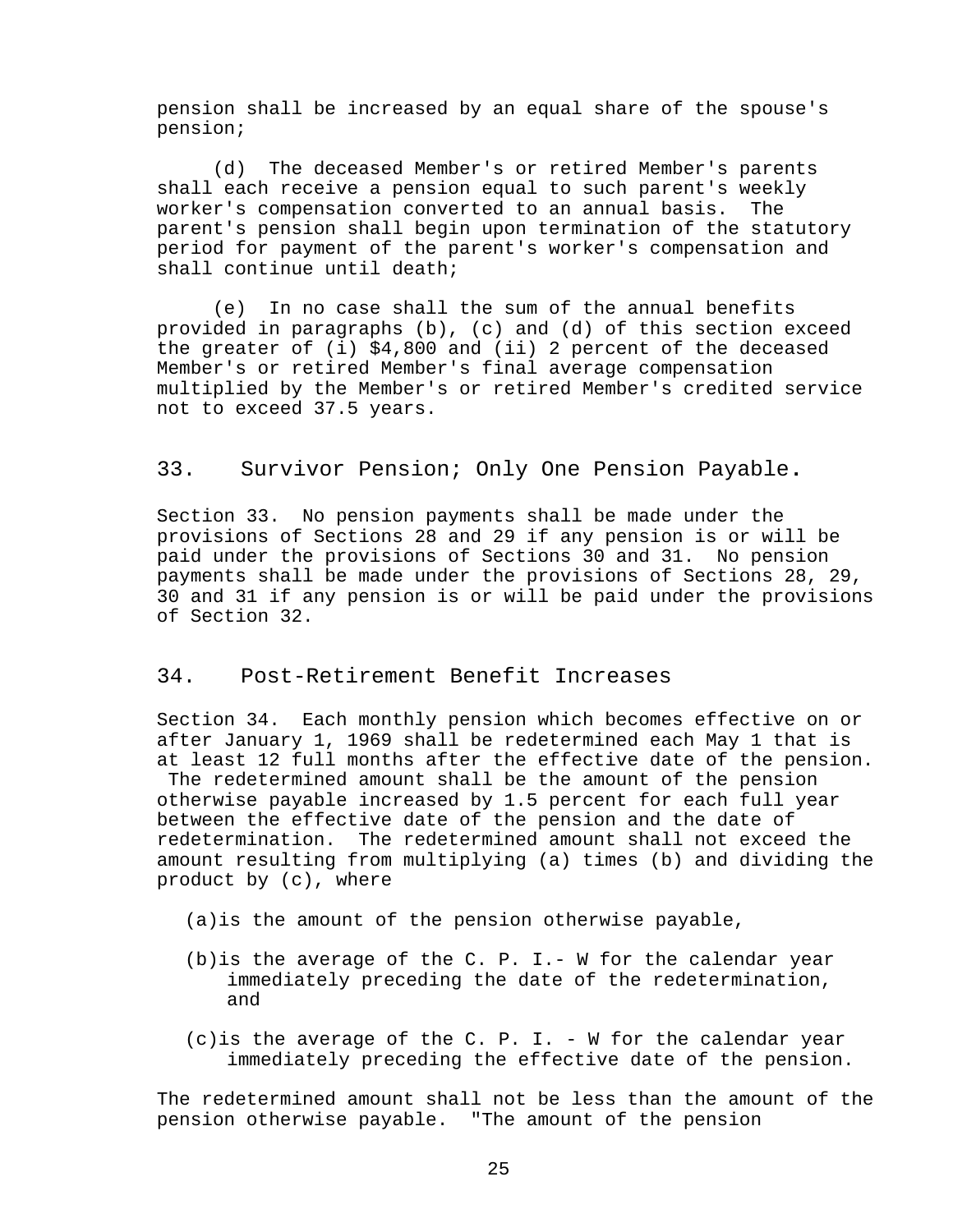otherwise payable" means the monthly amount of pension which would be payable disregarding these provisions redetermining benefit amounts after retirement. "C. P. I. - W" means the Consumer Price Index for Urban Wage Earners and Clerical Workers - United States City Average as determined by the United States Department of Labor and in effect for January 1988. If the C. P. I. - W is restructured after 1988 in a manner materially changing its character, the Retirement Commission, after receiving the advice of the Actuary, shall change the application of the C. P. I. - W so that, as far as is practicable, the general effect of using the restructured C. P. I. - W shall be similar to the general effect of using the C. P. I. - W before restructuring.

<span id="page-32-0"></span>34.2 1994 Special Payment; One-Time Single Sum Payment To Vested Former Members of the DB Part

Section 34.2. One-Time Single Sum Payment To Vested Former Members of the DB Part

The Retirement Commission shall undertake the following with respect to vested former Members of the DB Part:

(a) As of October 1, 1994, determine who the vested former Members of the DB Part are;

(b) Determine each such vested former Member's Pension as defined in Section 18;

(c) Determine the present value, as of October 1, 1994, of the lump-sum actuarially equivalent benefit of each such vested former Member's Pension using all of the Retirement Commission's actuarial assumptions as in effect for funding purposes for the December 31, 1993 annual actuarial valuation;

(d) Make the same determination in (c), except without the use of a Disability factor; and

(e) Notify each such vested former Member in writing that they have an irrevocable, one-time election continuing for no less than thirty (30) days nor more than ninety (90) days in which to decide as to whether they want to receive a single sum payment of the value determined in (d) on or about October 1, 1994 in lieu of any further Pension from this System and specifically waiving any rights to benefits from the Oakland County Retirees' Health Care Trust.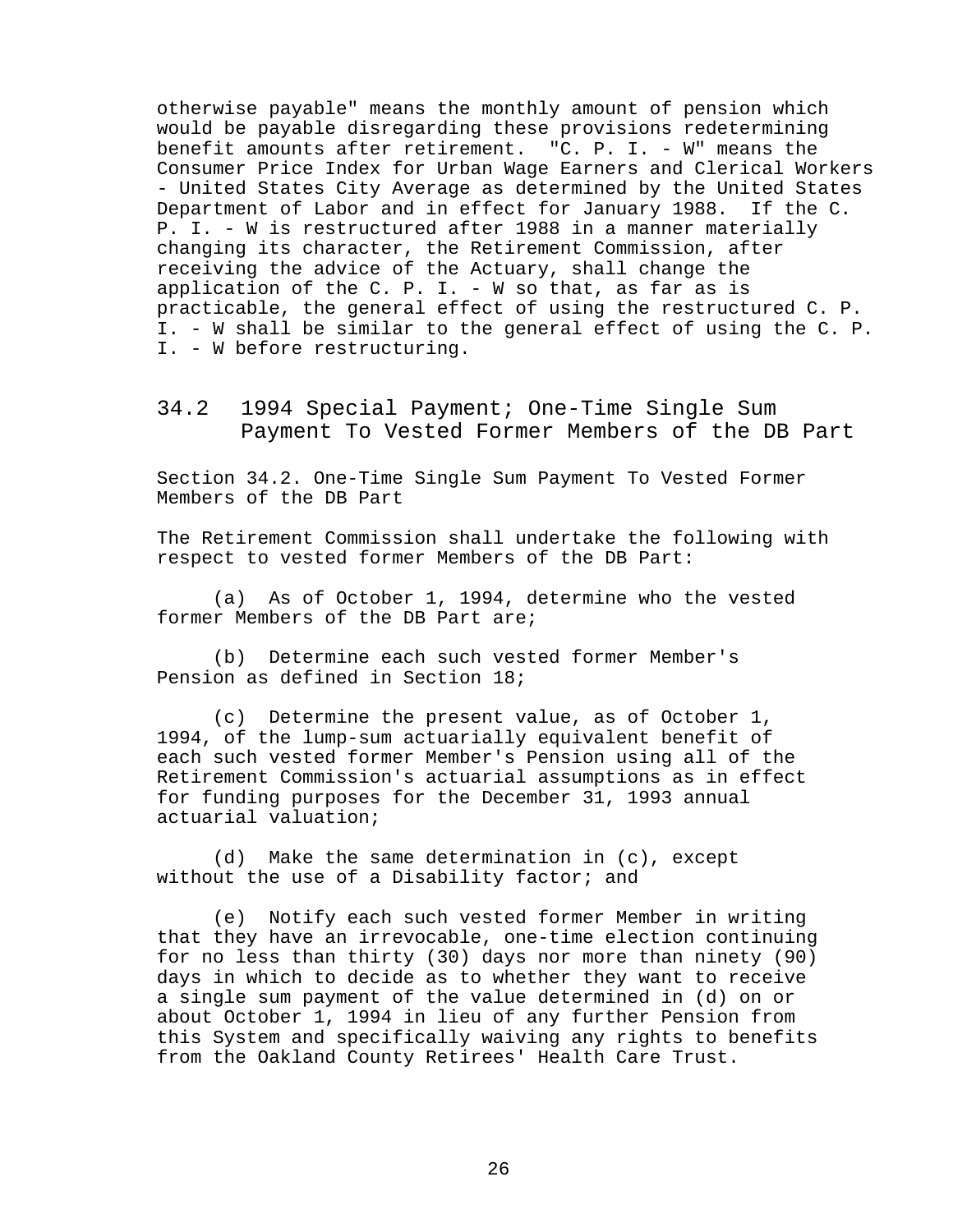<span id="page-33-0"></span>34.3 1997 Special Window for employees transferring from the Oakland county employees retirement system DB part to the DC part

Section 34.3. special window period for employees transferring from the Oakland county employees retirement system DB part to the DC part

The retirement commission shall undertake the following for members of the DB part:

(a) Determine who the members of the DB part are as of December 31, 1996;

(b) Determine each such members accrued benefit as of December 31, 1996, as defined in section 18 of the DB part;

(c) Determine the actuarial present value as of December 31, 1996 of each member's accrued benefit using the assumptions from the December 31, 1996 annual actuarial valuation, as approved by the retirement commission, with regard to interest, post-retirement mortality and annual post-retirement increases.

Post-retirement mortality rates will be a blend of 50% male and 50% female mortality, so that gender will not be a factor. The assumed retirement date shall be as stipulated in paragraph e(3) below;

(d) Notify each such member in writing that they have an irrevocable election continuing for sixty(60) days after such notice in which to decide whether to participate in the dc part and thereby have the value determined in (c) transferred to the dc part of the system hereafter identified in subparagraph (h) but with benefit accruals under the DB part ceasing as of December 31, 1996;

(e) In determining the actuarial present value, the following shall control:

> (1) final average compensation, fac shall be calculated as though the member were leaving the county's employ on December 31, 1996;

> (2) in determining the members normal retirement date, it shall be assumed that the member will retire on the first day the member would otherwise satisfy the normal retirement age and service requirements of section 17 of the DB part if he were to continue as a full-time employee of the county;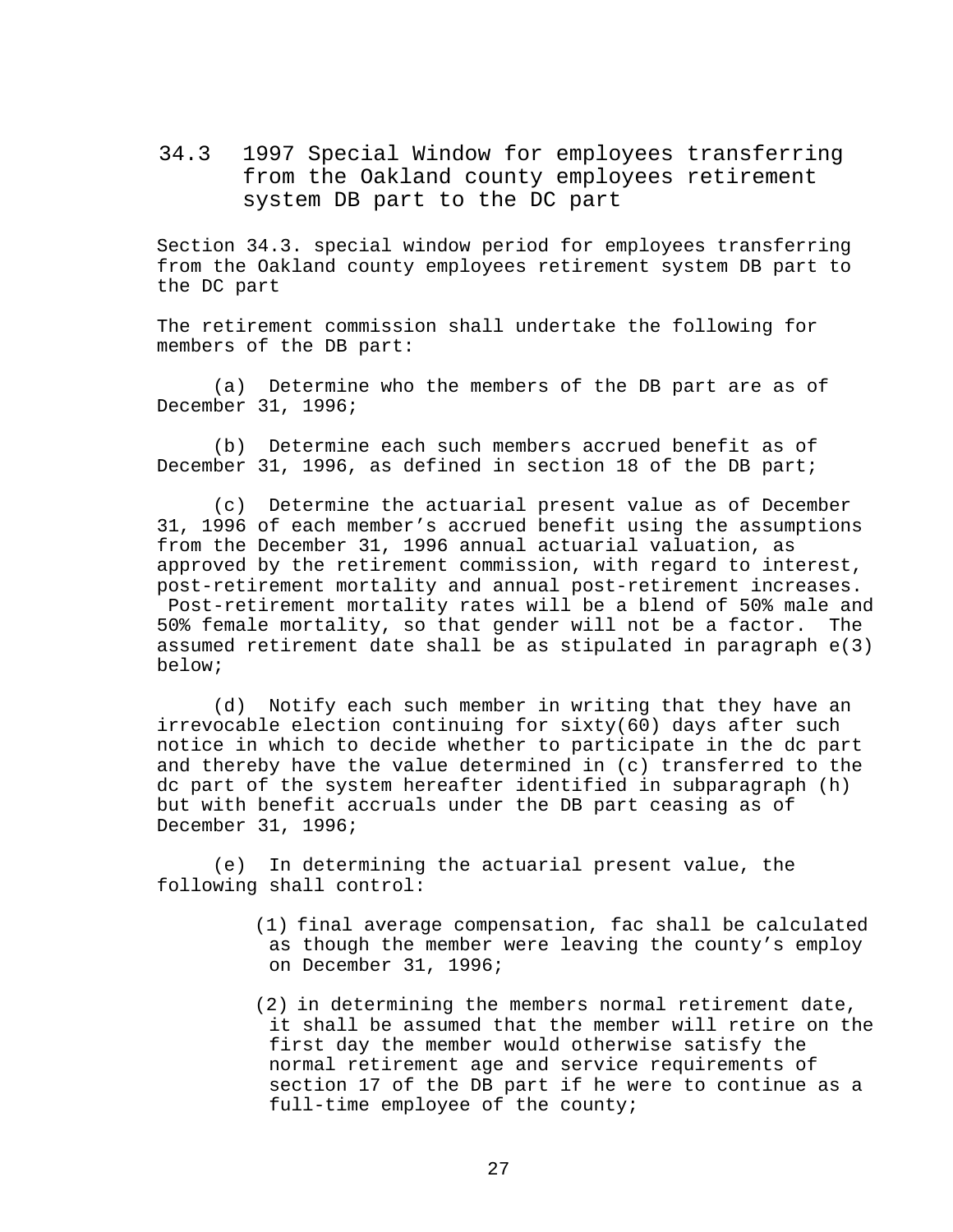- (3) no redetermination shall be made to give credit for any future raises or interest rate changes in the definition of actuarial equivalence used in the DB part;
- (4) the retirement commission shall include in final average compensation such additional items of earned or accrued employment related compensation as it determines to be reasonable and non-discriminatory;
- (5) each member's accrued benefit shall be based on actual years of credited service at December 31, 1996.

(f) In making the transfer from the DB part to the dc part, interest from December 31, 1996 to the date hereafter identified in subparagraph (h) shall be added to the present value as of December 31, 1996 at the rate of 7.5% per annum;

(g) A member who elected to participate in the DC part as provided herein shall enter same on the first day of the month following the end of the 60 day election period and shall cease participation in the DB part on the last day of the month immediately preceding entry into the dc part;

(h) Establishment of account balances. Those members of the DB part who elect to participate in the dc part under this special election shall have separate accounts established for the transfer of assets to the dc part (transferred account) at the end of the month following the end of the 60 day election period of subparagraph (d) and be fully vested in the transferred account but subject to the vesting schedule of section 7 of the dc part for the county's contributions after entry into the DC part;

(i) Effect on 415. Amounts transferred pursuant to this section shall not be taken into account in determining the component of the annual additional attributable to employee contributions;

 $(j)$ 

(1) amounts in a members transferred account may not be withdrawn by, or distributed to the member, in whole or in part, except as provided in subparagraph  $(2)$ ;

(2) at the members normal retirement date, or such other date when the member shall be entitled to receive a distribution from the dc part, the fair market value of the members transferred account shall be added to the amounts otherwise available.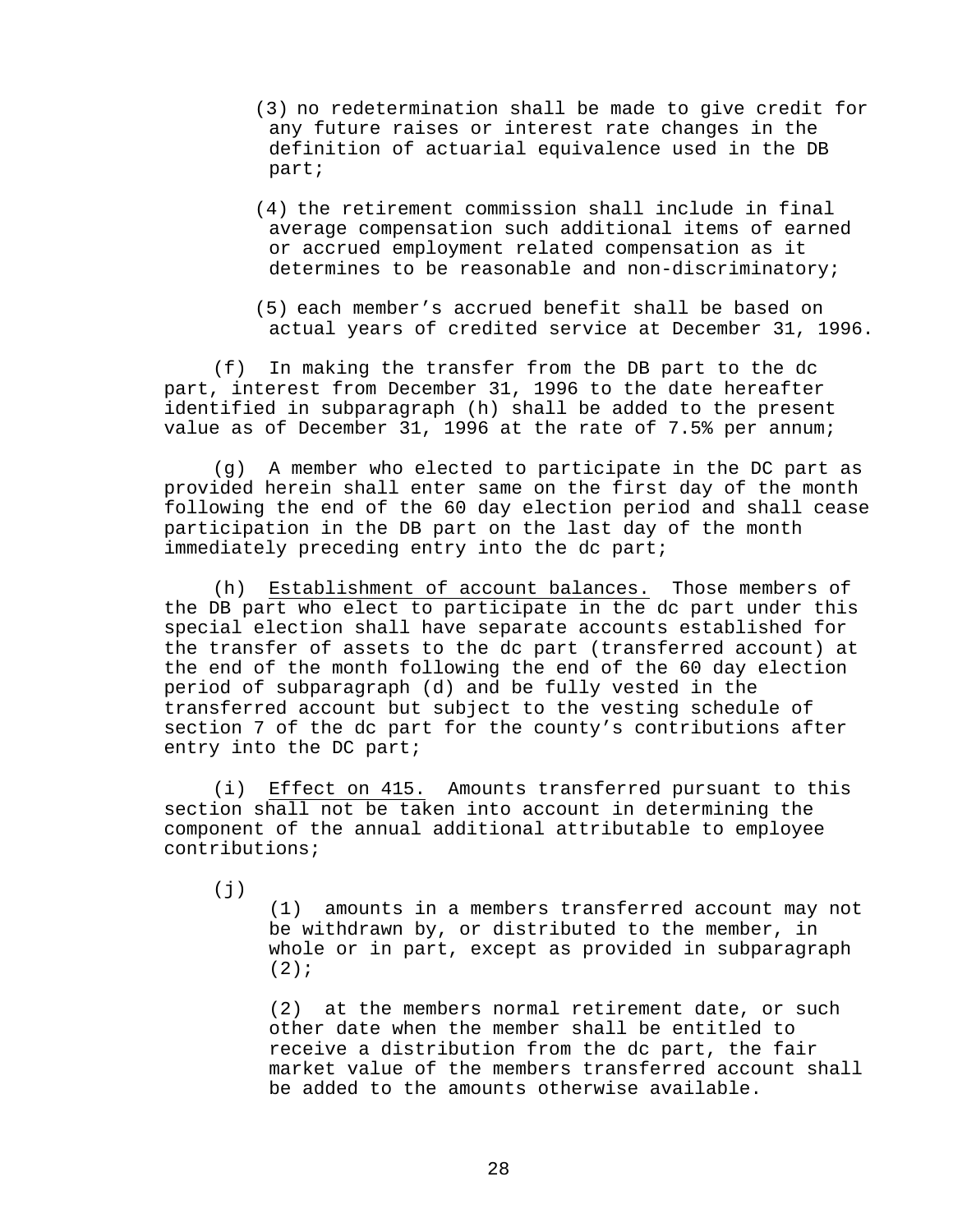(3) the members transferred account shall share in income earned, investment gains and losses attributable thereto, less any expenses in the same manner as any other account.

# <span id="page-35-0"></span>34.4 Defined Contribution transfer option for Benefit Group General Option A

Section 34.4. The retirement commission shall undertake the following with respect to members of Benefit Group General - Option A who are not represented employees and represented employees whose collective bargaining agreement provides for these benefit modifications:

(a) As of December 31, 1999 determined who the members are that are eligible to make a current election;

(b) Determine each such members pension as defined in Section 18 of the defined benefit part of the retirement system;

(c) Determine the present value, as of December 31, 1999 of the lump-sum actuarial equivalent accrued benefit of each such vested members pension using all of the retirement commission's actuarial assumptions as in effect for funding purposes for the September 30, 1999 annual actuarial valuation;

(d) Make the same determination in (c), except without the use of a disability factor using for funding purposes; and

(e) Notify each vested member in writing that they have an irrevocable one-time election continuing for no less than seven (7) days nor more than ninety (90) days in which to decide as to whether they want to have the single sum payment of the value determined in (d) on or about April 1, 2000 in lieu of any further pension from this system.

### <span id="page-35-1"></span>34.5 Incentive Retirement Program

Section 34.5. The Retirement Commission shall undertake the following for all members of the Oakland County Retirement System, regardless of whether they are a member of the DB part or DC part if they satisfy the following conditions:

(a) This program shall be open to non-represented members and all represented members excluding employees represented by the Oakland County deputy sheriff's association, the Oakland County command officer's association and elected officials of the county ('covered class');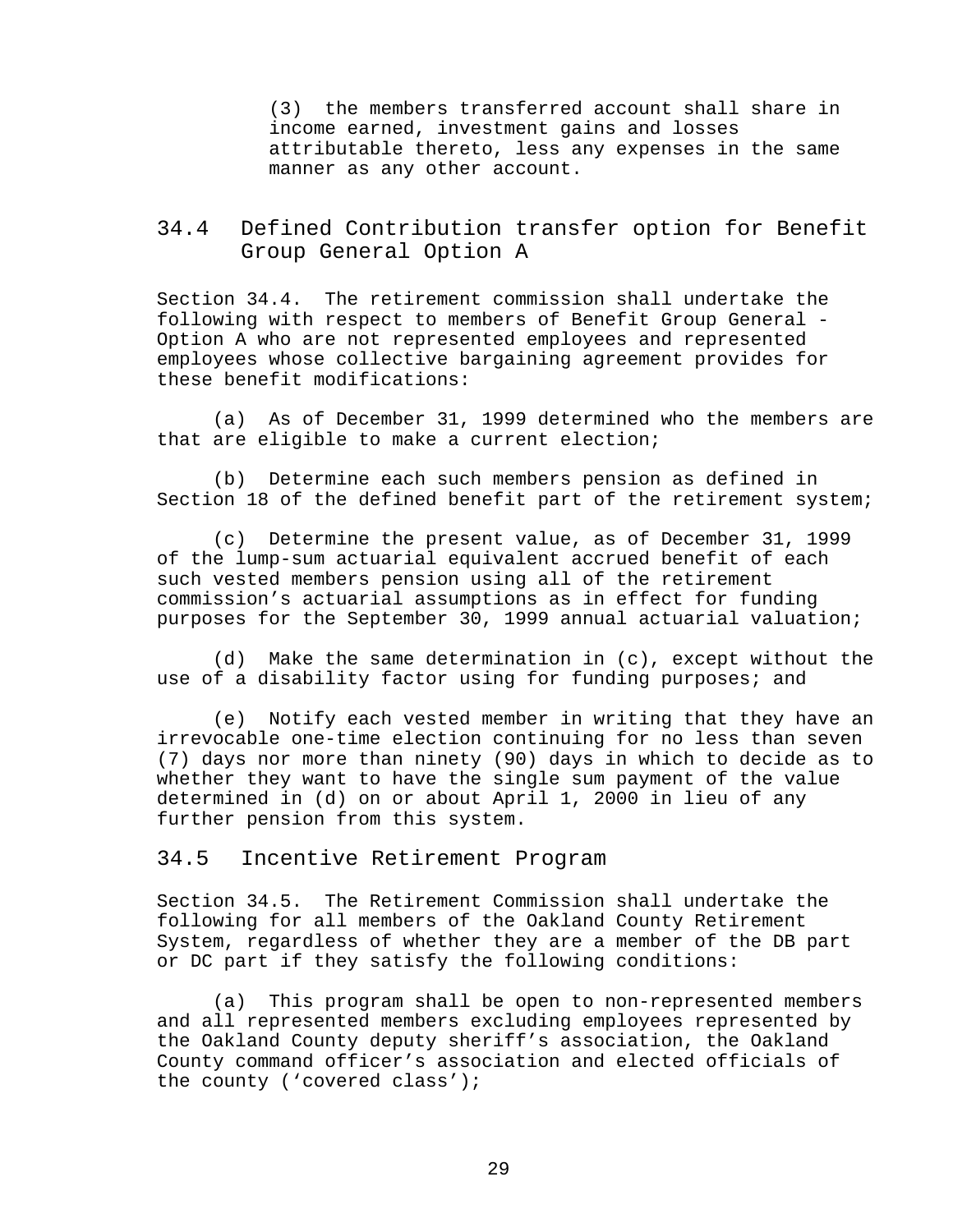(b) The covered class shall be further limited to those members who are eligible to retire by December 31, 2002 or whose age and service, including military service credits and Michigan reciprocal retirement act service time totals 75 by that date, with a minimum of twenty (20) years and a minimum age of fifty (50);

(c) Those members of the covered class who so qualify must file written application with the Retirement Commission not less than thirty (30) days in advance of their requested retirement date, on the appropriate form, but in no event later than January 31, 2003, with the proposed retirement date being no sooner than November 15, 2002 and no later than March 31, 2003;

(d) Those members who file such application for payment of the incentive retirement from the Retirement System shall receive lump sum retirement incentive pay of 26 weeks salary determined as of September 30, 2002 (i.e. base salary + longevity but not including overtime or shift premium pay);

(e) This lump sum retirement incentive pay shall not be included in either the final average compensation (FAC) for employees in the DB part of the Retirement System or in the amount of either employee or county contribution to the DC part of the retirement system.

# <span id="page-36-0"></span>34.6 2016 One Time Suspension of Application of Redetermination Amount

Section 34.6. Effective May 1, 2016, the first sentence of the last full paragraph of Section 34 shall be amended to read as follows: The redetermined amount calculated for 2016 shall not be less than the redetermined amount calculated for 2015. This amendment shall be void and shall have no further force and

effect as of April 30, 2017.

## <span id="page-36-1"></span>35. Guaranteed Minimum Aggregate Payout**.**

Section 35. If all pension payments permanently terminate before there has been paid an aggregate amount equal to the retired Member's, deceased Member's, or deceased vested former Member's accumulated Member contributions at time of retirement, the difference between the amount of accumulated Member contributions and the aggregate amount of pension payments made shall be paid to such individual or individuals as the former Member may have named on a form provided by and filed with the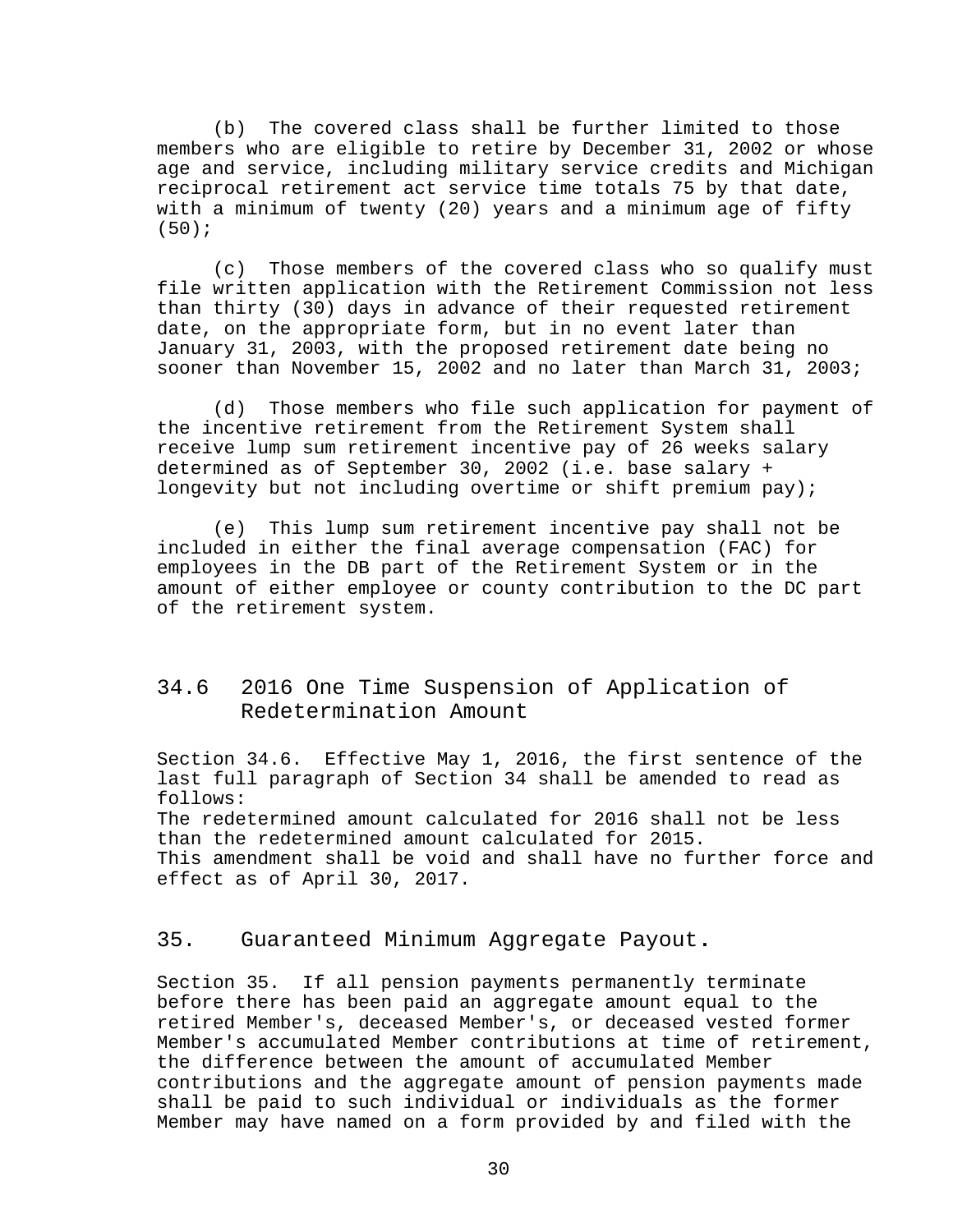Retirement System. If no such named individual survives, the difference shall be paid to the legal representative of the last to survive of the individual who was being paid a pension or the named individuals.

# <span id="page-37-0"></span>36. Pensions; Application for**.**

Section 36. The date of a Member's retirement from the DB part shall be not less than 30 days nor more than 90 days after the Member files with the Retirement Commission, on forms provided by the Board, a written application for retirement.

### <span id="page-37-1"></span>37. Pensions; Payment of

Section 37. All payments from the Retirement System shall be made according to the provisions of law, this resolution and procedures approved by the Retirement Commission.

## <span id="page-37-2"></span>38. Pensions; Commencement, Duration and Change

# Section 38.<br>(a)  $A$

A normal or disability pension shall commence on the date of the Member's or vested former Member's retirement. A survivor pension for a Member who died while employed by the County shall commence as of the day following the Member's death. A survivor pension for a vested former Member shall commence on the date the vested former Member would have been eligible to retire (Section 20) based upon the credited service and retirement provisions in effect on the date of the Member's death. A post-retirement survivor pension shall commence the day following the retired Member's death.

(b) Pensions from the DB part are paid in 12 equal installments on the last day of each month. If the commencement date of a pension is not the first day of a calendar month, the amount of the first pension payment shall be pro-rated in proportion to the number of days between the commencement date and the last day of the calendar month containing the commencement date.

(c) A pension from the DB part shall terminate at the end of the calendar month in which the event causing the termination occurred.

(d) A change in the amount of a pension shall occur, if not specified elsewhere, on the first day of the calendar month next following the date of the event causing the change.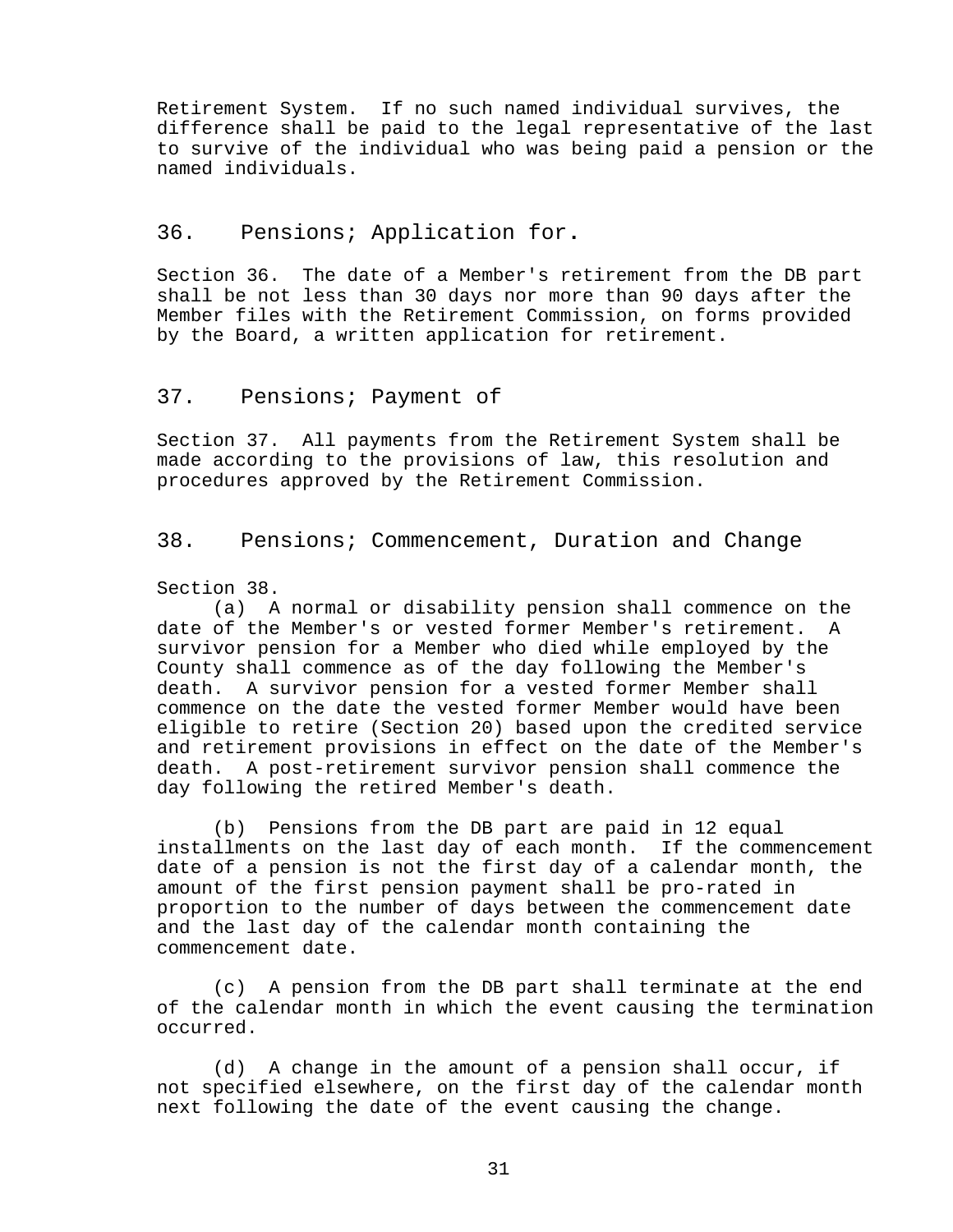<span id="page-38-0"></span>39. Denial of Claim for Benefits; Appeal to Retirement Commission.

Section 39.

(a) A benefit claimant shall be notified in writing,<br>n 30 days, of a denial of a claim for benefits. The within 30 days, of a denial of a claim for benefits. notification shall contain the basis for denial. The benefit claimant may appeal the denial and request a hearing before the Retirement Commission. The appeal shall be in writing and filed with the Retirement Commission within 90 days of the date of the notification of denial. The request for appeal shall contain a statement of the claimant's reasons for believing the denial to be improper. The Retirement Commission shall schedule a hearing of the appeal within 60 days of receipt of the request for appeal.

(b) Protection from Reprisal. No person may be discharged, fined, suspended, expelled, disciplined, or otherwise discriminated against for exercising any right that he is entitled to or for cooperation with any inquiry or investigation under the provisions of this Retirement System or any governing law or regulations.

No person shall, directly or indirectly, through the use or threatened use of fraud, force or violence, restrain, coerce or intimidate any Member or Beneficiary for the purpose of interfering with or preventing the exercise of or enforcement of any right, remedy or claim that he is entitled to under the Retirement System or any governing law or regulations.

# <span id="page-38-1"></span>40. Retirement Commission; Authority and Responsibility.

Section 40. The administration, management and responsibility for the proper operation of the Retirement System, and for interpreting and making effective the provisions of the retirement resolution are vested in a Retirement Commission. The Retirement Commission shall have power to construe this resolution, any such construction made in good faith shall be final and conclusive. The Retirement Commission shall have the power to correct any defect, supply any omission, or reconcile any inconsistencies in such manner and to such extent as it shall deem proper to carry out the objectives of this resolution. The Retirement Commission shall be the sole, final and conclusive judge of such propriety and shall act in a uniform and non-discriminatory manner.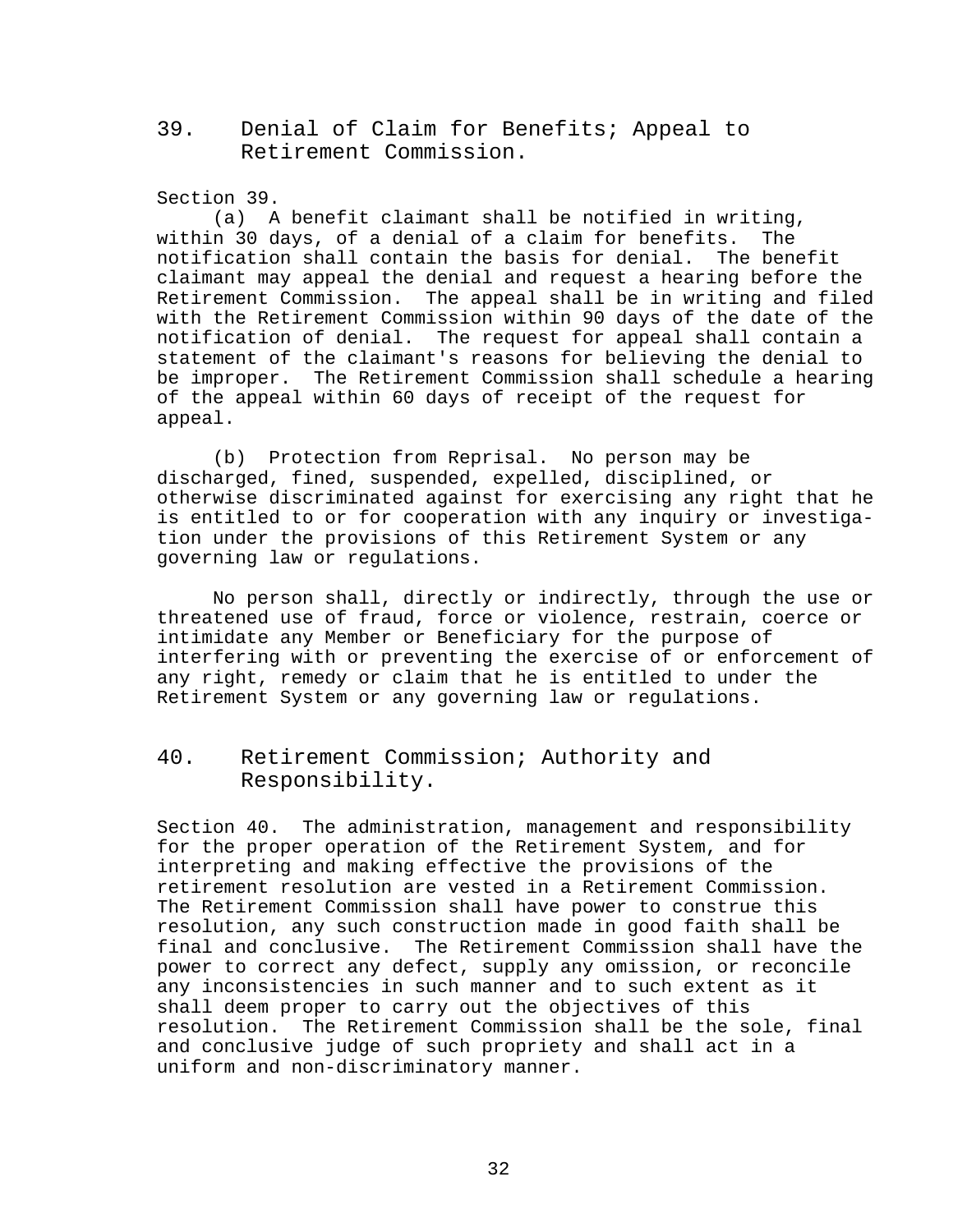<span id="page-39-0"></span>41. Retirement Commission; Composition of.

Section 41. The Retirement Commission shall consist of the following nine individuals:

(a) The chairperson of the Board of County Commissioners or designee by virtue of that office;

(b) The County Executive or designee by virtue of that office;

(c) The chairperson of the County Finance Committee or designee by virtue of that office;

(d) The County Treasurer or designee by virtue of that office;

(e) A citizen, who is an elector in Oakland County who is not eligible for Membership in the Retirement System or benefits under the Retirement System and who does not hold any other office or appointment with the County, to be selected by the Board of County Commissioners.

(f) Three Members of the Retirement System who are not elected officials, to be elected by the Members of the Retirement System. The three Commissioners shall be from different County departments.

(g) A retired Member of the Retirement System who resides in Oakland County, to be elected by the retired Members of the Retirement System.

The Retirement Commission shall establish rules and regulations for elections required by paragraph (f) and (g).

<span id="page-39-1"></span>42. Retirement Commission; Term of Office; Oath of Office; Vacancies**.**

Section 42.

(a) The term of office of the Member elected Commissioners shall be 4 years. The term of office of the citizen Commissioner shall be 4 years, one term expiring each year. The term of office of the retired Member Commissioner shall be 2 years.

(b) Each Commissioner shall, prior to taking office, take an oath of office administered by the County Clerk.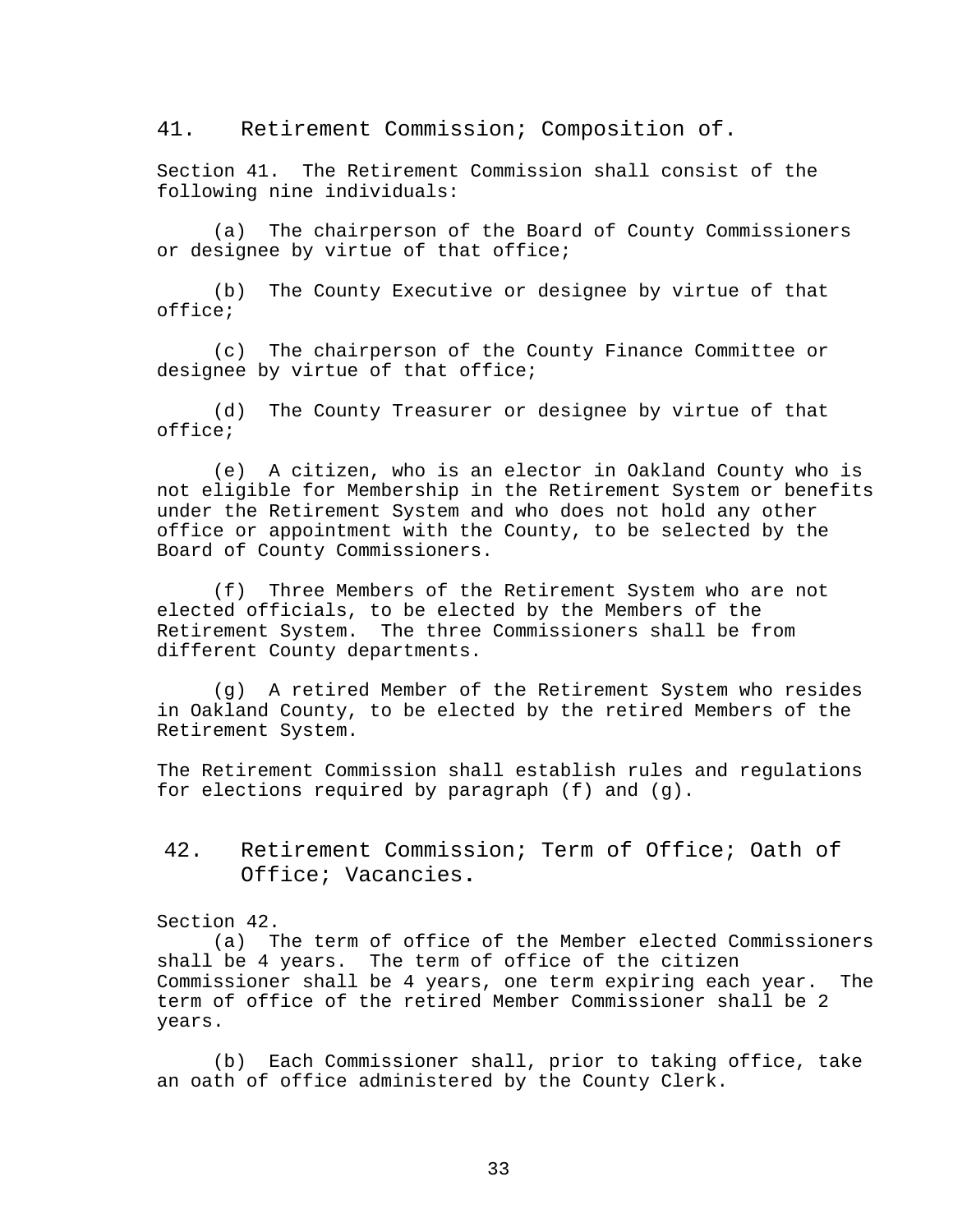(c) A vacancy shall occur on the Retirement Commission if a Member elected Commissioner ceases to be a Member. A vacancy shall occur on the Retirement Commission if a Commissioner resigns. If a Member elected Commissioner becomes employed in the same County department as another Member elected Commissioner, the transferring Commissioner shall be considered to have resigned. A vacancy shall occur if at any time the Retirement Commission determines that a Commissioner does not meet the requirements specified in Section 41 for his or her position on the Retirement Commission. A vacancy shall be filled within 90 days, for the unexpired term, in the same manner as the position was previously filled.

<span id="page-40-0"></span>43. Retirement Commission Meetings; Quorum; Voting; Record of Proceedings**.**

Section 43.

(a) The Retirement Commission shall hold meetings regularly, at least one in each calendar month and shall designate the time and place thereof. All meetings of the Retirement Commission shall be public. Notice of the meetings will be posted in the County building prior to the meeting date.

(b) Five attending commissioners shall constitute a quorum at any meeting of the Retirement Commission.

(c) Each attending commissioner shall be entitled to 1 vote on each question before the Retirement Commission. At least 4 concurring votes shall be required for a valid action by the Retirement Commission.

(d) The Retirement Commission shall adopt its own rules of procedure and shall keep a written record of its proceedings.

<span id="page-40-1"></span>44. Retirement Commission; Officers; Services**.**

Section 44.

(a) The Retirement Commission shall elect from its Membership a chairperson and a vice chairperson.

(b) The Retirement Commission shall appoint an individual who shall be the secretary to the Retirement Commission and the administrative officer of the Retirement System.

(c) The County Treasurer shall be the treasurer of the Retirement System. The treasurer shall be custodian of the assets of the Retirement System except as to such assets as the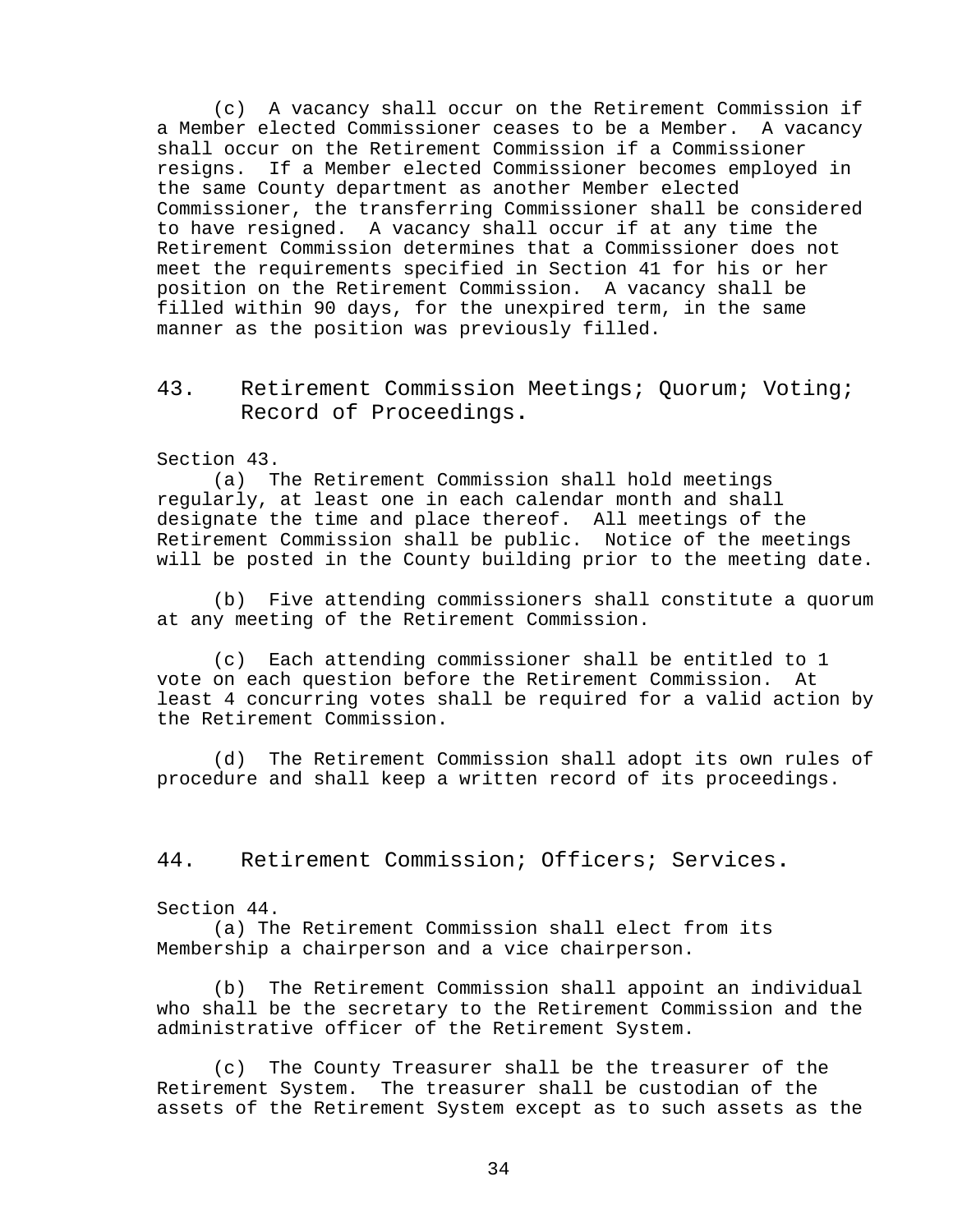Retirement Commission may from time to time place in the custody of a nationally chartered bank or trust company.

(d) The Corporation Counsel shall be legal advisor to the Retirement Commission.

(e) The Retirement Commission shall designate as the medical director a physician who is not eligible to participate in the Retirement System as a Member, retired Member or Beneficiary. The medical director shall hold office at the pleasure of the Commission.

(f) The Retirement Commission shall designate an actuary who shall advise the Board on the actuarial operation of the Retirement System. Actuary shall mean a Member of the American Academy of Actuaries. A partnership or corporation may be designated as actuary if the duties of actuary are performed by or under the direct supervision of an individual who meets the preceding requirement.

(g) The Retirement Commission is authorized and empowered to employ such professional and other services as it requires for the proper discharge of its responsibilities. Such services shall be engaged and compensated in the same manner that similar services are engaged and compensated by other departments of the County. The Retirement Commission may utilize the services of County employees if made available.

<span id="page-41-0"></span>45. Retirement Commission; Reports.

Section 45. The Retirement Commission shall prepare an annual report for each fiscal year. The annual report shall contain information about the financial, actuarial and other activities of the Retirement System during the fiscal year. A copy of the annual report shall be furnished to the Board of County Commissioners. The Retirement Commission shall furnish the Board of County Commissioners such other information about the Retirement System as the Board of County Commissioners may from time to time request.

<span id="page-41-1"></span>46. Retirement Commission; Investment Authority and Restrictions.

Section 46.

(a) The Retirement Commission is the trustee of the monies and assets of the Retirement System. The Retirement Commission has the authority and power to invest and re-invest the monies and assets of the Retirement System subject to all terms, conditions, limitations and restrictions imposed by the State of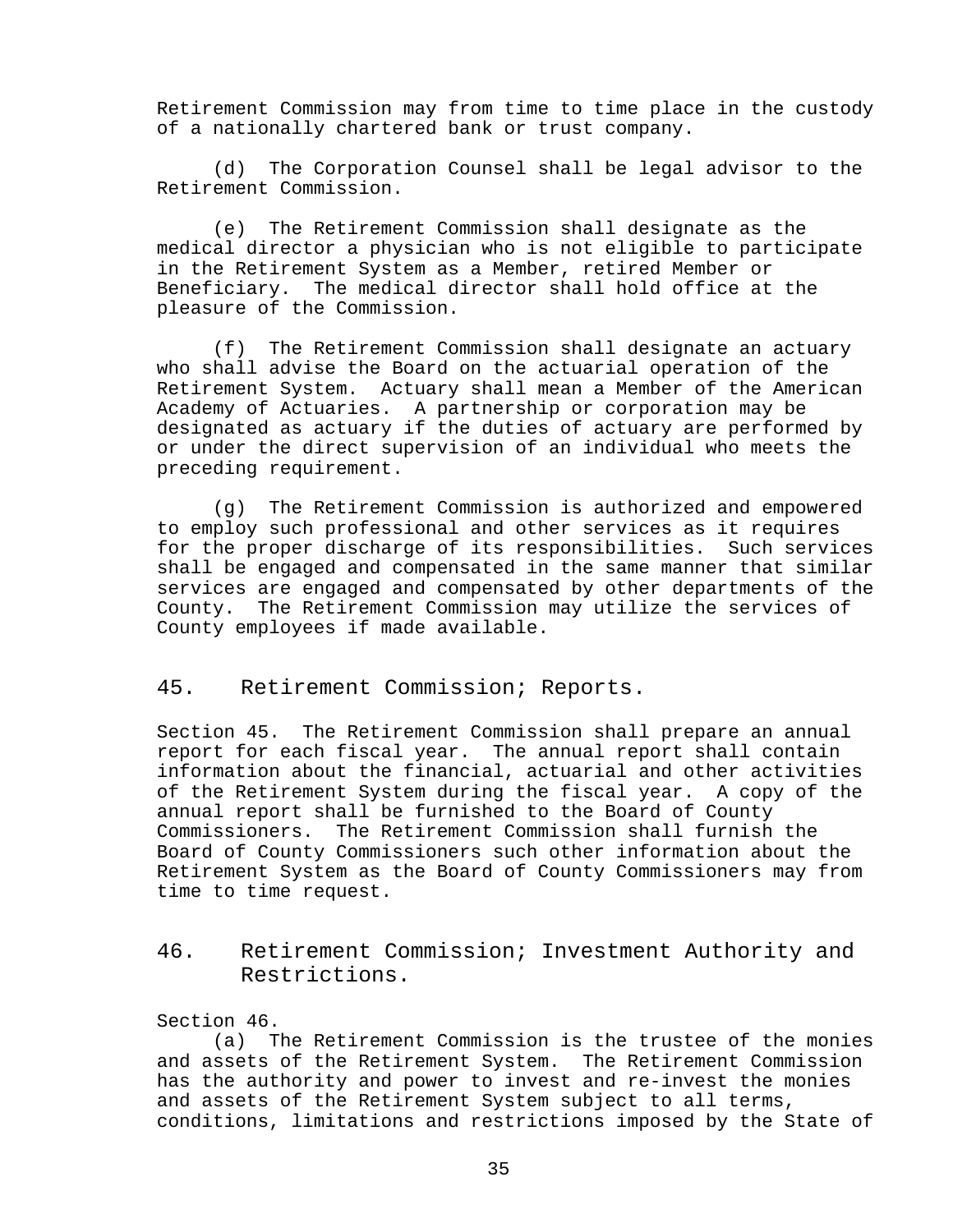Michigan on the investments of public employee Retirement Systems. The Retirement Commission shall have full power to hold, sell, assign, transfer and dispose of any securities of the Retirement System. The Retirement Commission may employ investment counsel to advise the Board in the making and disposition of investments.

In exercising its discretionary authority with respect to the management of the monies and assets of the Retirement System, the Retirement Commission shall exercise the care, skill, prudence and diligence, under the circumstances then prevailing, that an individual of prudence acting in a like capacity and familiar with such matters would use in the conduct<br>of an enterprise of like character and similar objectives. This of an enterprise of like character and similar objectives. shall include diversifying the Retirement System's investments so as to minimize the risk of large losses, unless under the circumstances it appears not prudent to do so. This standard shall not be applied to investments in isolation but rather in the context of the Retirement System's portfolio and as a part of the overall investment strategy, which shall incorporate risk and return objectives reasonably suited to the Retirement System.

(b) Except for fraud, gross neglect or malfeasance, judicially determined, no officer, director, or employee of the County, fiduciary or Retirement Commission shall be personally liable for acts done hereunder, or for the making, retention or sale of any investment or reinvestment made as provided herein, or for the failure to invest or reinvest any funds of the trust, or for any loss to or diminution of the trust nor shall the Retirement Commission or any fiduciary be personally liable for or answerable to any Member or any other person in connection with the exercise of any discretion under this Retirement System. No trustee or other fiduciary shall be liable or responsible for the acts or omissions of any other trustee or fiduciary.

(c) Notwithstanding Paragraph (b), no fiduciary with respect to the Retirement System shall be excused from liability for a breach of fiduciary responsibility of another trustee or other fiduciary of the Retirement System in the following circumstances:

(1) If he participates knowingly in, or knowingly undertakes to conceal, an act or omission of a trustee or fiduciary, knowing such act is a breach of fiduciary responsibility;

(2) If, by his failure to comply with subparagraph (1) in the administration of his specific responsibilities as a fiduciary of the Retirement System, he has enabled the other fiduciary to commit a breach of fiduciary responsibility; or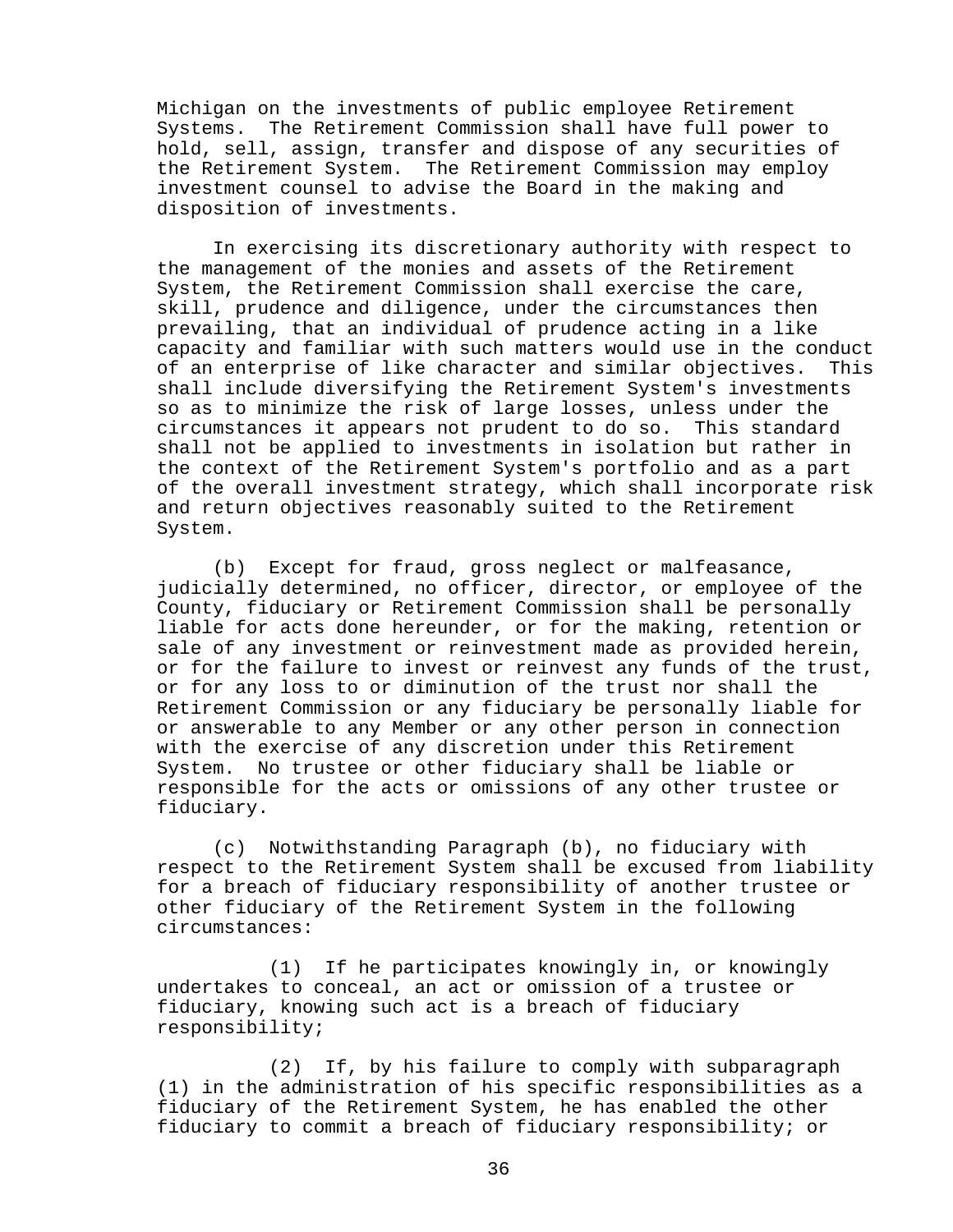(3) If he has knowledge of a breach by another fiduciary unless he makes reasonable efforts under the circumstances to remedy the breach.

# <span id="page-43-0"></span>47. Retirement Commission; Use of Monies and Assets; Prohibited Actions**.**

Section 47.

(a) All monies and assets of the Retirement System shall be held and invested for the sole purpose of meeting the legitimate obligations of the Retirement System and shall be used for no other purpose.

(b) Members of the Retirement Commission and its employees are prohibited from:

(1) Having a beneficial interest, direct or indirect, in an investment of the Retirement System.

(2) Borrowing money or assets of the Retirement System.

(3) Receiving any pay or emolument from any individual or organization providing services to the Retirement System other than compensation for personal services or reimbursement of authorized expenses paid by the Retirement System.

<span id="page-43-1"></span>48. Retirement Commission; Compensation**.**

Section 48. The Commissioners, except for the employee Member Commissioners and the retired Member Commissioner, shall be paid a per diem for attending meetings of the Commission. Commissioners shall be reimbursed for the actual and necessary expenses they incur in performing their duties as Commissioners.

# <span id="page-43-2"></span>49. Retirement Commission; Experience Tables and Regular Interest**.**

Section 49. The Retirement Commission shall from time to time adopt such mortality and other tables of experience, and a rate or rates of regular interest, as are necessary in the proper operation of the DB part of the Retirement System on an actuarial basis. "Actuarial Basis" means a form of benefit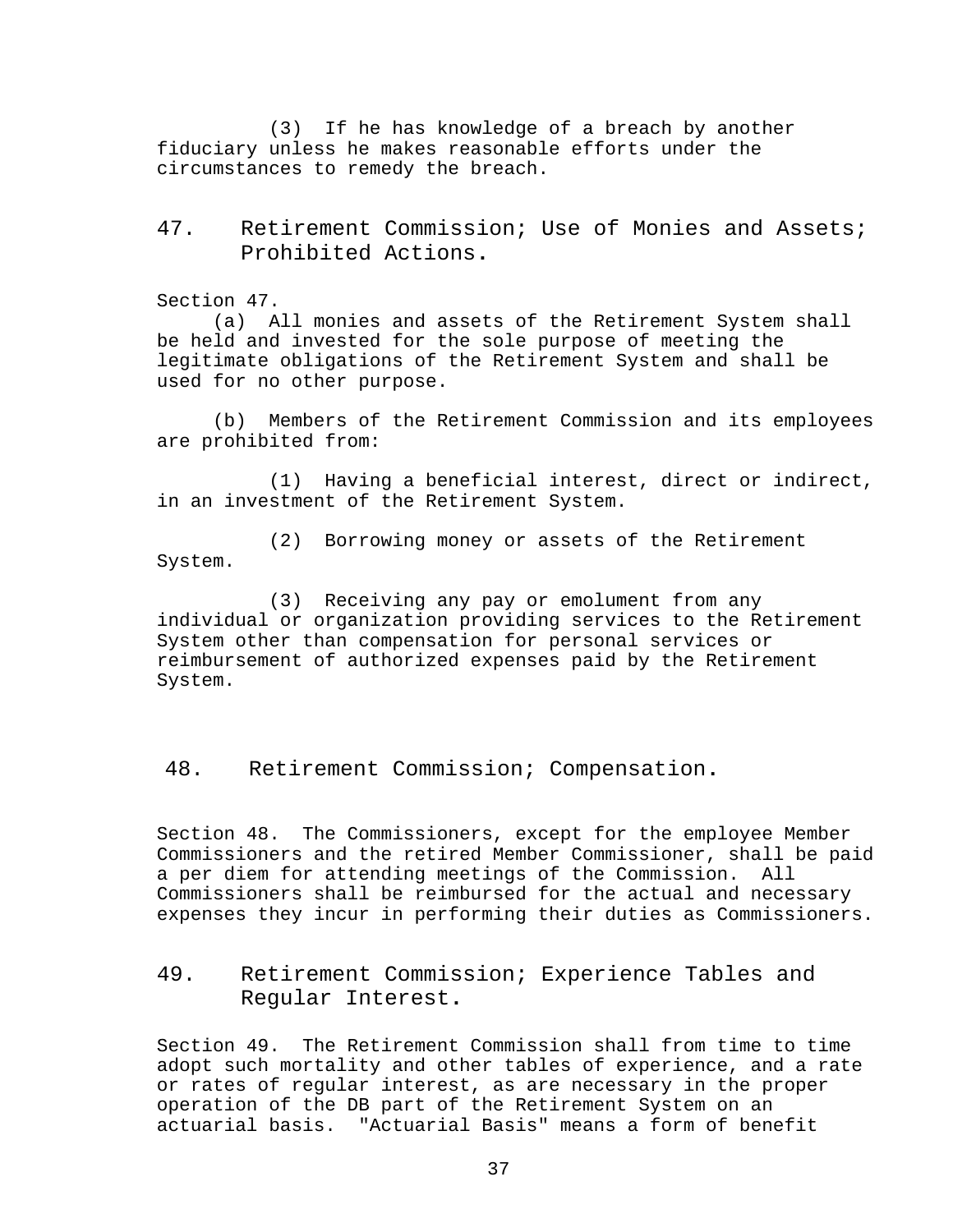differing in time, period, or manner of payment from a specific benefit provided by the Retirement System but having the same value.

In the event this section is amended, the actuarial equivalent of a Member's Accrued Benefit on or after the date of change shall be determined as the greater of (1) the actuarial equivalent of the accrued benefit as of the date of change computed on the old basis, or (2) the actuarial equivalent of the total Accrued Benefit computed on the new basis.

# <span id="page-44-0"></span>50. Financial Objective of the Retirement System; County Contributions**.**

# Section 50.<br>(a)  $T$

The financial objective of the DB part of the Retirement System is to receive contributions each fiscal year that are sufficient to (i) fund the actuarial cost of benefits likely to be paid on account of credited service earned by Members during the fiscal year, and (ii) fund the unfunded actuarial cost of benefits likely to be paid on account of credited service earned by Members prior to the fiscal year over a period of not more than 40 years.

Contribution requirements shall be determined by annual actuarial valuation using a generally recognized level percent of payroll actuarial cost method.

(b) The Retirement Commission shall certify to the Board of County Commissioners the amount of annual contribution needed to meet the financial objective and the Board of County Commissioners shall appropriate and cause the contribution to be paid to the Retirement System.

(c) Limitation.

(1) Notwithstanding anything contained herein to the contrary, and pursuant to Tax Reform Act of 1986 section 1106(h), this Retirement System hereby incorporates the limitations of Code Section 415 by this reference. Pursuant to this incorporation by reference,

> i. Any Member who participates or participated in both defined benefit plan(s) [as defined in ERISA section 3(35)] and/or defined contribution plan(s) shall have their Annual Addition further limited. In no event shall the sum of the defined benefit fraction and the defined contribution fraction exceed 1.0 ("Combined Plan Fraction").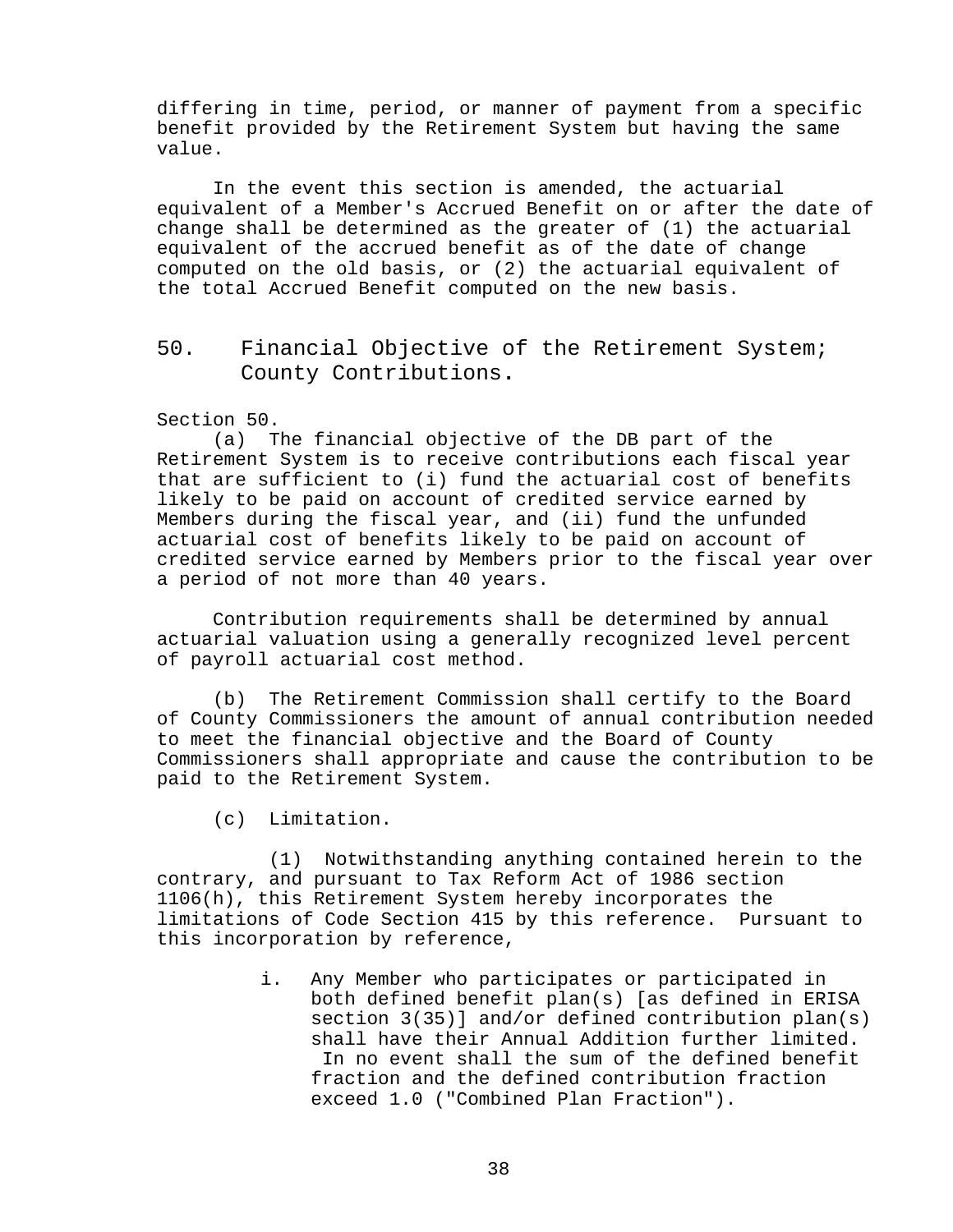ii.

- 1) the defined benefit fraction is a fraction-- (a) the numerator of which is the Member's accrued benefit in all defined benefit plans maintained by the County (whether or not terminated) (determined as of the close of the Plan Year), and (b) the denominator of which is the lesser of -
	- I. the product of 1.25 Multiplied by the Code Subsection  $415(b)(1)(A)$ dollar limitation for such Plan Year, or
	- II. the product of
		- (A) 1.4, Multiplied by
		- (B) the amount which may be taken into account under Code Subsection 415(b)(1)(B) for such individual for the Plan Year.
- 2) Notwithstanding the above, if the Member participated in a plan in existence on July 1, 1982, the denominator of this fraction shall not be less than 125% of the sum of the annual benefits under such plan which the Member had accrued as of the later of September 30, 1983 or the end of the last limitation year beginning before January 1, The preceding sentence applies only if the defined benefit plans individually and in the aggregate satisfied the requirements of Code Section 415 as in effect at the end of the 1982 limitation year.
- 3) Notwithstanding the limitations in (ii)(1), if the Member was a participant as of the first day of the first limitation year beginning after December 31, 1986, in one or more defined benefit plans maintained by the County which were in existence on May 6, 1986, the denominator of this fraction will not be less than 125 percent of the sum of the annual benefits under such plan which the Member had accrued as of the close of the last limitation year beginning before January 1, 1987, disregarding any changes in the terms and conditions of the plan after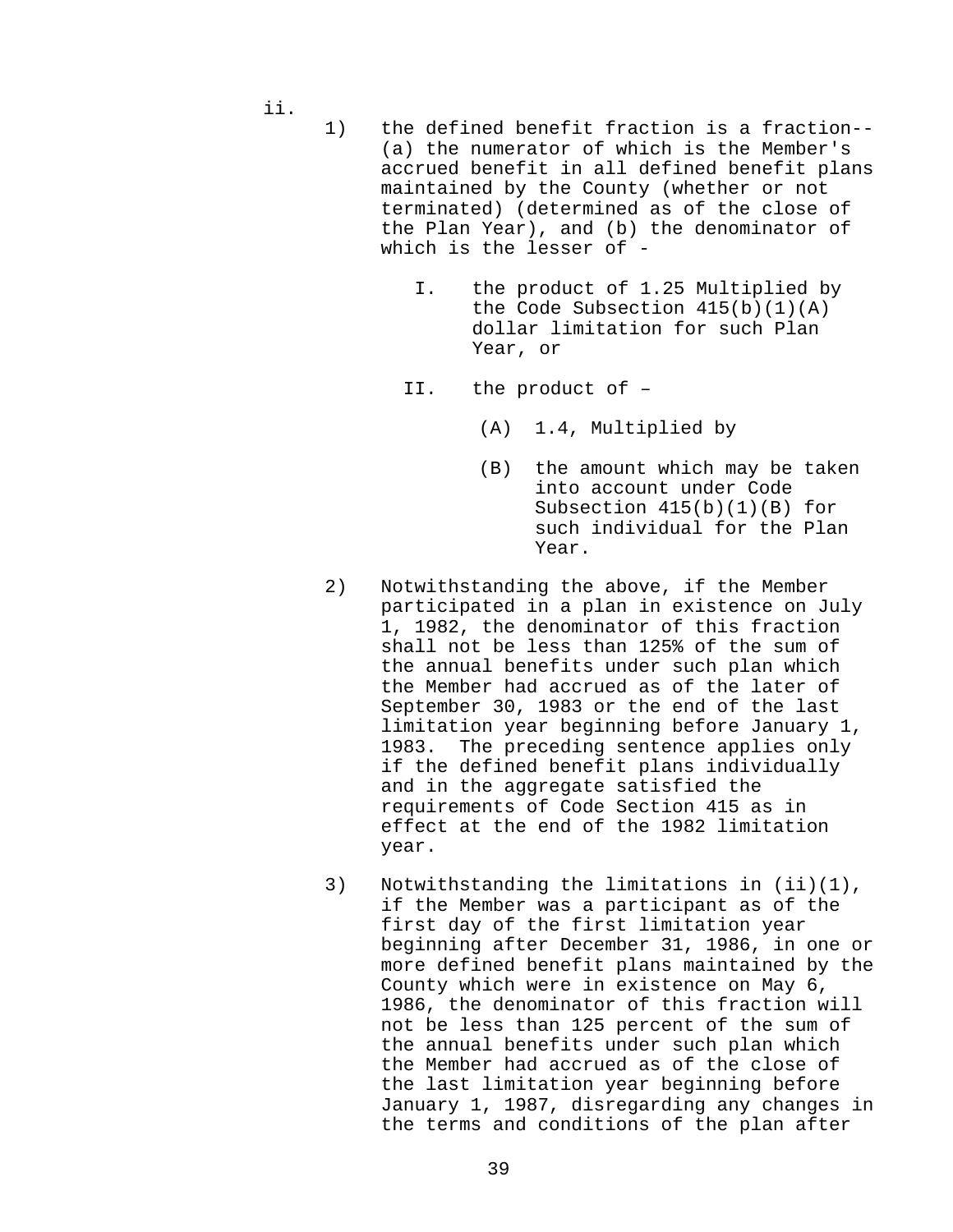May 5, 1986. The preceding sentence applies only if the defined benefit plans individually and in the aggregate satisfied the requirements of section 415 for all limitation years beginning before January 1, 1987.

- iii. the defined contribution fraction is a fraction -- (a) the numerator of which is the sum of the annual additions as of the close of the Plan Year for all defined contribution plans (whether or not terminated) maintained by the County for the current and all prior limitation years (including the annual additions attributable to the Member's nondeductible employee contributions to all defined benefit plans, whether or not terminated, maintained by the County), and the annual additions attributable to all welfare benefit funds, as defined in Code Section 419(e), and individual medical accounts, as defined in Code Section 415(I)(2), maintained by the County) and (b) the denominator of which is the sum of the lesser of the following amounts determined separately for such Plan Year and for each prior year of service with the County (regardless of whether a defined contribution plan was maintained by the County):
	- 1) The product of 1.25, multiplied by the applicable dollar limitation for such Plan Year [determined without regard to Code Subsection 415(c)(6)], or
	- 2) the product of

I. 1.4, Multiplied by -<br>II. the amount which may the amount which may be taken into account under Code Subsection 415(c)(1)(B) for the Member for that Plan Year.

(2) If the combined plan fraction exceeds 1.0, the annual additions to the employer's defined contribution plans shall be limited notwithstanding any formula or provision, to such amount as will reduce such sum to 1.0. Steps to reduce such fraction shall first be by limiting or eliminating any voluntary contributions; second by reallocating any forfeitures to other Members; and lastly by reducing the contribution formula. If, due to a reasonable error in estimating a Member's compensation, or due to the allocation of forfeitures, an excess annual addition exists, such excess shall be disposed of as follows: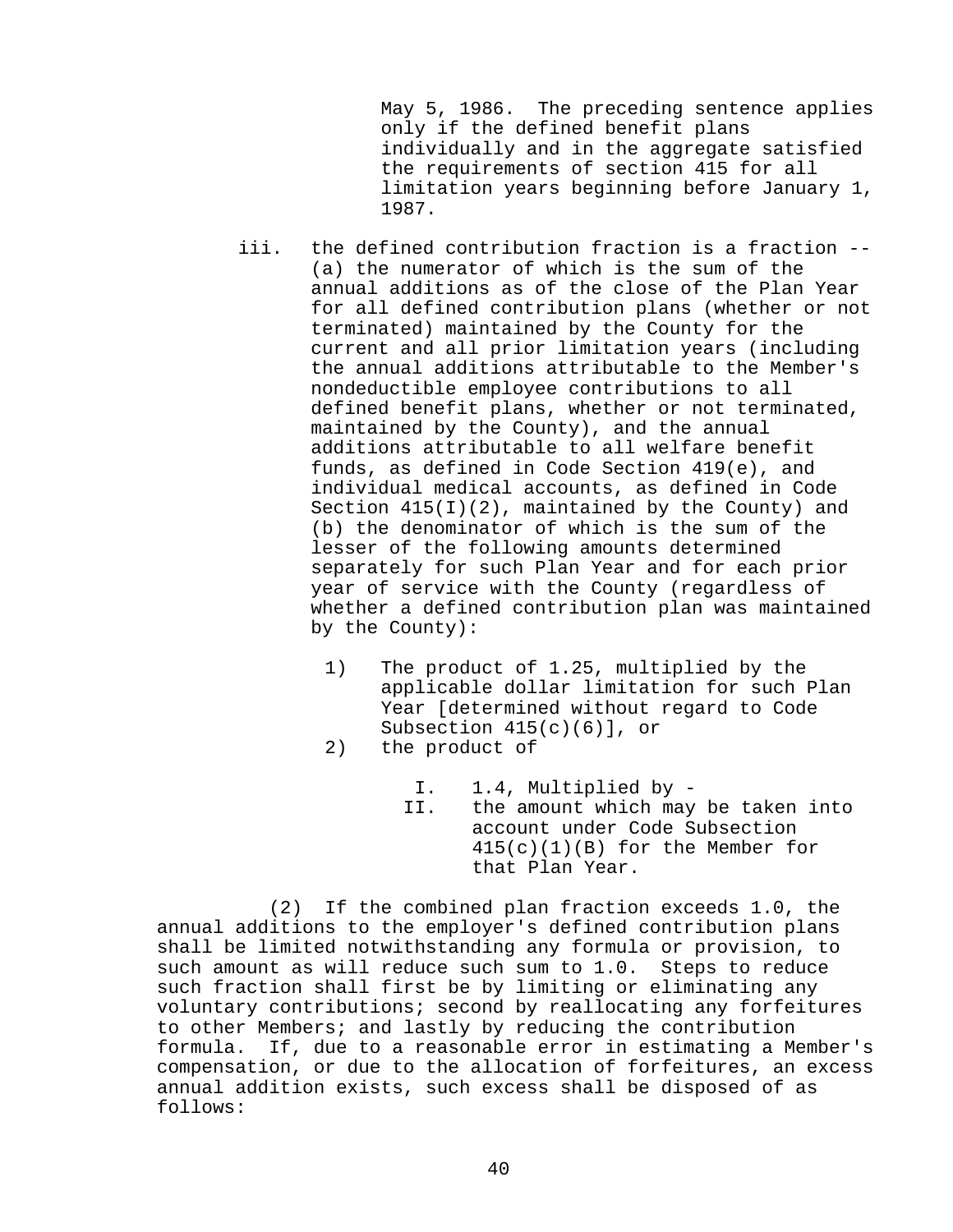- i. non-deductible voluntary employee contributions shall be returned to the Member as necessary;
- ii. if an excess still exists, the excess amount shall be used to reduce employer contributions for such Member in the next, and succeeding, limitation years. If the Member was not covered by the plan at the end of the limitation year, such excess shall be applied to reduce the County's contributions for all remaining Members in the next, and succeeding, limitation years.

(3) If the employer contribution that would otherwise be allocated to the Member's Account would cause the annual additions for the limitation year to exceed the maximum permissible amount, the amount allocated shall be reduced so that the annual additions for the limitation year equal the maximum permissible amount.

(4) "Section 415 Compensation." For purposes of the limitation contained in this section, the following shall apply. "Section 415 Compensation" is a Member's earned income, wages, salaries, and fees for professional services and other amounts received for personal services actually rendered in the course of employment with the County (including, but not limited to, commissions paid salesmen, compensation for services on the basis of a percentage of profits, commissions on insurance premiums, tips and bonuses), and excluding the following:

- i. Employer contributions to a plan of deferred compensation which are not includible in the employee's gross income for the taxable year in which contributed, or employer contributions under a simplified employee pension plan to the extent such contributions are deductible by the employee, or any distributions from a plan of deferred compensation;
- ii. Amounts realized from the exercise of a nonqualified stock option, or when restricted stock (or property) held by the employee either becomes freely transferable or is no longer subject to a substantial risk of forfeiture;
- iii. Amounts realized from the sale, exchange or other disposition of stock acquired under a qualified stock option; and
	- iv. Other amounts which received special tax benefits, or contributions made by the employer (whether or not under a salary reduction agreement) towards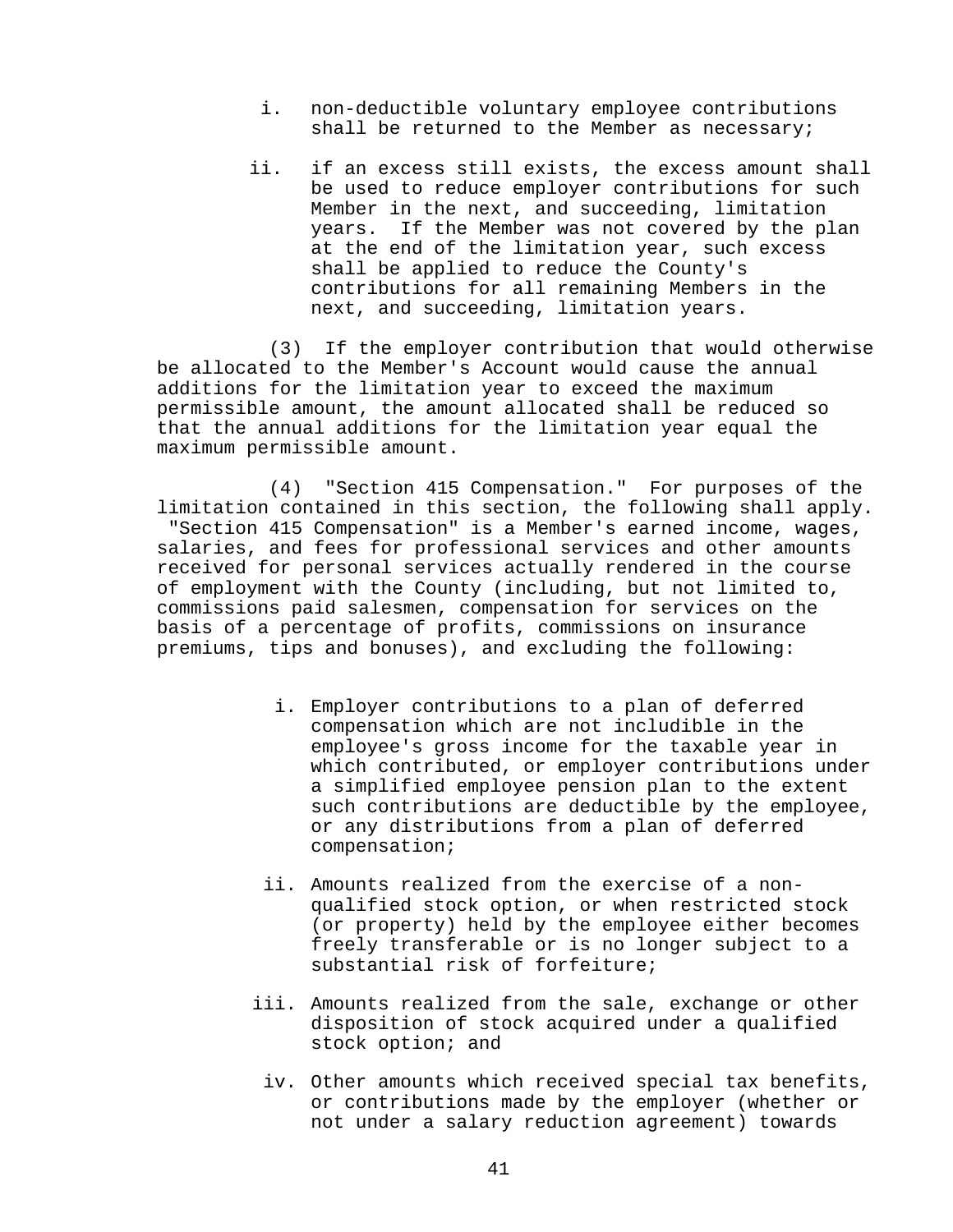the purchase of an annuity described in Code Section 403(b) (whether or not the amounts are actually excludible from the gross income of the employee).

<span id="page-48-0"></span>51. Member Contributions; Refunds**.**

Section 51.

(a) An individual who is in the DB part of the Retirement System can have his accumulated Member contributions refunded if the following conditions are met:

(1) Membership in the Retirement System has been terminated for at least 30 days, or the individual has been laid off for at least 30 days;

(2) The individual has not met the applicable age and service condition for normal retirement (Section 17);

(3) A disability pension (Sections 23 - 25) is not payable or being paid to the individual;

(4) A non-duty survivor pension (Sections 28 - 31) is not payable or being paid on the individual's behalf; and

(5) The individual makes application for the refund on a form provided by and filed with the Retirement System.

(b) If an individual dies and no pension becomes or will become payable on account of the death, the individual's accumulated Member contributions shall be refunded in accordance with the deceased individual's instructions made on a form provided by and filed with the Retirement System. Absent such instructions or if the individuals who are to be paid the refund are no longer alive, the accumulated Member contributions shall be refunded to the legal representative of the deceased individual Member.

(c) Payments of refunds of accumulated contributions, as provided for in this resolution, may be made in monthly installments according to such rules and regulations as the Retirement Commission shall from time to time adopt.

(d) Except as otherwise provided in this resolution, after 3 years from the date an employee ceases to be a Member, any balance of accumulated contributions standing to the Member's credit, in the reserve for accumulated Member contributions unclaimed by the Member or the Member's legal representative. shall be transferred to the reserve for undistributed investment income.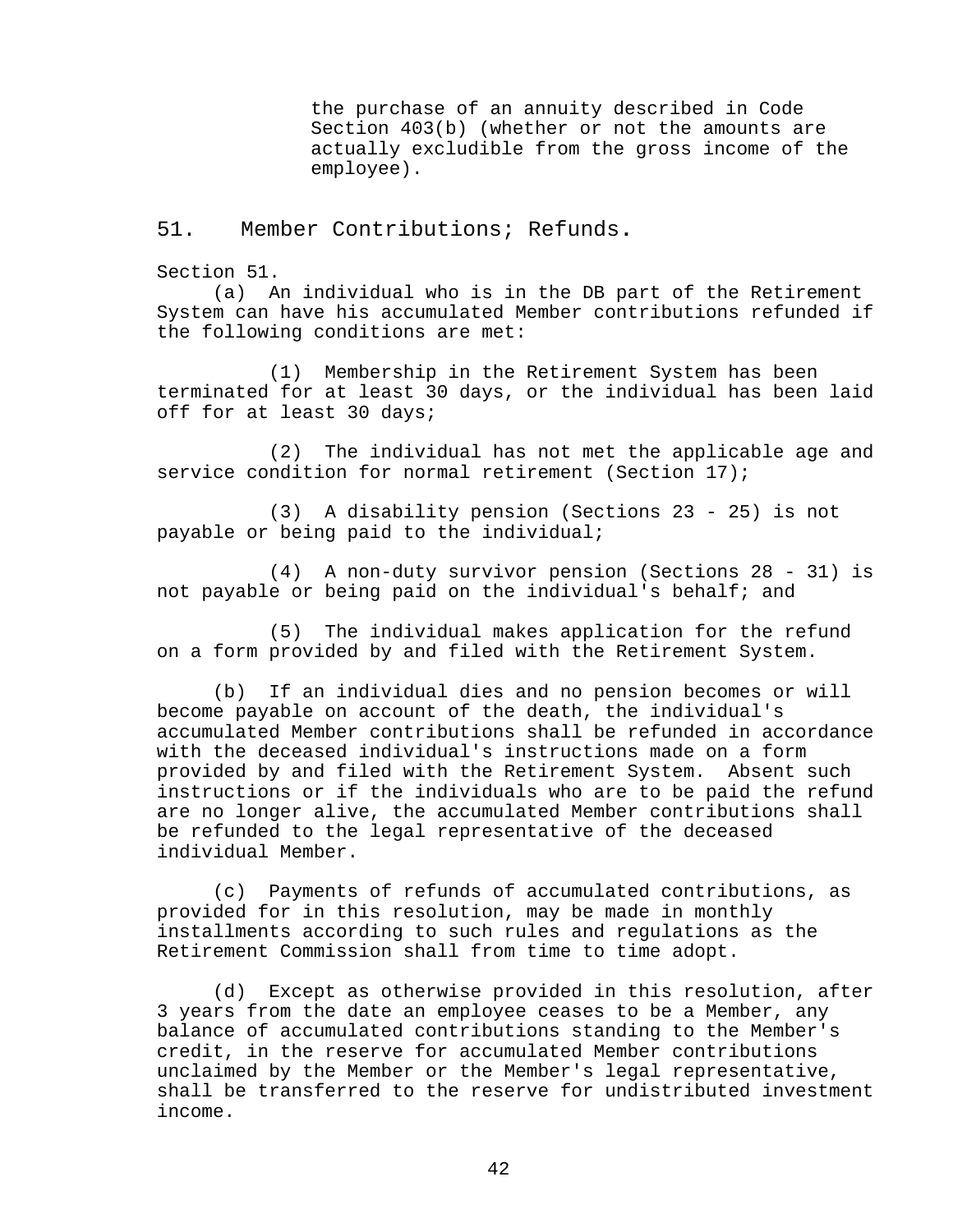## <span id="page-49-0"></span>52. Reserve for Accumulated Member Contributions**.**

### Section 52.

(a) The reserve for accumulated Member contributions is the account in the DB part where there is accumulated the Member contributions deducted from the compensation of Members and which shall be charged with refunds of accumulated Member contributions and transfers of accumulated Member contributions as provided in this resolution. Continuation of employment by the Member shall constitute consent and agreement to the deduction of the applicable Member contribution, if any. Payment of compensation less the deduction shall be full and complete discharge of all claims and demands for compensation for personal service rendered the County except as to benefits provided in this resolution. Compensation before deduction of any Member contributions shall be considered the Member's compensation for purposes of satisfying minimum compensation requirements.

(b) The officer or officers responsible for preparing the payroll shall certify to the Retirement Commission on each payroll the amount of contribution to be deducted from the compensation of each Member. Each of these amounts shall be deducted, and when deducted shall be paid to the Retirement System. Each such amount shall be credited to the account of the individual Member from whose compensation the deduction was made.

(c) A Member's accumulated contributions shall be transferred from the reserve for accumulated Member contributions to the reserve for pension payments if a pension becomes payable on account of the Member's retirement or death.

(d) Each member in Benefit Group General-Option A shall be offered the opportunity to make an irrevocable election to participate in the "pickup part" of the DB part of the retirement system effective January 1, 2000. Such irrevocable election for each non-represented Member and represented members whose collective bargaining agreement provides for these benefit modifications shall require a member contribution of 1% of compensation after completing 14 years of service. contributions shall only be effective for compensation paid after December 31, 1999 and will only affect benefits paid to members who have credited service after December 31, 1999.

(e) Each member in Benefit Group General - Option B shall be offered the opportunity to make an irrevocable election to participate in the "pickup part" of the DB part of the retirement system effective January 1, 2000. Such irrevocable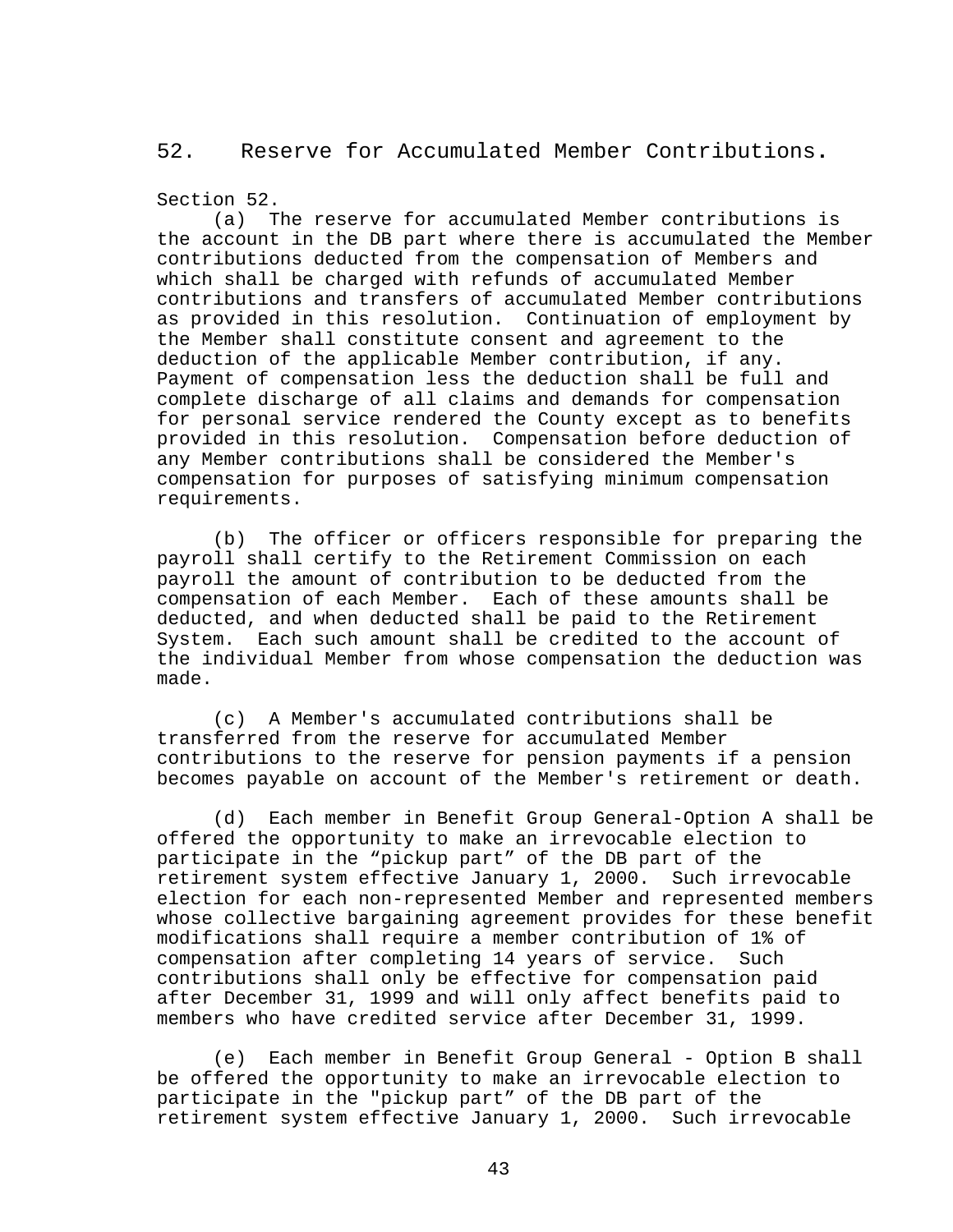election for each nonrepresented member and represented members whose collective bargaining agreements provide for these benefit modifications shall require a member contribution of 1% of compensation after completing 14 years of service. contributions shall only be effective for compensation paid after December 31, 1999, and will only affect benefits paid to members who have credited service after December 31, 1999.

## <span id="page-50-0"></span>53. Reserve for Pension Payments**.**

### Section 53.

(a) The reserve for pension payments is the account in the DB part that is credited with transfers from the reserve for accumulated Member contributions and the reserve for employer contributions and which is charged with all pension payments and refunds of accumulated Member contributions which have been transferred to this account.

(b) If a disability pension is terminated and the individual again becomes a Member or becomes a vested former Member, any excess of the accumulated Member contributions transferred to this account as a result of the disability retirement over the aggregate amount of pension paid shall be transferred to the reserve for Member contributions.

(c) Each year following receipt of the report of the annual actuarial valuation for the DB part, if the balance in the reserve for pension payments is less than the actuarial present value of Pensions being paid retired Members and beneficiaries, a transfer of the difference between the present value and the reserve balance shall be authorized from the reserve for employer contributions. The pending transfer shall be taken into account by the actuary when making the actuarial valuation. If the balance in the reserve for pension payments is greater than the actuarial present value of pensions being paid, the Retirement Commission may, in its discretion, authorize a transfer of not more than the difference between the reserve balance and the present value to the reserve for employer contributions.

## <span id="page-50-1"></span>54. Reserve for Employer Contributions**.**

Section 54. The reserve for employer contributions in the DB part is the account to which is credited County contributions and from which shall be made transfers to the reserve for pension payments.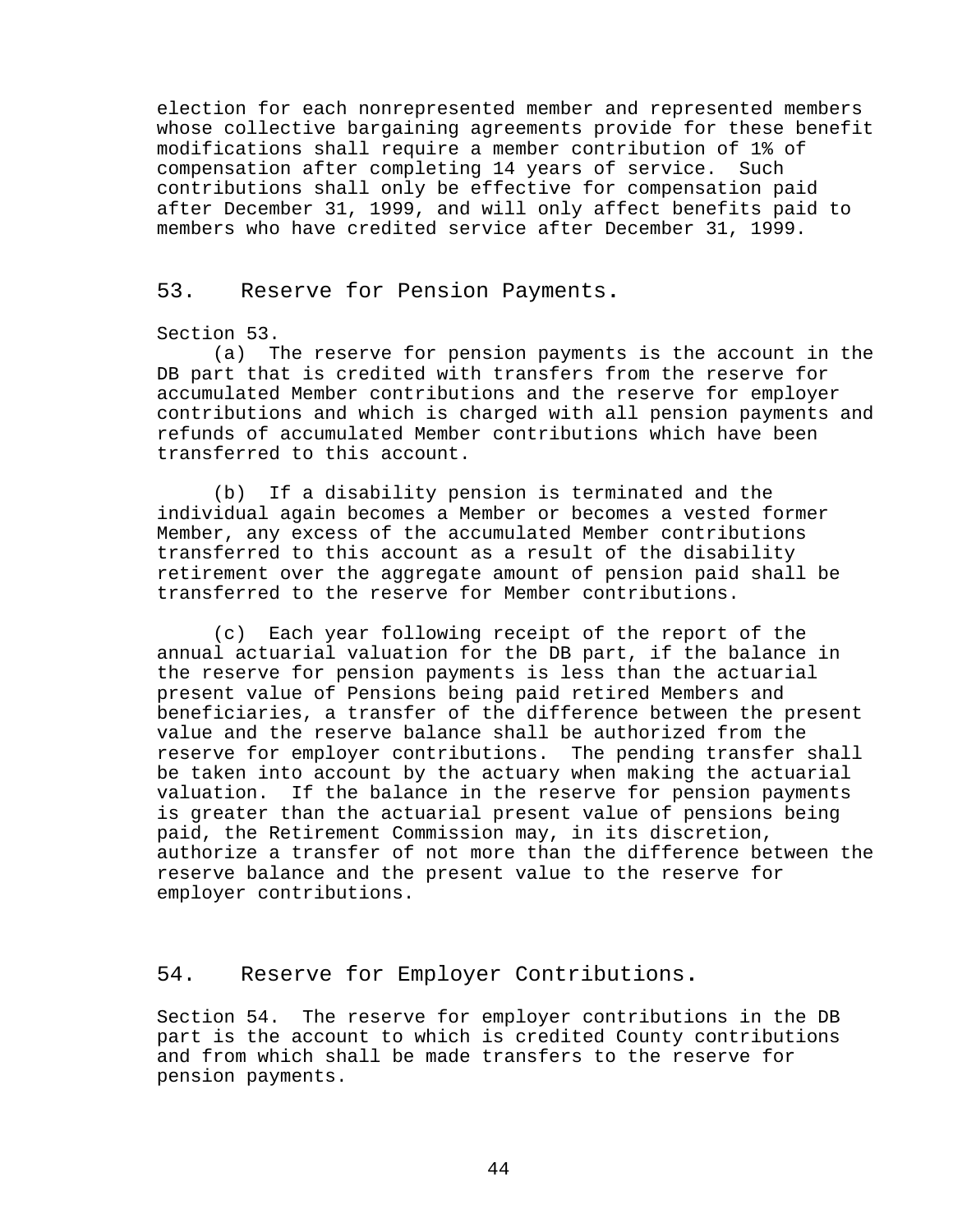### <span id="page-51-0"></span>55. Reserve for Undistributed Investment Income**.**

Section 55. The reserve for undistributed investment income in the DB part is the account to which is credited all interest, dividends, and other income from Retirement System assets, all gifts and bequests, and, all other monies received by the Retirement System the disposition of which is not specifically provided. There shall be transferred from this reserve account all amounts required to credit interest to the other reserve accounts. Any balance remaining after interest has been credited to the other reserve accounts shall be transferred to the reserve for employer contributions.

### <span id="page-51-1"></span>56. Reserve for Administrative Expenses**.**

Section 56.

(a) The reserve for administrative expenses is the account to which shall be credited all money provided by the County to pay the administrative expenses of the Retirement System and to which shall be charged all budgeted and authorized administrative expenses.

(b) Whenever the Retirement Commission determines the balance in the account is more than sufficient to cover current charges, the excess of any part thereof may be used to fund contingency reserves or meet special requirements of the other reserve accounts. Whenever the balance in the account is insufficient to cover current charges, the amount of the insufficiency shall be transferred to the account from the reserve for employer contributions.

## <span id="page-51-2"></span>57. Assets of DB part not Segregated**.**

Section 57. The descriptions of the reserve accounts in the DB part shall be interpreted to refer to the account records of the Retirement System and not to the segregation of monies or assets by reserve account.

### <span id="page-51-3"></span>58. Interest Credited to Reserve Accounts**.**

Section 58.

(a) The Retirement Commission shall annually credit interest on the individual beginning of year balances in the reserve for accumulated Member contributions, and on the mean balance in each of the other reserves of the DB part of the Retirement System for the preceding fiscal year. No interest shall be credited to the balances in the reserve for accumulated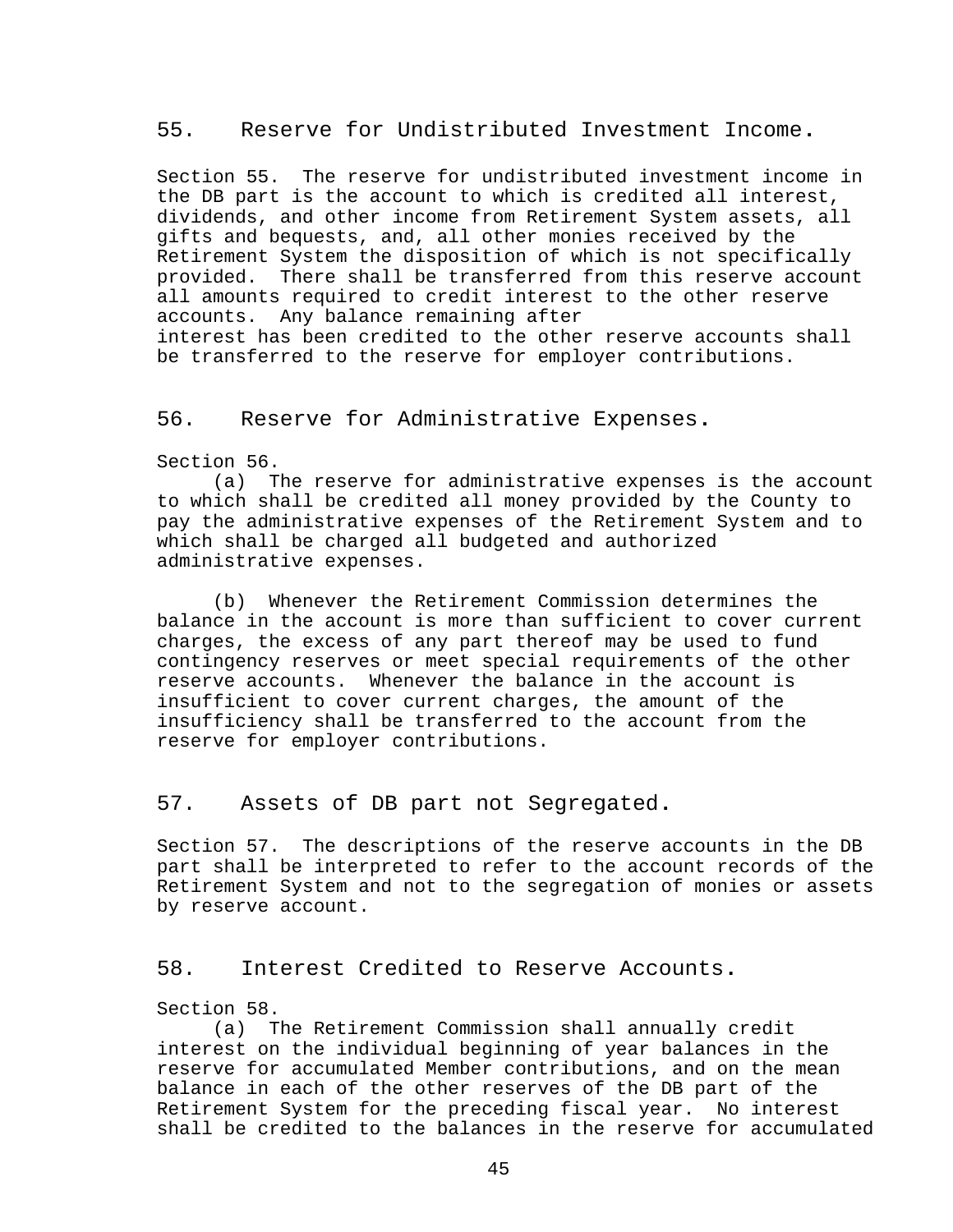Member contributions for Members whose County employment has terminated by the end of the year unless the Member is a vested former Member. The amounts of interest so credited shall be charged to the reserve for undistributed investment income.

(b) The Retirement Commission shall determine the rate or rates of interest to be used for crediting of interest.

## <span id="page-52-0"></span>59. Assignments Prohibited**.**

### Section 59.

(a) The right of an individual to a pension, to a refund of accumulated Member contributions, the pension itself, or any other right accrued or accruing to any individual, and the monies and assets of the Retirement System, shall not be subject to execution, garnishment, attachment, the operation of bankruptcy or insolvency law, or other process of law, except as provided in Section 60(b) or as specifically required by State of Michigan or Federal law and shall be unassignable except as provided in Section 59 (b) or (c) or as required by State of Michigan or Federal law.

(b) If an individual is covered under a group insurance or prepayment plan participated in by the County, and makes a permitted election to continue such coverage as a retired Member or as a Beneficiary, the individual may authorize the Retirement Commission to deduct from the individual's payments such amount as required to continue coverage under such group insurance or prepayment plan.

(c) The prohibition of subparagraph (a) shall not apply to the creation, assignment, or recognition of a right to any benefit payable to a Member pursuant to a domestic relations order, if such order is determined by the Retirement Commission to be in accordance with the eligible domestic relations order act, MCL 38.1701, June 27, 1991 ("EDRO Act").

(d) No Rights Against County. Nothing contained herein shall be construed as giving an employee or any other person, any legal or equitable rights against the County or the Retirement Commission, except as expressly granted herein, or as giving any person the right to be retained in the service of the County, and an employee shall remain subject to control and to discharge to the same extent as heretofore.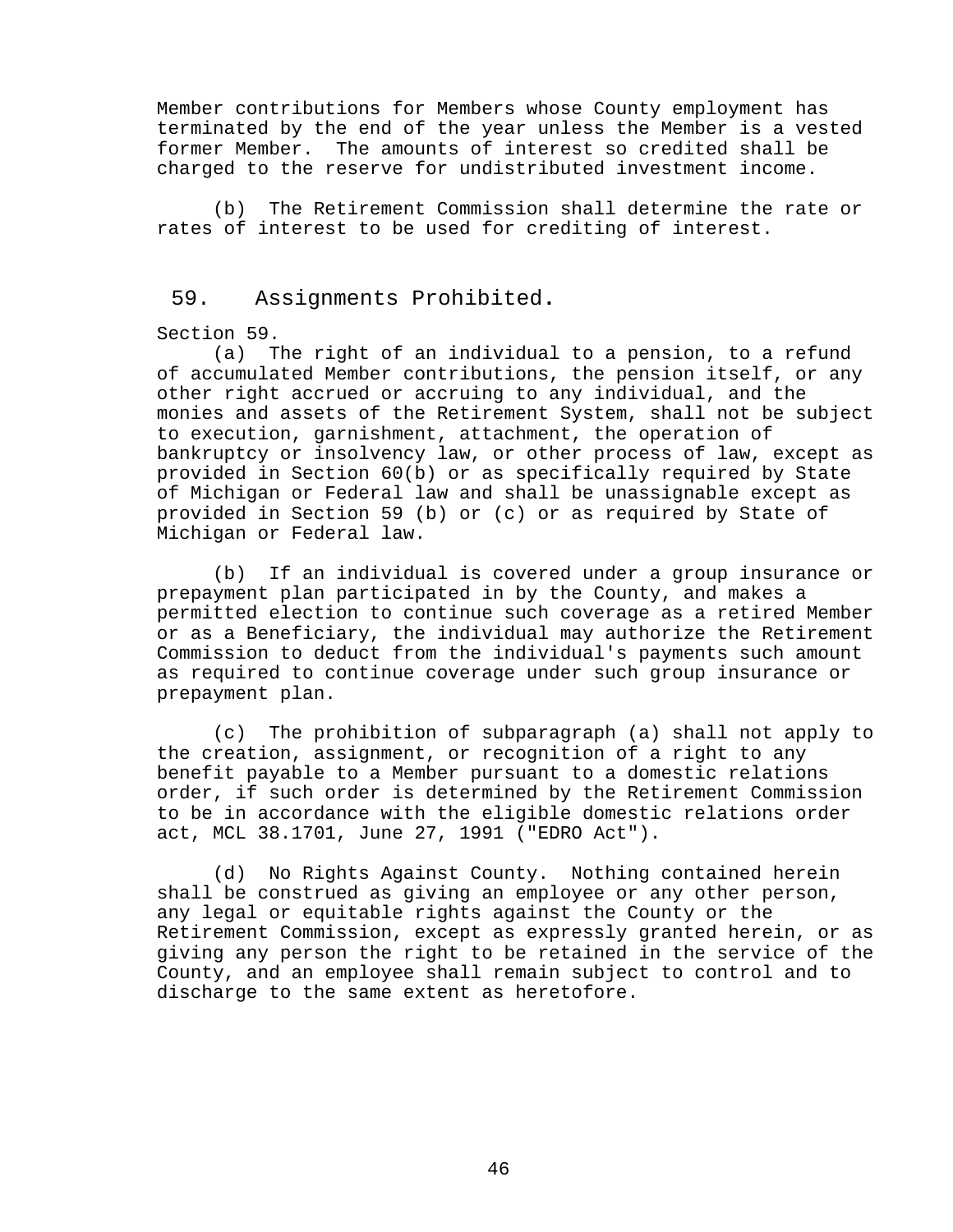## <span id="page-53-0"></span>60. Subrogation; Right of Setoff**.**

### Section 60.

(a) If an individual or an individual's estate or beneficiary becomes entitled to a pension, or any other benefit payable upon retirement, by the County or the Oakland County Employees Retirement System (the "System") as the result of an accident or injury caused by the act or omission of any third party(s), the County and the System shall be subrogated to the rights of said individual against such third party(s) to the extent of the benefits the County and the System pays or becomes liable to pay, either to or on behalf of an employee, retired Member, and/or beneficiary. For the purposes of this section, the subrogation rights of the County and the System extend to and include the actuarially determined, present day value of all payments and benefits which the County or the System either pays, provides for in a reserve account, or becomes liable to pay, either to, or on behalf of, an employee, retired Member, and/or beneficiary. The County and the System shall be subrogated to any and all rights to, or recovery of, damages (including actual, consequential, or punitive damages, and costs or fees) by an employee, retired Member, and/or beneficiary from any third party(s) even where the damages recoverable from a third party(s) were not for the same items of injury as those for which the County of Oakland and the System benefits were paid, provided for in reserve, or payable. Upon request, the employee, retired Member, and/or beneficiary will execute and deliver to the County and the System an assignment and/or such other instruments that may be required and do whatever else is necessary to secure such rights for the County and the System. If an individual (or his or her beneficiary) becomes entitled to a pension or any other benefit payable upon retirement, by the County or the System, as the result of an accident or injury caused by the act or omission of any third party(s), such individual (or his or her beneficiary or estate) shall not commence or institute any claim or action against the third party(s) without (1) prior written notice to the County and the System, (2) permitting the County and/or the System, within their discretion, to join such claim or action (as its interest appears by reason of this section), and (3) assigning all or a portion of any recovery from such claim or action to the County and/or the System, as provided above, in order to effectuate the purposes of this section. The claimant(s) in such claim or action shall at all times advise the County and System of the nature of the claim and action, the defenses asserted, the ongoing status of the claim and action, and all settlement discussions and negotiations. The claimant(s) shall promptly furnish the County and System with copies of all relevant court papers, pleadings, medical reports, and other such documents. The claimants shall not release, settle, waive, or modify any

47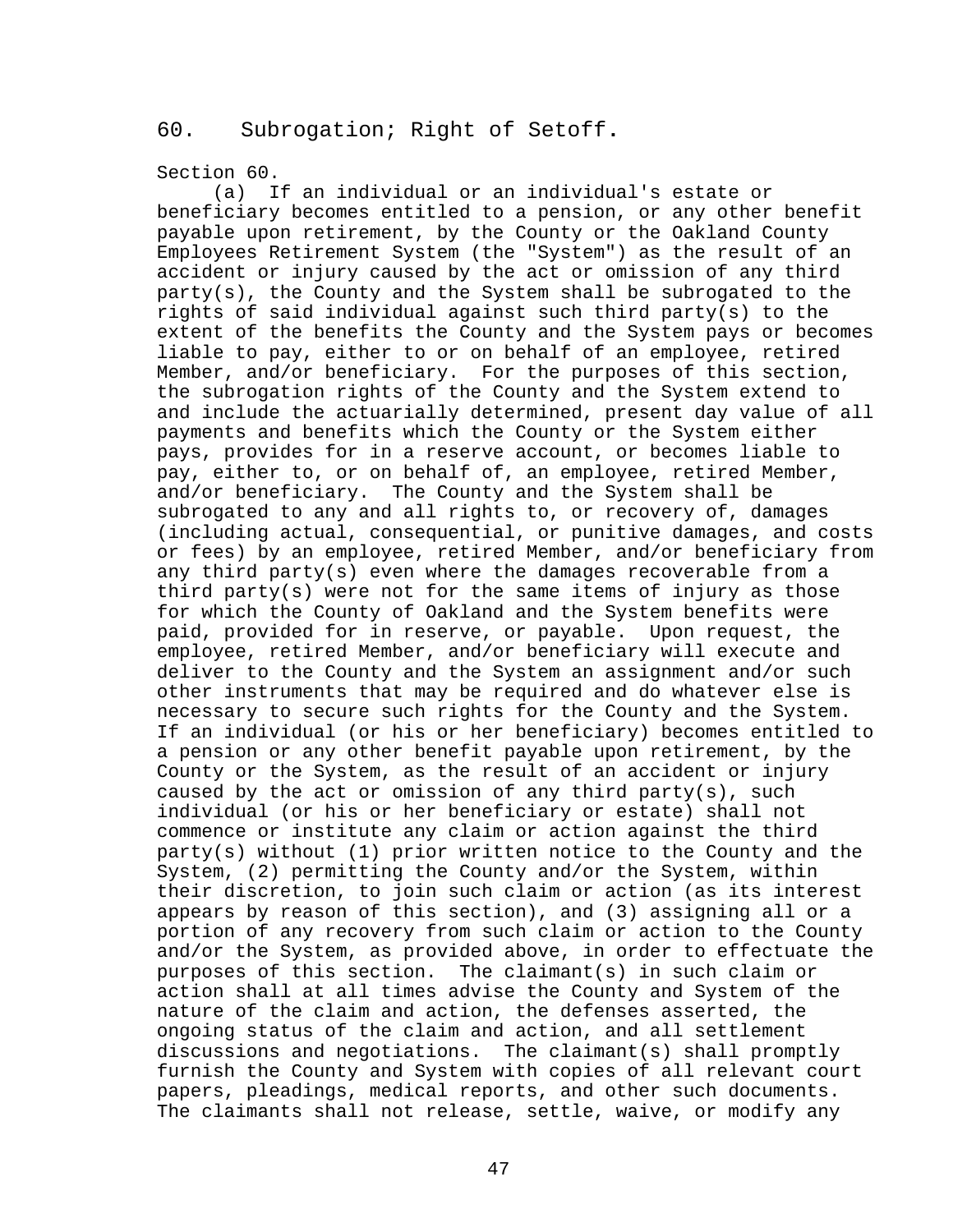such claim without the prior written consent of the County and System. Failure to comply with the requirements set forth in this Section 60(a) shall (1) constitute a waiver of all rights and a release of all claims, up to the amount of the claim, by an employee, retired Member, or beneficiary to a pension or other benefits from the County and the System (which waiver shall be effective notwithstanding the prior commencement of benefit payments), and (2) give to the County and System, in addition to all other rights available to them in law or equity, the right of recovery against the employee, retired Member, his estate, or beneficiary, as to any monies previously paid. In no event, will the subrogation (or waiver and release) provided for herein reduce any benefit to which the employee, retired Member, beneficiary, or estate, but for a disability may be eligible.

<span id="page-54-0"></span>(b) The System shall have the right of setoff to recover overpayments made by the System and the County shall have the right of setoff to satisfy any claim arising from embezzlement or fraud committed by a Member, retired Member, vested former Member, beneficiary, or other individual having a claim to benefits.

61. Correction of Errors; Power to Amend

Section 61.

(a) The Retirement Commission shall correct errors in the records of the Retirement System. The Retirement Commission shall seek to recover overpayments and shall make up underpayments. Recovery of overpayments may be accomplished by reducing the amount of future payments so that the actuarial present value of actual payments to the recipient is equal to the actuarial present value of the payments to which the recipient was correctly entitled.

(b) The County reserves the right to amend this resolution. The County specifically reserves the right The County specifically reserves the right to amend the Retirement System retroactively in order to comply with Code Section 401(a). No reason is necessary for the amendment, regardless of whether: (1) for reasons of business necessity; or (2) for the purpose of causing the Retirement System and trust to qualify, and continue to qualify, under the code as set forth in the recitals. No such amendment, except upon written consent, shall increase the duties or liabilities of the Retirement Commission or diminish its compensation, or deprive any Member or Beneficiary of any then vested equitable interest in the Retirement System. A decision of the Retirement Commission shall, except in the absence of good faith, be binding upon the Members, beneficiaries, and all other persons interested, as to whether or not any amendment does deprive a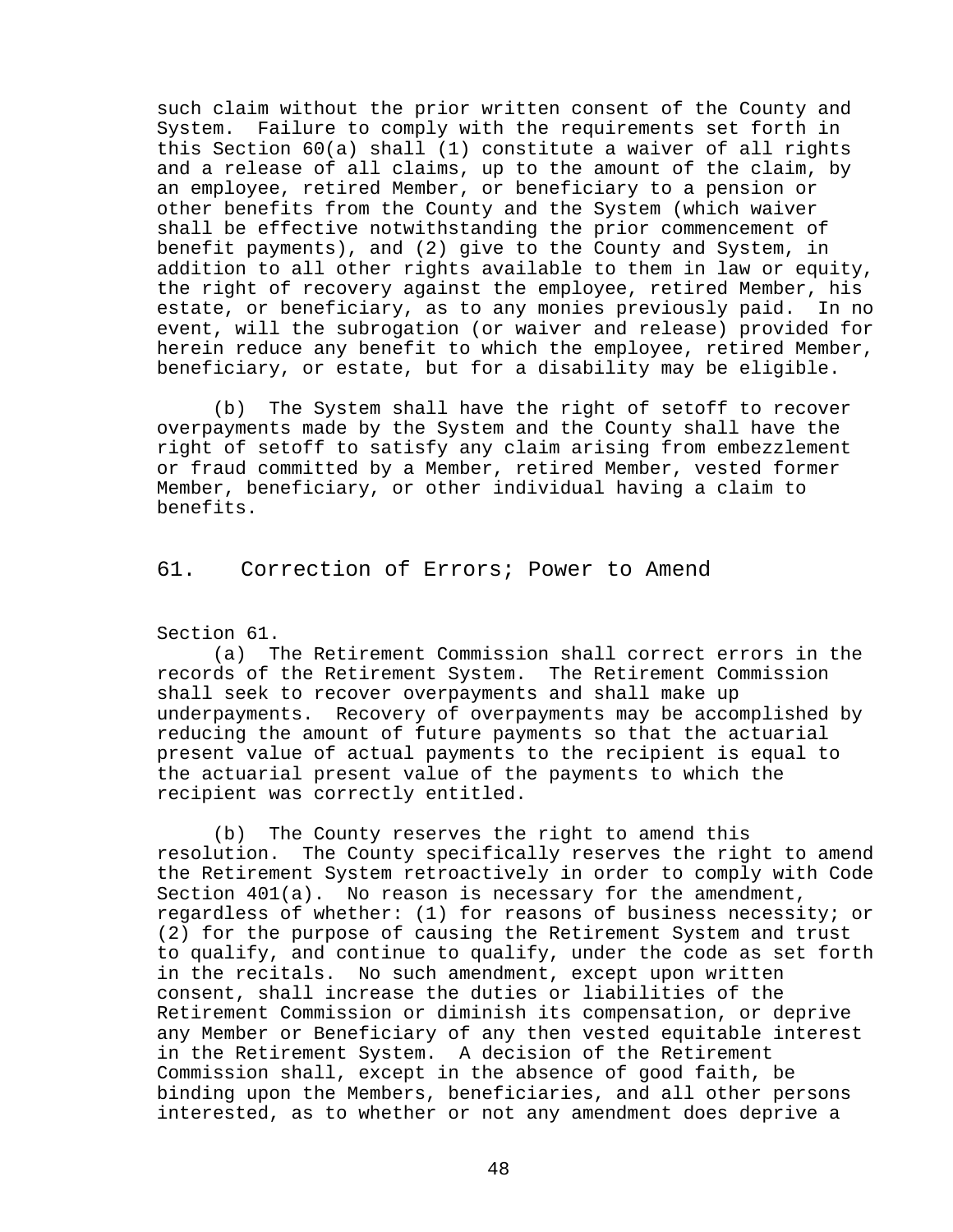Member or any other person of any vested interest already existing or does adversely affect such interest. In no event shall any amendment have the effect of vesting in the County any right, title or interest to any assets held as part of the trust. Any amendment shall be effective when signed by the duly authorized officer or officers of the Board of Commissioners, approved by the County Pension Plan Committee under M.C.L. 46.12a, and filed with the Retirement Commission. If the County amends or has amended the vesting schedule, the percentage then nonforfeitable or vested shall not be reduced as a result of such amendment. Any Member with three (3) years of credited service determined at the end of the election period shall have an irrevocable election to have the nonforfeitable percentage of his accrued benefit derived from County contributions determined under the vesting schedule as amended or a prior vesting schedule. Such election shall commence on the date the amendment was adopted and shall terminate no later than sixty (60) days after the later of: (i) the effective date of the amendment; (ii) the date of adoption of the amendment to the vesting schedule; or (iii) the date each Member who is eligible to make such election receives written notice of the amended vesting schedule becoming operational.

Notwithstanding the preceding paragraph, a Member's Accrued Benefit may be reduced to the extent permitted under Code Section  $412(c)(8)$ . For purposes of this paragraph, a plan amendment which has the effect of decreasing a Member's provisional account or eliminating an optional form of benefit, with respect to benefits attributable to service before the amendment shall be treated as reducing an accrued benefit. Further, no amendment to the Retirement System shall have the effect of decreasing a Member's vested interest determined without regard to such amendment as of the later of the date such amendment is adopted or the date it becomes effective.

# <span id="page-55-0"></span>62. Internal Revenue Code Qualification**.**

### Section 62.

(a) The County intends the Retirement System to be a qualified pension plan under Code Section 401, and that the trust be an exempt organization under Code Section 501. Retirement Commission may adopt, or recommend to the Board of County Commissioners for adoption, such additional provisions to the Retirement System as are necessary to fulfill this intent.

The County shall not be entitled to receive or recover any part of its contributions to the trust or the earnings thereof.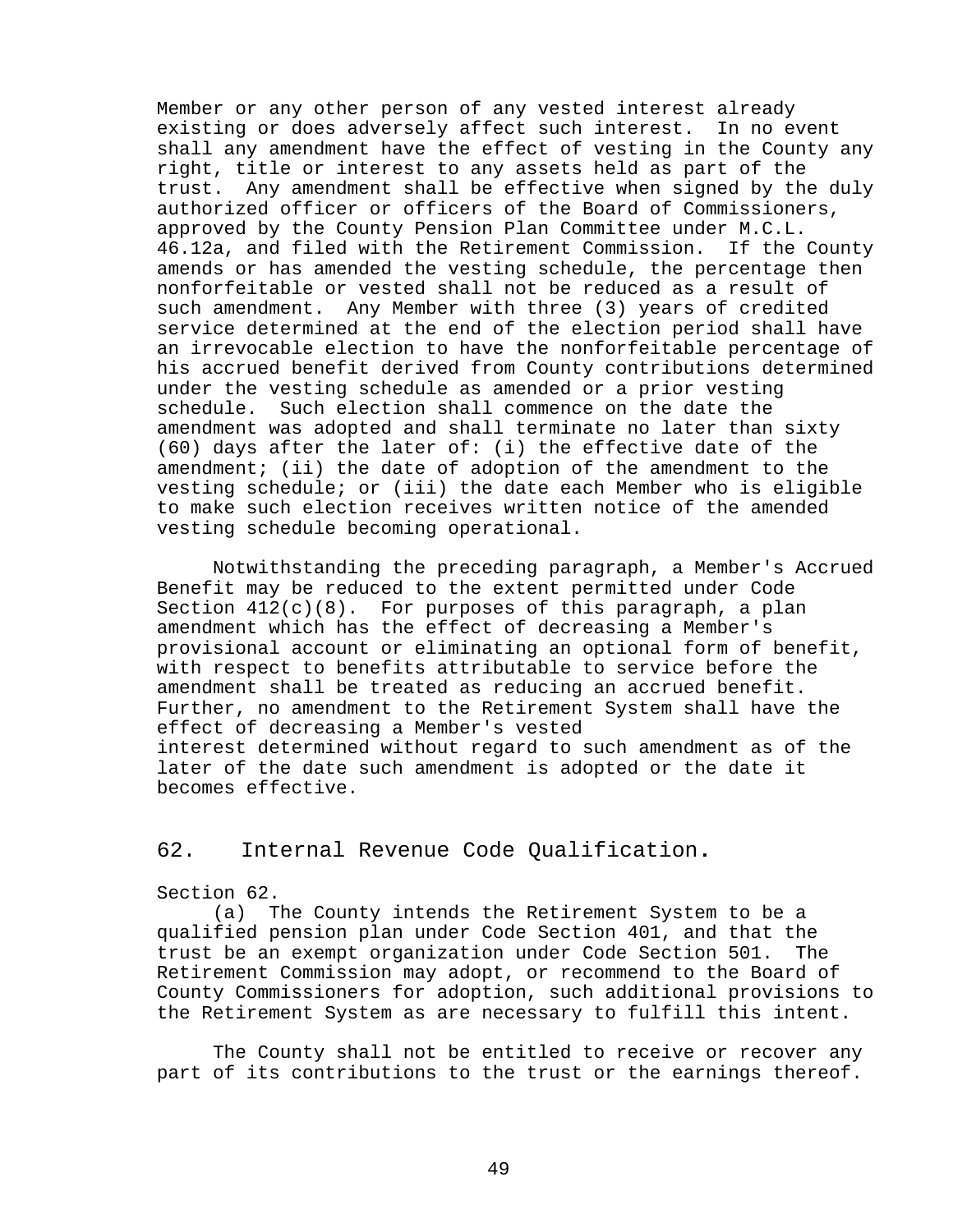(b) Retirement benefits provided under this Resolution shall not exceed the governmental plan limits set forth in Internal Revenue Code Section 415 and the regulations thereunder.

(c) The corpus of income of the trust may not be diverted to or used for other than the exclusive benefit of the Members or their beneficiaries.

 $(6)$ 

(1) All plan distributions shall be determined and made in accordance with the proposed regulations under Code Section 401(a)(9), including the minimum distribution incidental benefit requirement of section  $1.401(a)(9)-2$  of the proposed regulations.

(2) The required beginning date of distributions to a Member shall be the later of April 1 of the calendar year following the calendar year in which the Member (A) attains Age 70 1/2; or (B) retires from employment with the County, State of Michigan or any of its political subdivisions.

(e) In the event of termination or partial termination of this Retirement System, the rights of all affected employees to benefits accrued to the date of such termination or partial termination (to the extent funded as of such date) shall be nonforfeitable.

## <span id="page-56-0"></span>63. Fraud Penalty**.**

Section 63. Whoever with intent to deceive shall make any statement or report under this resolution which is untrue, or shall falsify or permit to be falsified any record or records of the Retirement System, or who shall otherwise violate the provisions of this resolution as it may from time to time be amended, with intent to deceive, shall be guilty of a misdemeanor and upon conviction shall be fined not in excess of \$500, or shall be imprisoned for not more than 90 days, or both, in the discretion of the court, together with payment of costs of prosecution.

## <span id="page-56-1"></span>64. Severability**.**

Section 64. This resolution shall be governed by the laws of the State of Michigan. Wherever necessary, pronouns of any gender shall be deemed synonymous, as shall singular and plural pronouns. The table of contents and the headings of sections and paragraphs are included solely for convenience and shall not affect, or be used in connection with, the interpretation of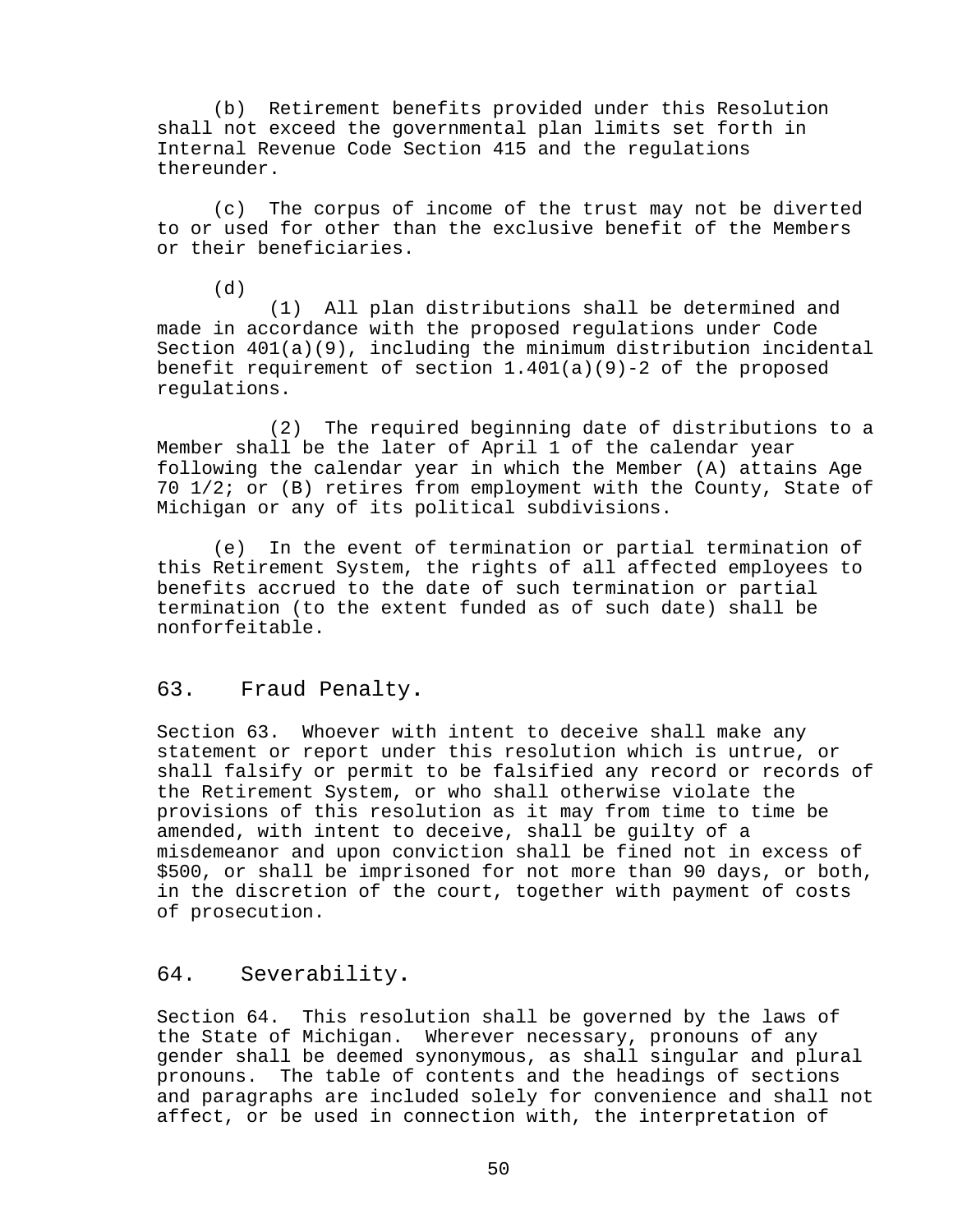this resolution. If any section or part of a section of this resolution is for any reason held to be invalid or unconstitutional, such holding shall not be construed as affecting the validity of the remaining sections of the resolution or the resolution in its entirety.

### <span id="page-57-0"></span>65. Repeal**.**

Section 65. All resolutions or other provisions of law inconsistent with the provisions of this resolution are hereby repealed to the extent of such inconsistency as far as authority is vested in the Board of Commissioners to repeal same.

## <span id="page-57-1"></span>66. Eligible Rollover Distributions

Section 66. This section applies to distributions made on or after January 1, 1993. Notwithstanding any provision of the Retirement System to the contrary that would otherwise limit a distributee's election under this section, a distributee may elect, at the time and in the manner prescribed by the Retirement Commission, to have any portion of an eligible rollover distribution paid directly to an eligible retirement plan specified by the distributee in a direct rollover. As of January 1, 1993 the only Lump Sum payments permitted by the DB part of the Retirement System are for non-vested Members who terminate service.

### **Definitions**

(1) Eligible Rollover Distribution: An Eligible Rollover Distribution is any distribution of all or any portion of the balance to the credit of the distributee, except that an eligible rollover distribution does not include: any distribution that is one of a series of substantially equal periodic payments (not less frequently than annually) made for the life (or life expectancy) of the distributee or the joint lives (or joint life expectancies) of the distributee and the distributee's designated beneficiary, or for a specified period of ten years or more; any distribution to the extent such distribution is required under Code Section 401(a)(9), and the portion of any distribution that is not includable in gross income (determined without regard to the exclusion for net unrealized appreciation with respect to employer securities).

(2) Eligible Retirement Plan: An Eligible Retirement Plan is an individual retirement account described in Code Section 408(a), an individual retirement annuity described in Code Section 408(b), an annuity plan described in Code Section 403(a), or a qualified trust described in Code Section 401(a), that accepts the Distributee's Eligible Rollover Distribution.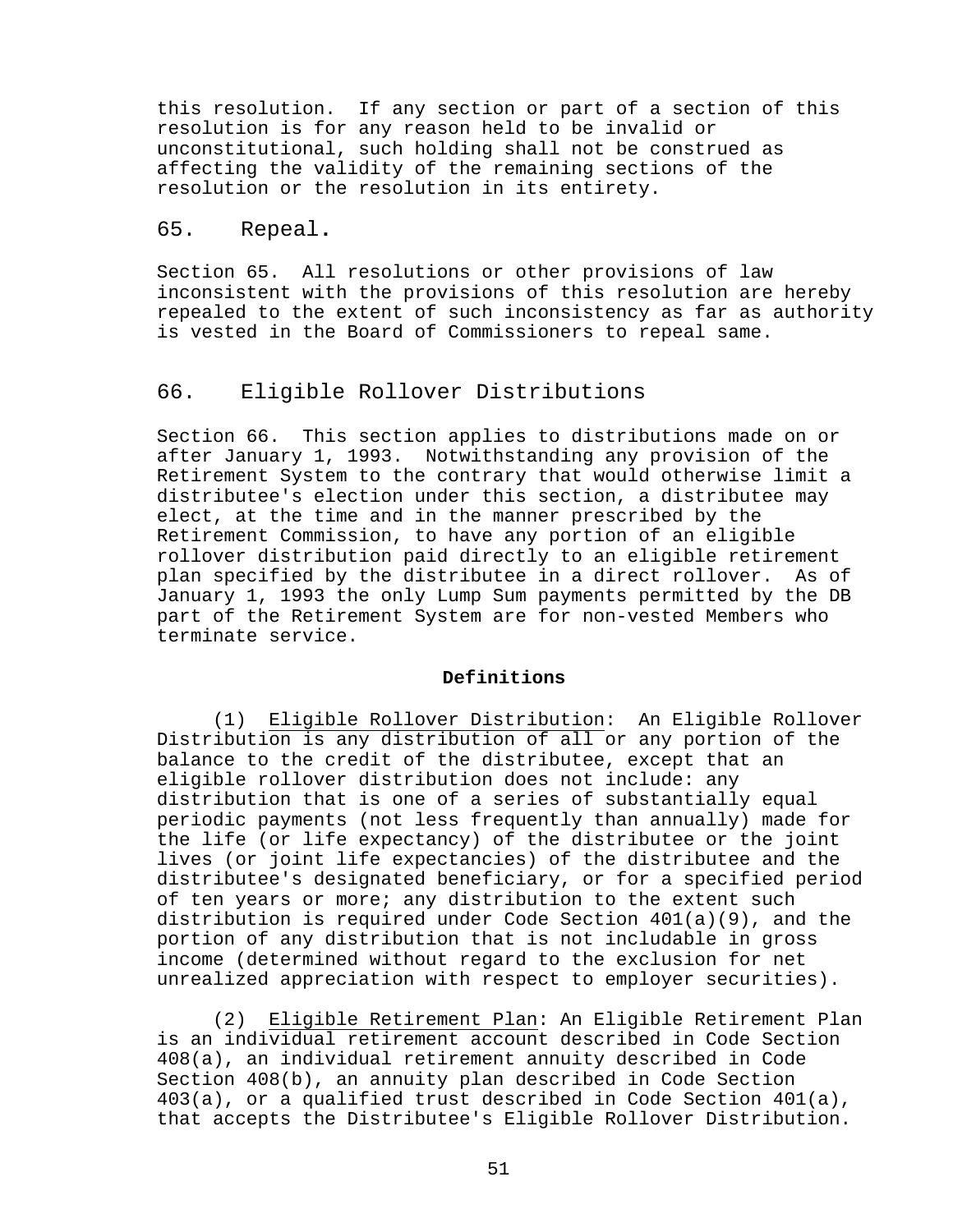However, in the case of an Eligible Rollover Distribution to the surviving spouse, an Eligible Retirement Plan is an individual retirement account or individual retirement annuity only.

(3) Distributee: A Distributee includes an employee or former employee. In addition, the employee's or former employee's surviving spouse and the employee's or former employee's spouse or former spouse who is the alternate payee under an Eligible Qualified Domestic Relations Order, as defined in MCL 38.1701, are Distributees with regard to the interest of the spouse or former spouse.

(4) Direct Rollover: A Direct Rollover is a payment by the Plan to the Eligible Retirement Plan specified by the Distributee.

## <span id="page-58-0"></span>67. Adjustment of Account - Other Adjustment**.**

Section 67. Expenses. The expenses of the DB part of the Retirement System (including but not limited to legal fees, administrative costs and Retirement Commission's compensation) shall (unless paid by the County) be paid and accounted for as part of the earnings and losses of the DB part of the Retirement System.

### <span id="page-58-1"></span>68. Termination of Employment.

Section 68. The Retirement Commission shall determine the Nonforfeitable interest of a Member who terminates his employment for reasons other than Death, Disability, or attainment of Normal Retirement Age. Nothing contained herein shall be interpreted as allowing the forfeiture of a Member's otherwise Nonforfeitable benefits for cause.

### <span id="page-58-2"></span>69. Duration; Termination; Assumption

Section 69.

(a) Duration. This Retirement System shall continue until the assets have been paid out and distributed.

(b) Termination; Assumption. It is the County's present intention to permanently maintain the Retirement System and continue to make contributions provided, however, that:

(1) The Retirement System shall automatically terminate upon the County's legal dissolution, or upon its adjudication as a bankrupt or insolvent, or upon its making a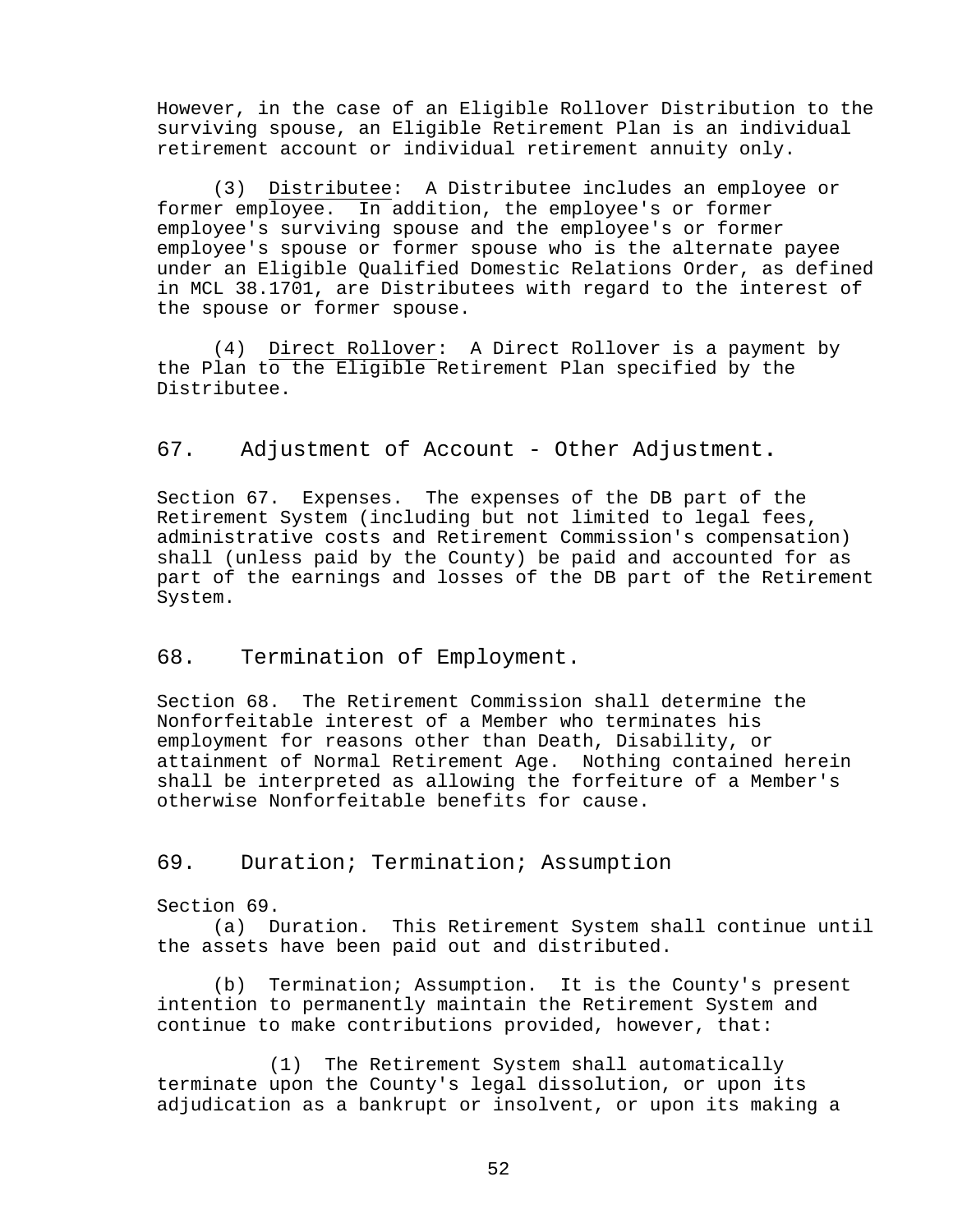general assignment for the benefit of creditors, or upon a receiver being appointed for its assets.

(2) In the event of any termination or partial termination, the County and the Retirement Commission shall give prompt notice thereof to the Commissioner of Internal Revenue; and, subject to Subparagraph (c) below each Member's Accrued<br>Benefit shall become fully vested and Nonforfeitable. In the Benefit shall become fully vested and Nonforfeitable. case of a partial termination, this Paragraph shall apply only to that portion of the Retirement System terminated.

(c) Liquidation of Trust. In the event of the DB part of this Retirement System's termination, the Retirement Commission shall liquidate all investments and determine the value of each Member's Accrued Benefit as of the date of termination as follows:

(1) Before making any payments, distributions or assignments, however, the Retirement Commission and its legal counsel, shall first be paid their expenses and charges incident to the operation of the Trust and the termination thereof, by the County. If the County does not pay such expenses and charges, the Retirement Commission shall have a lien on the cash and other property remaining in its hands, the assets distributable to the Members being liable for a pro rata share thereof until the Retirement Commission and their counsel have been paid.

(2) In any event, the Retirement Commission shall not be required to make any distributions until written evidence of approval by the Commissioner of Internal Revenue of such termination and distribution has been submitted to the Retirement Commission.

(3) Each Member's Accrued Benefit shall be determined and benefits provided, to the extent funded.

(d) Termination of Trust. Notwithstanding termination of the Retirement System, the Retirement System shall terminate when and if, but not until, the assets have been entirely paid out and distributed in accordance with this Resolution.

# <span id="page-59-0"></span>70. Execution of Instruments**.**

### Section 70.

(a) Any instrument or document to be provided by the County shall be properly executed if executed in the name of the County by any officer or officers thereof; or where provided by the Retirement Commission, if executed as follows: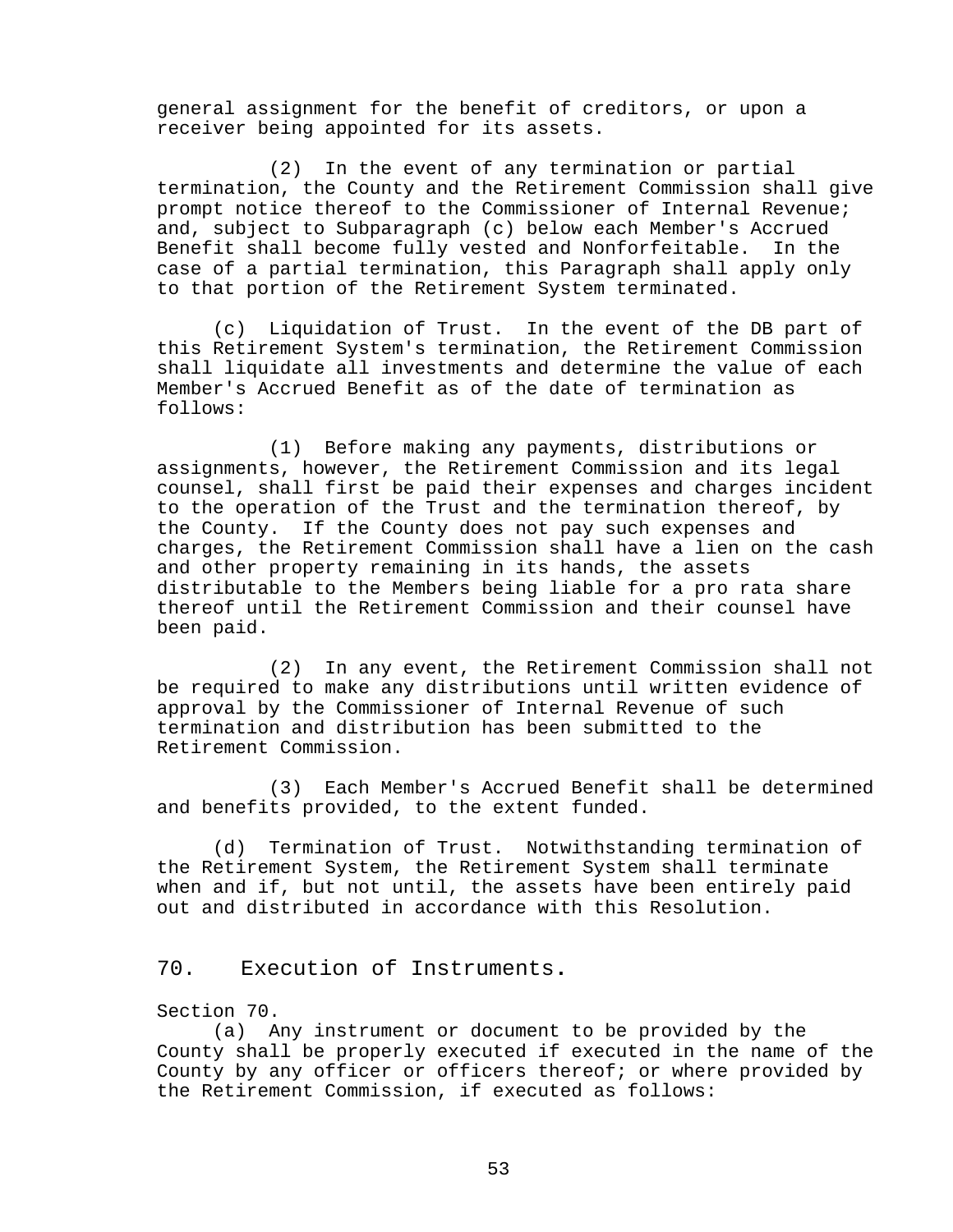(1) If executed in the Retirement Commission's name by either the Treasurer or Secretary of the Retirement Commission, and

(2) In the case of any corporate trustee (whether or not the sole trustee), if executed as trustee in the name of the corporation under its corporate name by any officer or officers thereof; provided, further that any interested parties shall be fully protected in relying upon any instrument or document so executed, and, such execution shall be conclusive proof that any signature is duly authorized and that any such information is true and correct.

(b) County Actions. Whenever the County is permitted or required to do or perform any act or execute any document, it shall be done, performed or executed by or at the direction of its Board of Commissioners or by officers or authorized agents of the County, and may be evidenced by resolutions certified by the County Clerk.

## <span id="page-60-0"></span>71. Indemnification by County**.**

Section 71. The County hereby agrees to indemnify and save harmless any Member of the Retirement Commission or other fiduciary against any liabilities incurred by any of them in the exercise and performance of their powers and duties, except where attributable to their fraud, gross neglect or malfeasance, as judicially determined; if same can be done without affecting the Code Section 401(a) qualification of the Retirement System, any amounts paid by the County shall be reimbursed to the County out of the Trust, if sufficient funds are available, and shall be an expense for purposes of Section 67 (Expenses).

### <span id="page-60-1"></span>72. Liability Insurance**.**

Section 72. The Retirement Commission may purchase, as an authorized expense of the Retirement System, liability insurance for the Retirement System and/or for its fiduciaries to cover liability or losses occurring by reason of an act or omission of a fiduciary. Such insurance contract may permit recourse by an insurer against the fiduciary for breach of a fiduciary obligation.

Any fiduciary may purchase insurance to protect himself in the event of a breach of fiduciary duty and the County may also purchase insurance to cover the potential liability of one or more persons who serve in a fiduciary capacity.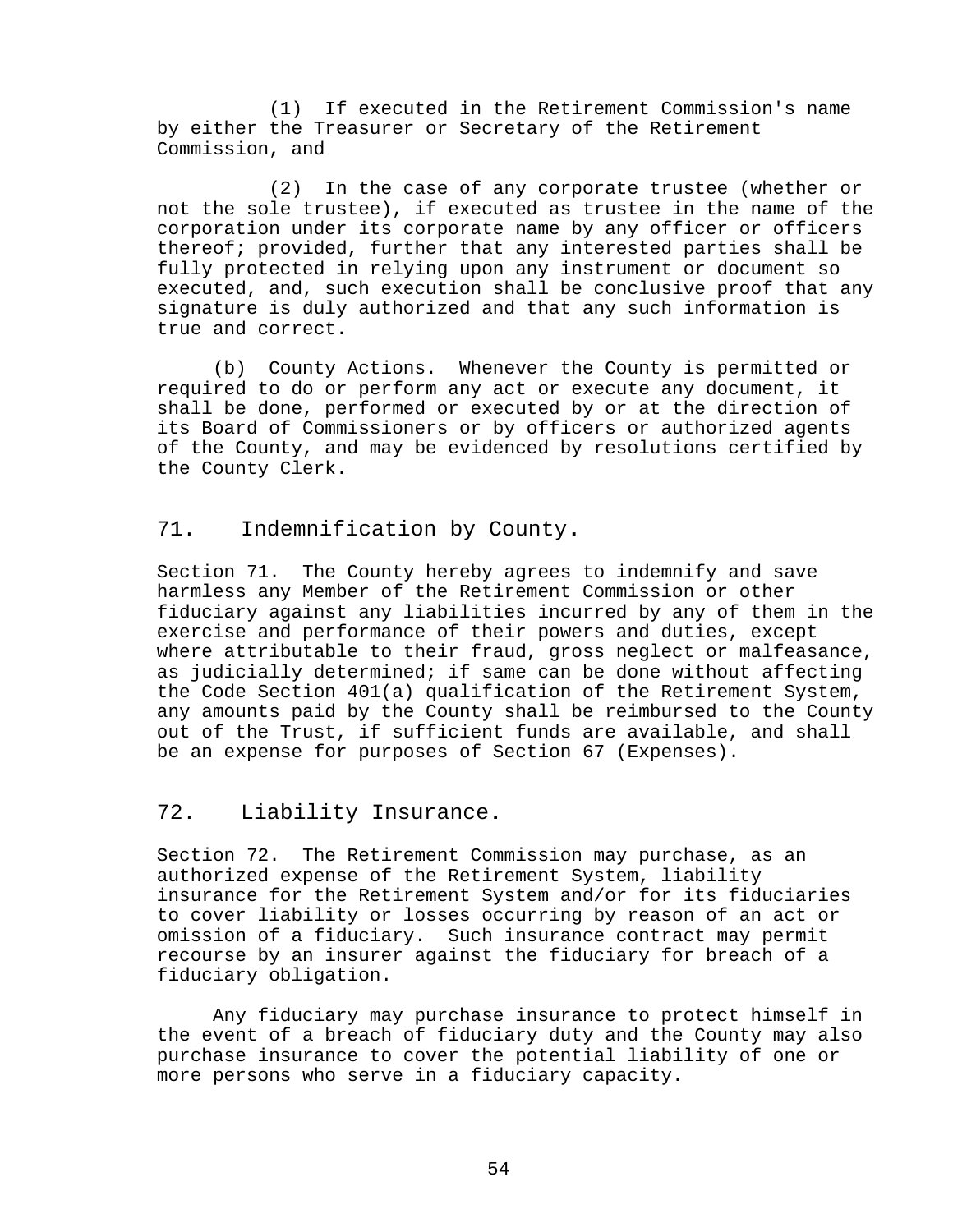### <span id="page-61-0"></span>73. Service in Multiple Capacities**.**

Section 73. Any person or group of persons may serve in more than one fiduciary capacity as to this Retirement System, specifically including service both as a trustee and as plan administrator.

## <span id="page-61-1"></span>74. Limitations on Fiduciary Liability**.**

Section 74. Nothing in this Retirement System shall prevent a fiduciary from receiving any benefit that he is otherwise entitled to as a Member or Beneficiary. However, the benefit must be computed and paid consistent with the terms of this Retirement System as applied to all other Members and Beneficiaries. This Retirement System shall not be interpreted to prevent any fiduciary from receiving reasonable compensation for services rendered, or for the reimbursement of expenses properly and actually incurred in the performance of his duties with the Retirement System; except that no person so serving who already receives full-time pay from the County shall receive compensation from this Retirement System, except for reimbursement of expenses properly and actually incurred. A fiduciary is also entitled to serve in this capacity in addition to being an officer, employee, agent, or other representative of any party-in-interest.

## <span id="page-61-2"></span>75. Investment Manager**.**

Section 75. When an Investment Manager has been appointed, he is required to acknowledge in writing that he has undertaken a fiduciary responsibility with respect to the Retirement System.

In order to serve as an Investment Manager a person must qualify as:

(a) A registered investment adviser under the Investment Adviser Act of 1940; or

(b) A bank, as defined in that Act; or

(c) An insurance company duly authorized to perform such services under the laws of more than one state; or

(d) Be an individual or business entity, whether a corporation, partnership or limited liability company whose primary profession is acting as an investment counselor and advisor.